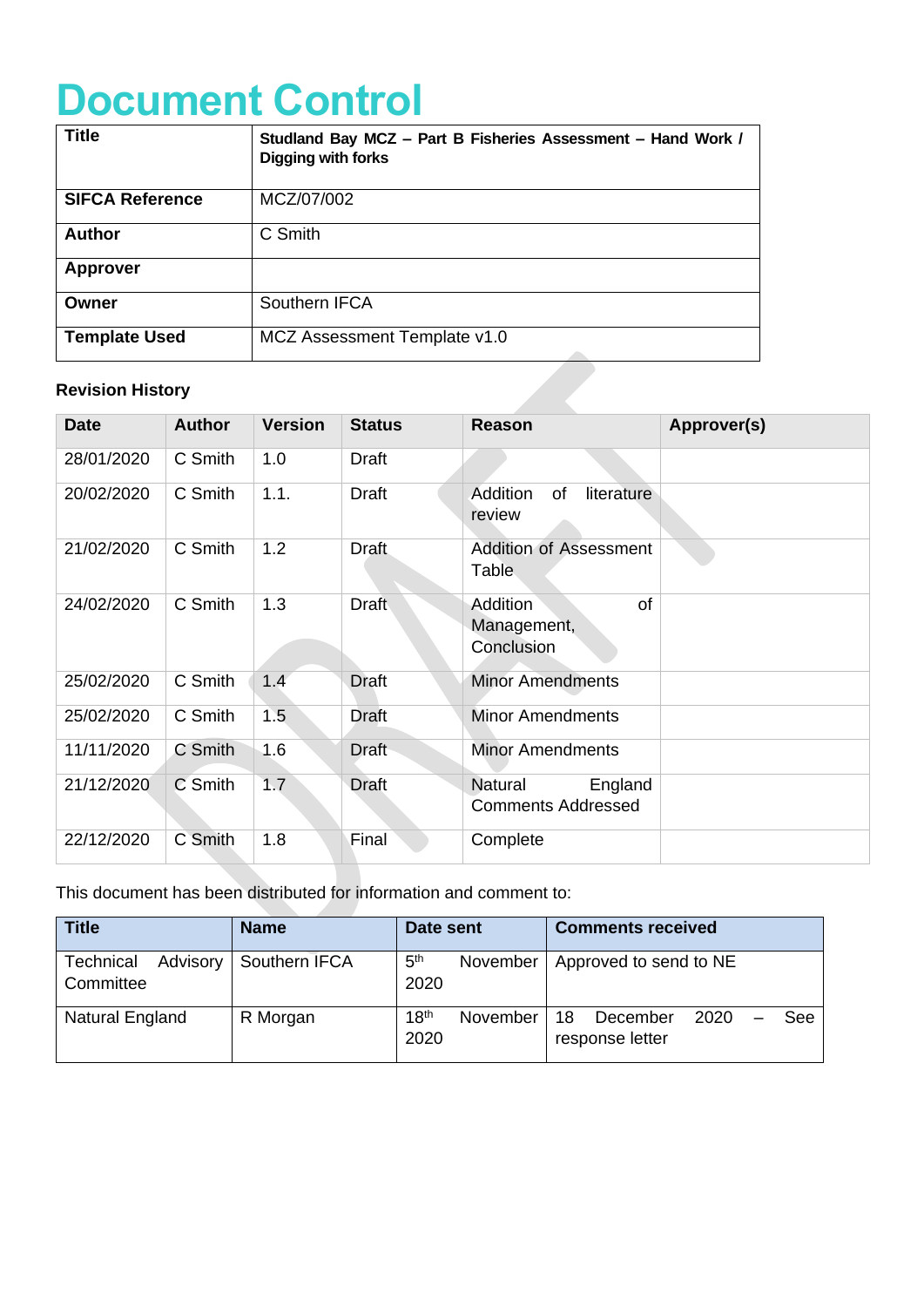# Southern Inshore Fisheries and Conservation Authority (IFCA) Marine Conservation Zone Fisheries Assessment (Part B)

# **Marine Conservation Zone:** Studland Bay MCZ

**Feature:** Seagrass Beds

**Broad Gear Type:** Intertidal Handwork / Miscellaneous / Bait collection

**Gear type(s) Assessed:** Hand Work (access from land) / Digging with Forks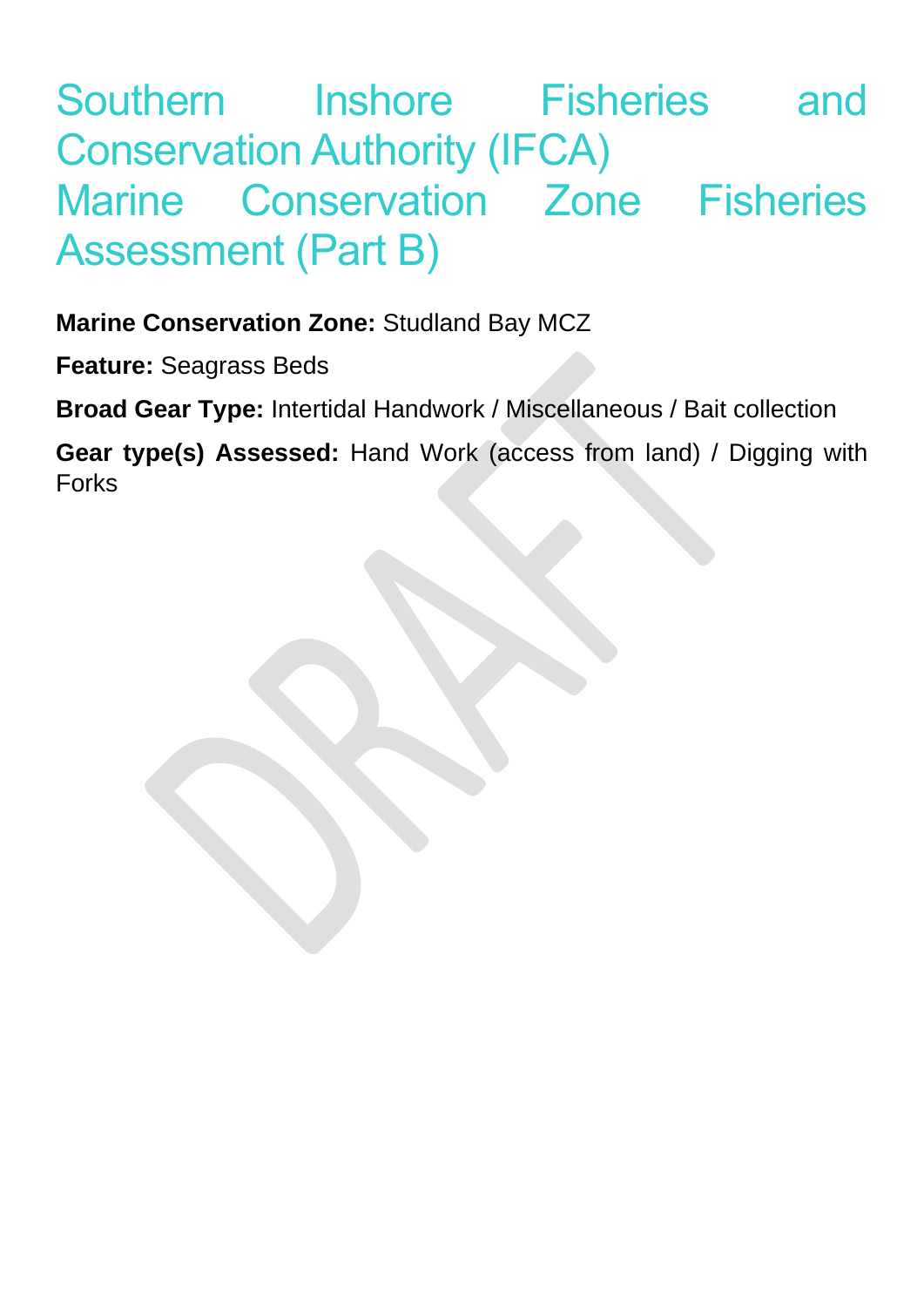# Technical Summary

As part of the MCZ assessment process for the tranche three Studland Bay MCZ, it was identified that Hand gathering (specifically hand work/ digging with forks/prawn push netting) and their potential impacts required an in-depth assessment. Hand work in the site is low, with the activity thought to occur approximately 3-4 times a month. Southern IFCA was made aware that a Marine Management Organisation call for information returned information regarding prawn netting in the bay. No further details were available.

The potential pressures likely to be exerted by the activities upon designated features were identified as abrasion, disturbance and penetration of the seabed below and on the surface, Habitat structure changes removal of substratum (extraction) and, the removal of non-target and target species.

Scientific literature shows that hand work/ digging and trampling activity lead to the direct removal and burial of the substratum, mortality of target and non-target species and sediment structure changes. There is some variability in the level of the impact depending on the activity type, scale and method.

When considering that the activity occurs within the Studland Bay MCZ at a light level, in combination with other evidence (scientific literature, sightings data, feature mapping) it was found that the activities were likely to pose a significant risk to the seagrass beds feature. Therefore, current management is not considered sufficient to protect seagrass beds from hand work/digging and prawn netting activity. This was concluded due to knowledge that the activities do occur within the site and, that literature shows that the occurrence of the activities within seagrass beds can lead to the feature's immediate removal. Prawn netting whilst likely to have less sever impacts and unlikely to lead to immediate removal, does have the possibility to lead to trampling affects which have been shown to reduce seagrass density. Therefore, additional management which prohibits the activities from taking place within seagrass beds will be produced.

As such, when current and proposed management are considered, it is concluded that the activities will not hinder the achievement of the designated features 'recover' general management approach and that the activities will be compatible with the site's conservation objectives. Existing and proposed management measures are therefore considered sufficient to ensure that hand work/ digging with forks/ prawn netting will remain consistent with the conservation objectives of the site, fishing effort will continue to be monitored.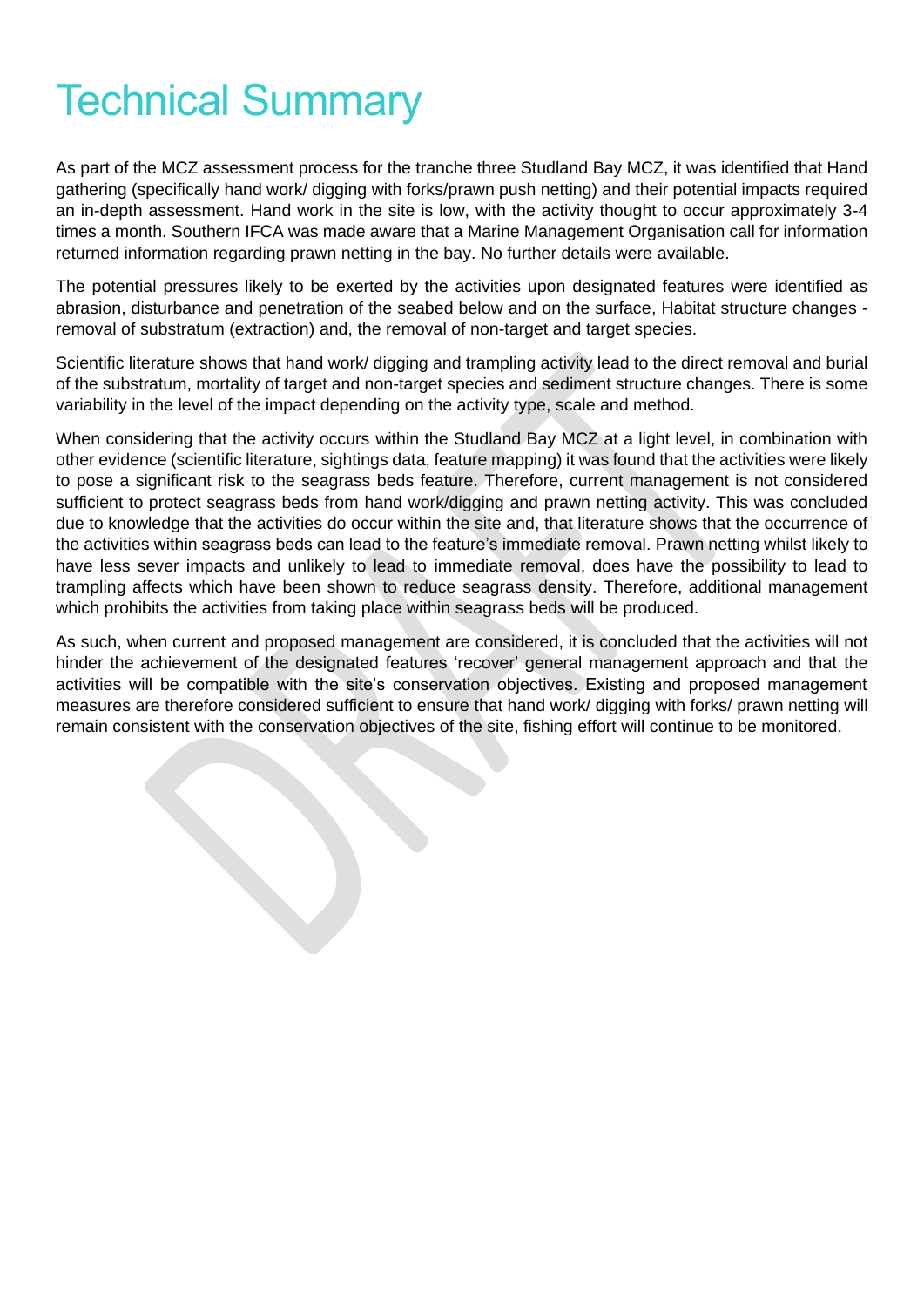# **Contents**

| $\mathbf{1}$   |     |       |                                                                                                                                                                                                  |  |
|----------------|-----|-------|--------------------------------------------------------------------------------------------------------------------------------------------------------------------------------------------------|--|
|                | 1.1 |       |                                                                                                                                                                                                  |  |
|                | 1.1 |       |                                                                                                                                                                                                  |  |
| $\overline{2}$ |     |       |                                                                                                                                                                                                  |  |
|                | 2.1 |       |                                                                                                                                                                                                  |  |
|                | 2.2 |       |                                                                                                                                                                                                  |  |
| 3              |     |       |                                                                                                                                                                                                  |  |
|                | 3.1 |       |                                                                                                                                                                                                  |  |
|                | 3.2 |       |                                                                                                                                                                                                  |  |
|                | 3.3 |       |                                                                                                                                                                                                  |  |
|                | 3.4 |       | Screening of commercial fishing activities based on pressure-feature interaction 8                                                                                                               |  |
| $\overline{4}$ |     |       |                                                                                                                                                                                                  |  |
|                | 4.1 |       |                                                                                                                                                                                                  |  |
|                |     | 4.1.1 |                                                                                                                                                                                                  |  |
|                |     | 4.1.2 |                                                                                                                                                                                                  |  |
|                |     | 4.1.3 |                                                                                                                                                                                                  |  |
|                |     | 4.1.4 |                                                                                                                                                                                                  |  |
|                |     | 4.1.5 |                                                                                                                                                                                                  |  |
|                | 4.2 |       |                                                                                                                                                                                                  |  |
|                | 4.3 |       |                                                                                                                                                                                                  |  |
|                |     | 4.3.1 | Abrasion/disturbance of the substrate on the surface of the seabed / Penetration and/or<br>disturbance of the substratum below the surface of the seabed, including abrasion / Habitat structure |  |
|                |     | 4.3.2 |                                                                                                                                                                                                  |  |
|                |     | 4.3.3 |                                                                                                                                                                                                  |  |
|                | 4.4 |       |                                                                                                                                                                                                  |  |
|                | 4.5 |       |                                                                                                                                                                                                  |  |
| 5              |     |       |                                                                                                                                                                                                  |  |
| 6              |     |       |                                                                                                                                                                                                  |  |
| $\overline{7}$ |     |       |                                                                                                                                                                                                  |  |
|                | 7.1 |       |                                                                                                                                                                                                  |  |
|                | 7.2 |       |                                                                                                                                                                                                  |  |
| 8              |     |       |                                                                                                                                                                                                  |  |
|                |     |       | Annex 1. Broad scale habitat and species features of conservation importance (FOCI) map of the Studland                                                                                          |  |
|                |     |       |                                                                                                                                                                                                  |  |
|                |     |       |                                                                                                                                                                                                  |  |
|                |     |       | Annex 4. Natural England's Advice on Operations for the Needles MCZ and Shore Based Activities (species                                                                                          |  |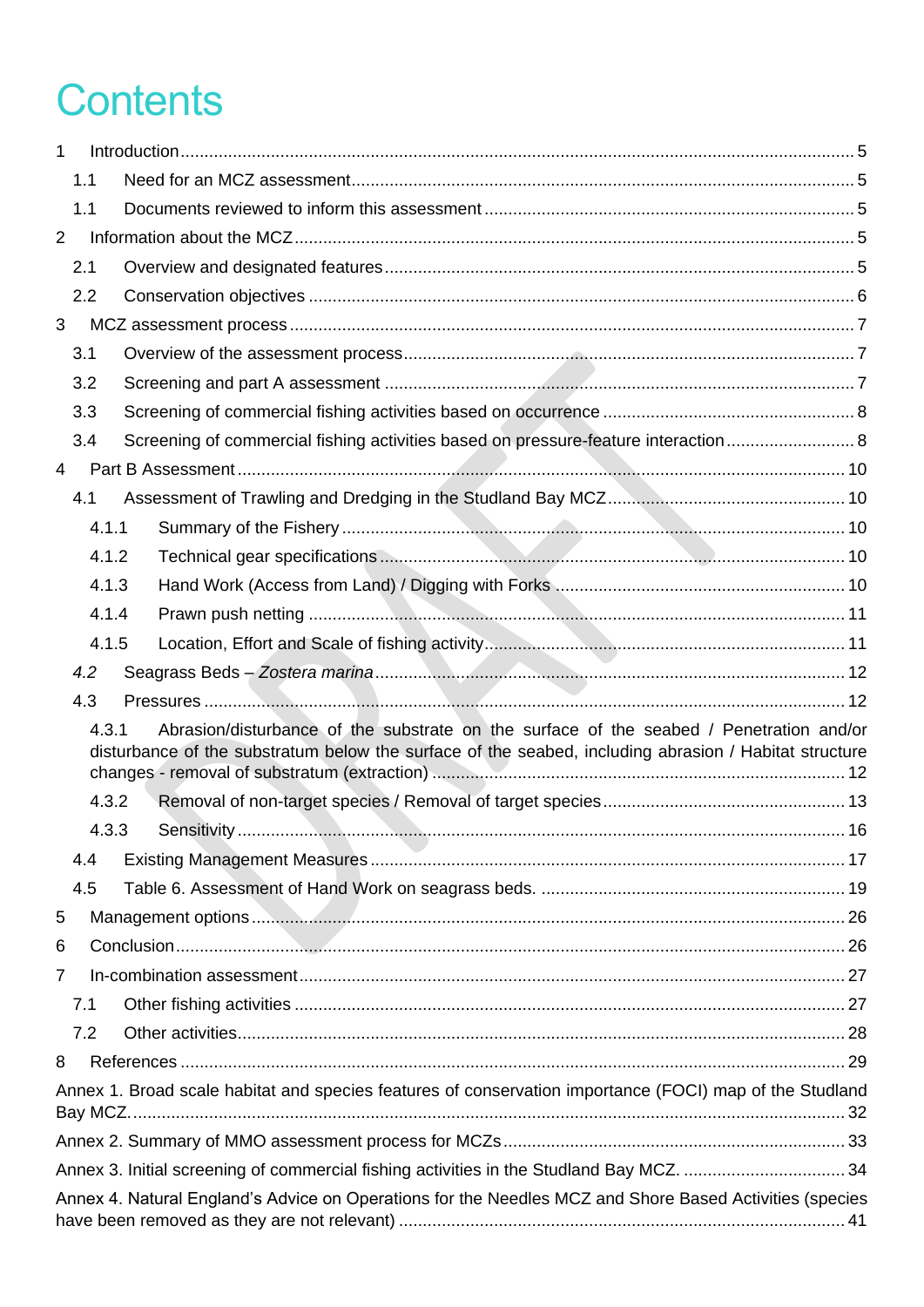# <span id="page-4-0"></span>1 Introduction

## <span id="page-4-1"></span>1.1 Need for an MCZ assessment

This assessment has been undertaken by Southern IFCA in order to document and determine whether management measures are required to achieve the conservation objectives of Studland Bay Marine Conservation Zone (MCZ). Southern IFCA has duties under section 154 of the Marine and Coastal Access Act 2009 which states;

#### **154 Protection of marine conservation zones**

(1) The authority for an IFC district must seek to ensure that the conservation objectives of any MCZ in the district are furthered.

(2) Nothing in section 153(2) is to affect the performance of the duty imposed by this section.

- (3) In this section—
	- (a) "MCZ" means a marine conservation zone designated by an order under section 116;

(b) the reference to the conservation objectives of an MCZ is a reference to the conservation objectives stated for the MCZ under section 117(2)(b).

Section 125 of the 2009 Act also requires that public bodies (which includes the IFCA) exercise its functions in a manner to best further (or, if not possible, least hinder) the conservation objectives for MCZs.

This MCZ assessment will complement Southern IFCA's assessment of commercial fishing activities in European Marine Sites (EMS) – designated to protect habitats and species in line with the EU Habitats Directive and Birds Directive. To bring fisheries in line with other activities, the Department for Environment, Food and Rural Affairs (DEFRA) announced on the 14th August 2012 a new approach to manage fishing activities within EMSs. This change in approach will promote sustainable fisheries while conserving the marine environment and resources, securing a sustainable future for both.

## <span id="page-4-2"></span>1.1 Documents reviewed to inform this assessment

- Reference list (Section 8)
- Defra's matrix of fisheries gear types and European Marine Site protected features<sup>1</sup>
- Site map(s) feature location and extent (Annex 1)
- Natural England's Advice on Operations for The Needles MCZ<sup>2</sup>
- Fishing activity data (map(s), etc) (Annex 5)
- Fisheries Impact Evidence Database (FIED)

# <span id="page-4-3"></span>2 Information about the MCZ

## <span id="page-4-4"></span>2.1 Overview and designated features

Studland Bay MCZ was designated in May 2019 and covers the bay between Old Harry rocks, Studland Bay and the entrance to Poole Harbour. The site covers an area of approximately 4 km<sup>2</sup> and protects intertidal coarse sediment, seagrass beds and subtidal sand, which supports a range of communities including worms, crustaceans and molluscs. The site also protects the species the long-snouted seahorse (*Hippocampus guttulatus*).

<sup>1</sup> <https://www.gov.uk/government/publications/fisheries-in-european-marine-sites-matrix> 2

[https://designatedsites.naturalengland.org.uk/Marine/MarineSiteDetail.aspx?SiteCode=UKMCZ0040&SiteName=the%20needles&](https://designatedsites.naturalengland.org.uk/Marine/MarineSiteDetail.aspx?SiteCode=UKMCZ0040&SiteName=the%20needles&SiteNameDisplay=The%20Needles%20MCZ&countyCode=&responsiblePerson=&SeaArea=&IFCAArea=&NumMarineSeasonality=&HasCA=1) [SiteNameDisplay=The%20Needles%20MCZ&countyCode=&responsiblePerson=&SeaArea=&IFCAArea=&NumMarineSeasonality](https://designatedsites.naturalengland.org.uk/Marine/MarineSiteDetail.aspx?SiteCode=UKMCZ0040&SiteName=the%20needles&SiteNameDisplay=The%20Needles%20MCZ&countyCode=&responsiblePerson=&SeaArea=&IFCAArea=&NumMarineSeasonality=&HasCA=1)  $=$ &HasCA $=$ 1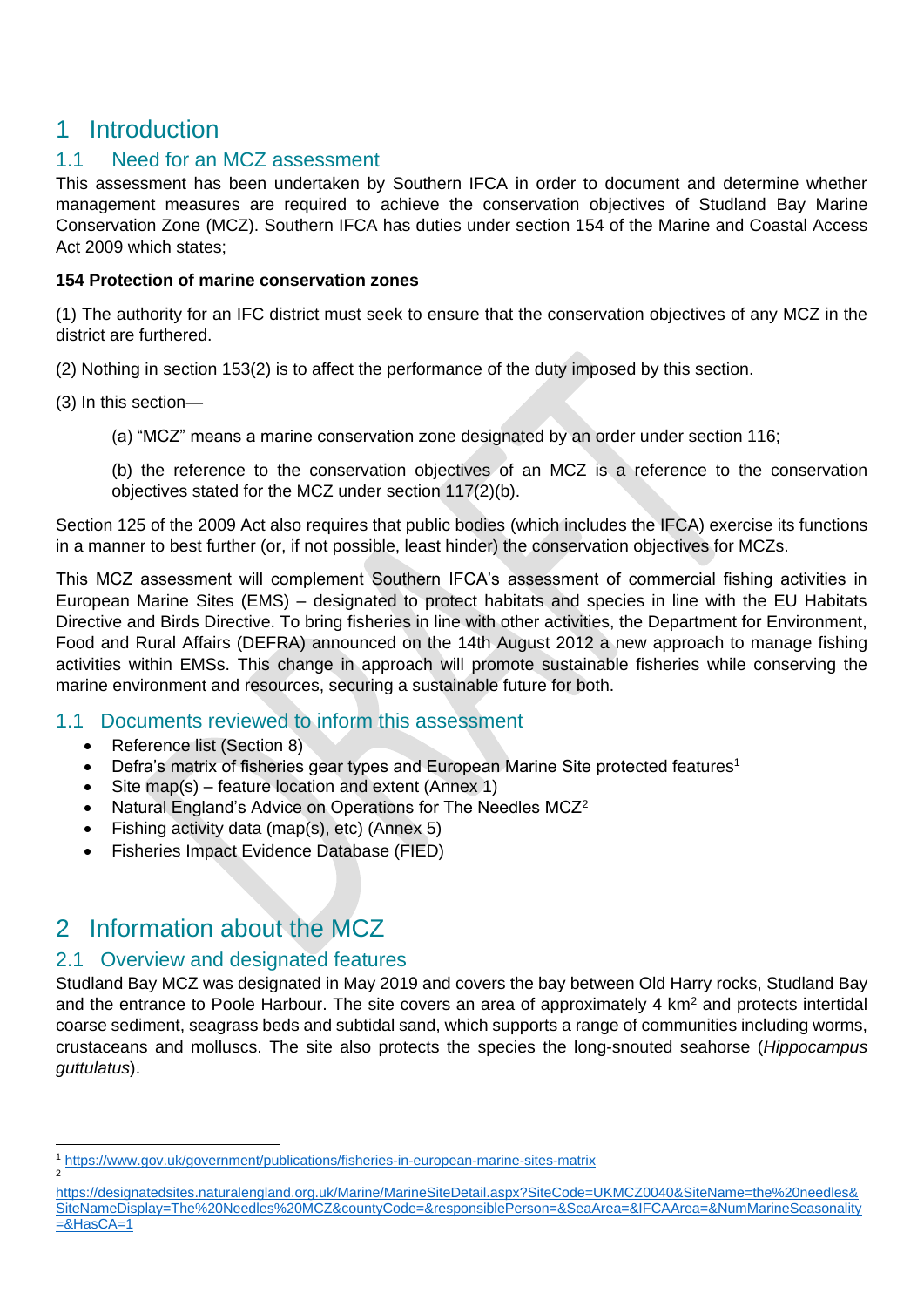A summary of the site's designated features is provided in Table 1, together with the recommended General Management Approach (GMA) for each feature. The GMA required for a feature in a MCZ will either be for it to be maintained in favourable condition (if it is currently in this state), or for it to be recovered to favourable condition (if it is currently in a damaged state) and then to be maintained in favourable condition.

|  |  | Table 1. Designated features and General Management Approach |
|--|--|--------------------------------------------------------------|
|  |  |                                                              |

| <b>Designated Feature</b>                         | General management approach      |
|---------------------------------------------------|----------------------------------|
| Intertidal coarse sediment                        | Maintain in favourable condition |
| <b>Subtidal Sand</b>                              | Maintain in favourable condition |
| Long-snouted seahorse (Hippocampus<br>guttulatus) | Recover to favourable condition  |
| Seagrass beds                                     | Recover to favourable condition  |

Please refer to Annex 1 for site feature maps of broad-scale habitats and features of conservation importance. This feature data comes from the Natural England, 2019 data set given to Southern IFCA, containing a collation of marine habitat and species records that contribute to the designation of marine habitats and features. This corresponds with the feature data on Magic Map which represents Natural England's best available evidence [\(https://magic.defra.gov.uk/MagicMap.aspx\)](https://magic.defra.gov.uk/MagicMap.aspx).

#### <span id="page-5-0"></span>2.2 Conservation objectives

The site's conservation objectives apply to the Marine Conservation Zone and the individual species and/or habitat for which the site has been designated (the "Designated features" listed below).

The conservation objective of each of the zones is that the protected habitats:

- 1. are maintained in favourable condition if they are already in favourable condition
- 2. be brought into favourable condition if they are not already in favourable condition

For each protected feature, favourable condition means that, within a zone:

- 1. its extent is stable or increasing
- 2. its structure and functions, its quality, and the composition of its characteristic biological communities (including diversity and abundance of species forming part or inhabiting the habitat) are sufficient to ensure that its condition remains healthy and does not deteriorate

Any temporary deterioration in condition is to be disregarded if the habitat is sufficiently healthy and resilient to enable its recovery.

For each species of marine fauna, favourable condition means that the population within a zone is supported in numbers which enable it to thrive, by maintaining:

- 1. the quality and quantity of its habitat
- 2. the number, age and sex ratio of its population. Any temporary reduction of numbers of a species is to be disregarded if the population is sufficiently thriving and resilient to enable its recovery.

Any alteration to a feature brought about entirely by natural processes is to be disregarded when determining whether a protected feature is in favourable condition.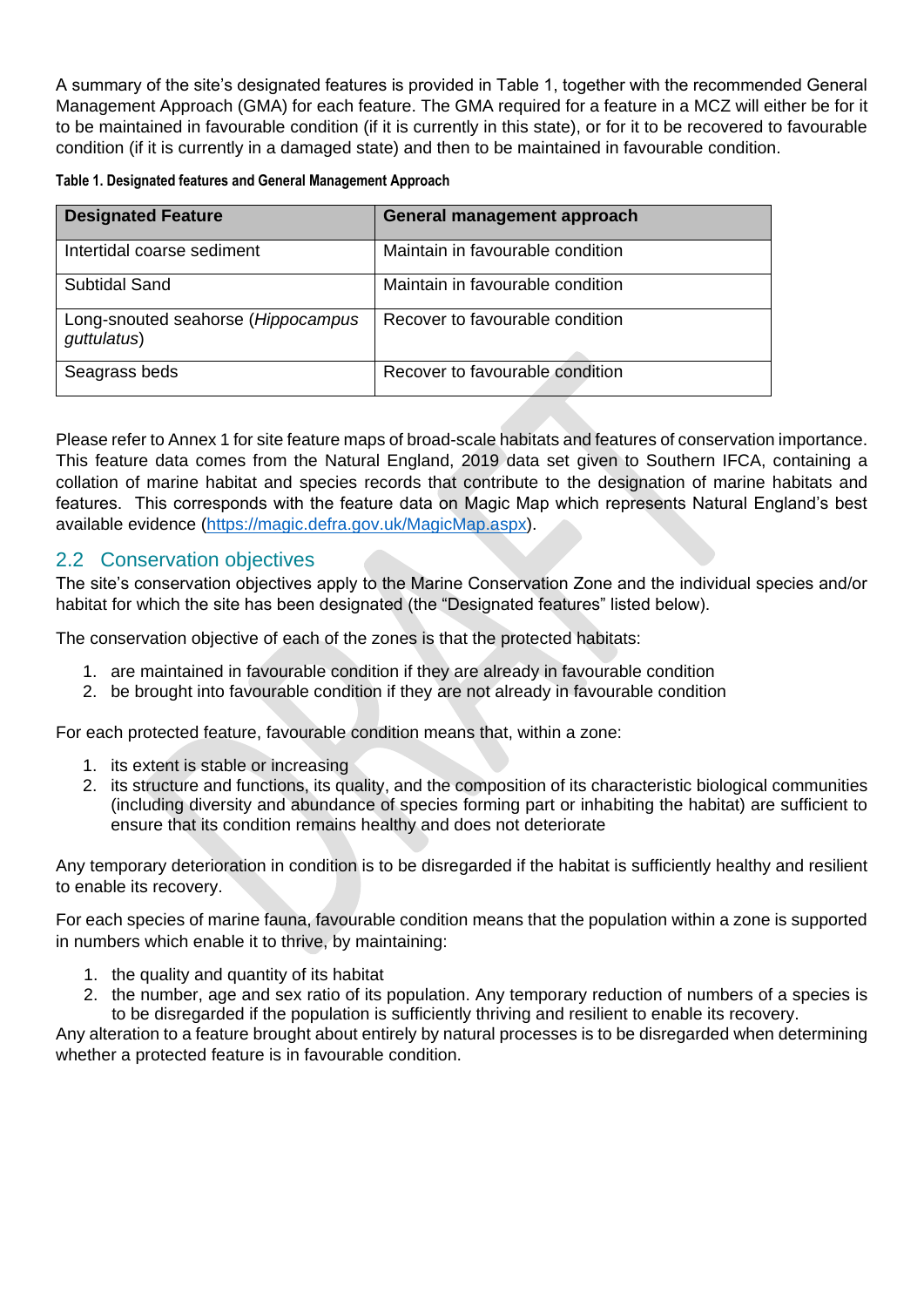# <span id="page-6-0"></span>3 MCZ assessment process

## <span id="page-6-1"></span>3.1 Overview of the assessment process

The assessment of commercial fishing activities within the Studland Bay MCZ will be undertaken using a staged process, akin to that proposed by the Marine Management Organisation (MMO)<sup>3</sup>, for marine license applications (Annex 2). The assessment process comprises of an initial screening stage to establish whether an activity occurs or is anticipated to occur/has the potential to occur within the site. Activities which are not screened out are subject to a simple 'part A' assessment, akin to the Test of Likely Significant Effect required by article 6(3) of the Habitats Directive. The aim of this assessment is to identify pressures capable of significantly affecting designated features or their related processes. Fishing activities and their associated pressures which are not screened out in the part A assessment and then subject to a more detailed 'part B' assessment, where assessment is undertaken on a gear type basis. A part B assessment is akin to the Appropriate Assessment required by article 6(3) of the Habitats Directive. The aim of this assessment is to determine whether there is a significant risk of the activity hindering the conservation objectives of the MCZ. Within this stage of assessment, 'hinder' is defined as any act that could, either alone or in combination:

- in the case of a conservation objective of 'maintain', increase the likelihood that the current status of a feature would go downwards (e.g. from favourable to degraded) either immediately or in the future (i.e. they would be placed on a downward trend); or
- in the case of a conservation objective of 'recover', decrease the likelihood that the current status of a feature could move upwards (e.g. from degraded to favourable) either immediately or in the future (i.e. they would be placed on a flat or downward trend) (MMO, 2013).

If the part B assessment is unable to conclude that there is no significant risk of an activity hindering the conservation objectives of the MCZ, then the activity may be subject to management and consideration will be given to whether or not the public benefit of the activity outweighs the risk of damage to the environment; and if so, whether the activity is able to deliver measures of equivalent environmental benefit to the damage that is likely to occur to the MCZ.

## <span id="page-6-2"></span>3.2 Screening and part A assessment

The aim of the screening stage and part A assessment is to determine whether, under section 125 and 154 of MCAA, fishing activities occurring or those which have the potential to occur within the site are compatible with the conservation objectives of the MCZ.

The screening of commercial fishing activities in Studland Bay MCZ was undertaken using broad gear type categories. Sightings data collected by the Southern IFCA, together with officers' knowledge, was used to ascertain whether each activity occurs within the site, or has the potential to occur/is anticipated to occur in the foreseeable future. For these occurring/potentially occurring activities, an assessment of pressures upon MCZ designated features was undertaken using Natural England's Advice on Operations for the Feature (using an alternate designated site as the Conservation Advice for the Studland Bay MCZ has not yet been produced.

Activities were screened out for further part B assessment if they satisfied one or more of the following criteria:

- 1. The activity does not occur within the site, does not have the potential to occur and/or is not anticipated to occur in the foreseeable future.
- 2. The activity does occur but the pressure(s) does not significantly affect/ interact with the designated feature(s).

<sup>3</sup>

[https://www.gov.uk/government/uploads/system/uploads/attachment\\_data/file/410273/Marine\\_conservation\\_zones\\_an](https://www.gov.uk/government/uploads/system/uploads/attachment_data/file/410273/Marine_conservation_zones_and_marine_licensing.pdf) [d\\_marine\\_licensing.pdf](https://www.gov.uk/government/uploads/system/uploads/attachment_data/file/410273/Marine_conservation_zones_and_marine_licensing.pdf)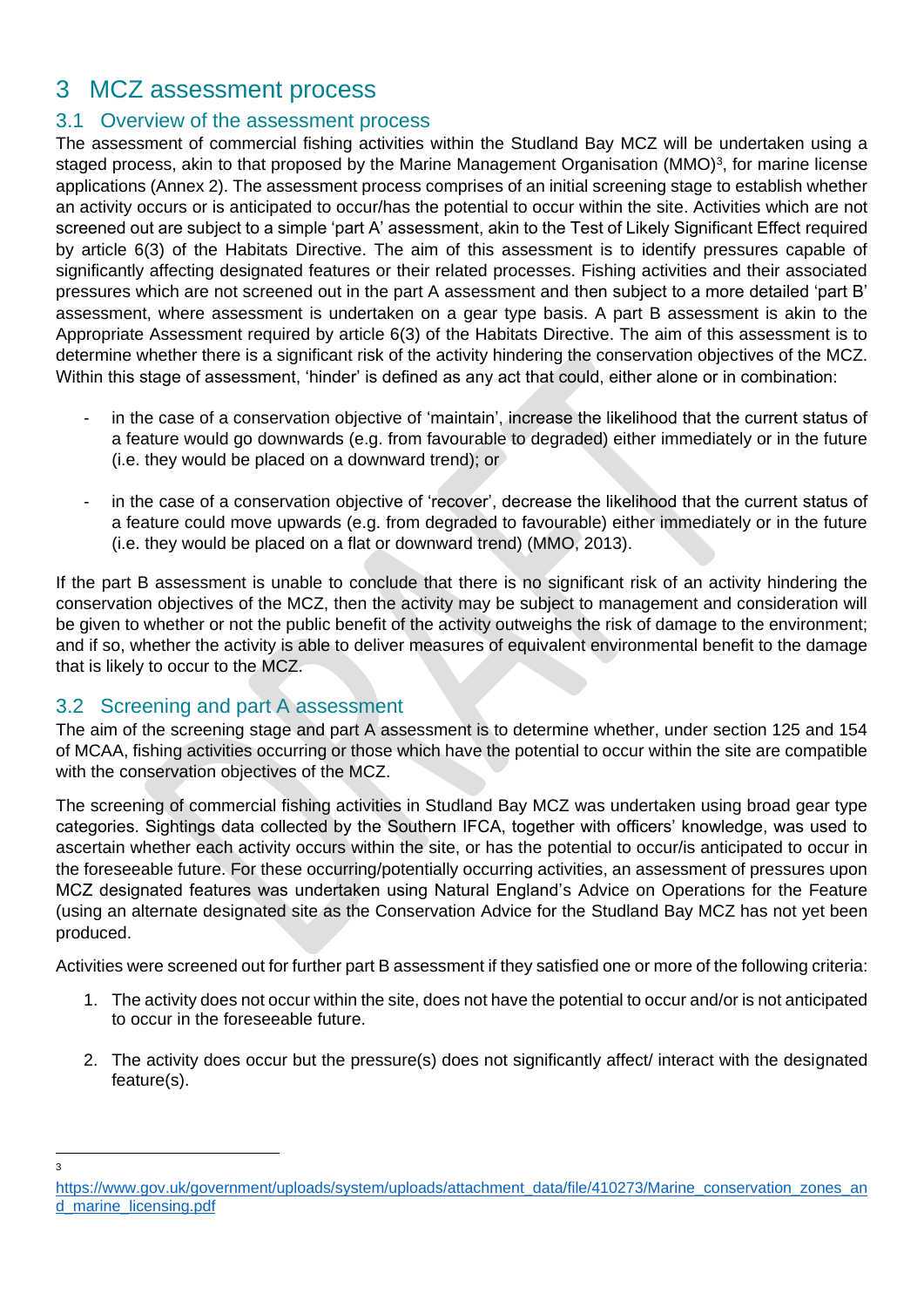3. The activity does occur but the designated feature(s) is not sensitive to the pressure(s) exerted by the activity.

## <span id="page-7-0"></span>3.3 Screening of commercial fishing activities based on occurrence

Initial screening was undertaken to identify the commercial fishing activities which currently occur within the site, together with those which have the potential to occur or/and are reasonably foreseen to occur in the future (Annex 3). To maintain consistency with Southern IFCA's assessment of commercial fishing activities in European Marine Sites, the individual gear types identified in Defra's matrix were assessed and these were grouped into broad gear types.

#### <span id="page-7-1"></span>3.4 Screening of commercial fishing activities based on pressure-feature interaction

Fishing activities which were identified as occurring, have the potential to occur and/or are anticipated to occur in the foreseeable future within the site were screened with respect to the potential pressures which they may be exert upon designated features (Part A assessment). This screening exercise was undertaken using Natural England's Advice on Operations (Annex 4) and Supplementary Advice for The Needles MCZ. The Advice on Operations provides a broad scale assessment of the sensitivity of designated features to different activity-derived pressures, using nationally available evidence on their resilience (an ability to recover) and resistance (the level of tolerance) to physical, chemical and biological pressures. The assessments of sensitivity to these pressures are measured against a benchmark. It should be noted that these benchmarks are representative of the likely intensity of a pressure caused by typical activities, and do not represent a threshold of an 'acceptable' intensity of a pressure. It is therefore necessary to consider how the level of fishing intensity observed within Studland Bay MCZ compares with these benchmarks when screening individual activities.

Due to the broad-scale nature of the sensitivity assessments provided in Natural England's Advice on operations, each pressure is assigned a risk profile based upon the likelihood of the pressure occurring and the magnitude of the impact should that pressure occur. These risk profiles have been used, together with site-specific knowledge, to identify those pressures which could significantly affect designated features.

The Natural England Advice on Operations for the Needles MCZs used is provided in Annex 4. The resultant activity pressure-feature interactions which have been screened in for Hand Work for the part B assessment are summarised in Table 2 for sensitive designated features. The activity pressure-feature interactions which were screened out in the Part A Assessment are detailed in a standalone document ('Screening and Part A Assessment') for The Studland Bay MCZ.

**Table 2. Summary of fishing pressure-feature screening for Seagrass beds and intertidal handwork/ digging with forks. Please note only pressures screened in for the part B assessment are presented here.** 

| <b>Potential Pressures</b>                                               | <b>Sensitivity</b> | B<br>Part<br><b>Required?</b> | <b>Justification</b>                                                                                                                                                                                                                                                                       | <b>Relevant Attributes</b>                                                                                                                                                                                                                                                                                                                                                                                                                                                           |
|--------------------------------------------------------------------------|--------------------|-------------------------------|--------------------------------------------------------------------------------------------------------------------------------------------------------------------------------------------------------------------------------------------------------------------------------------------|--------------------------------------------------------------------------------------------------------------------------------------------------------------------------------------------------------------------------------------------------------------------------------------------------------------------------------------------------------------------------------------------------------------------------------------------------------------------------------------|
| Abrasion/disturbance<br>of the substrate on the<br>surface of the seabed | S                  |                               | This gear type is known to<br>abrasion<br>cause<br>and<br>disturbance to the seabed<br>surface. Further investigation<br>is needed on the magnitude of<br>the pressure including spatial<br>scale/intensity of the activity<br>and location of the activity in<br>relation to the feature. | Distribution:<br>presence<br>and<br>distribution<br>spatial<br>of.<br>biological communities;<br>Extent and distribution; Extent<br>habitat;<br>of<br>supporting<br>Structure<br>function:<br>and<br>presence and abundance of<br>key structural and influential<br>species; Structure: biomass;<br>Structure: rhizome structure<br>and reproduction; Structure:<br>sediment composition and<br>distribution;<br>Structure:<br>composition<br>species<br>of<br>component communities |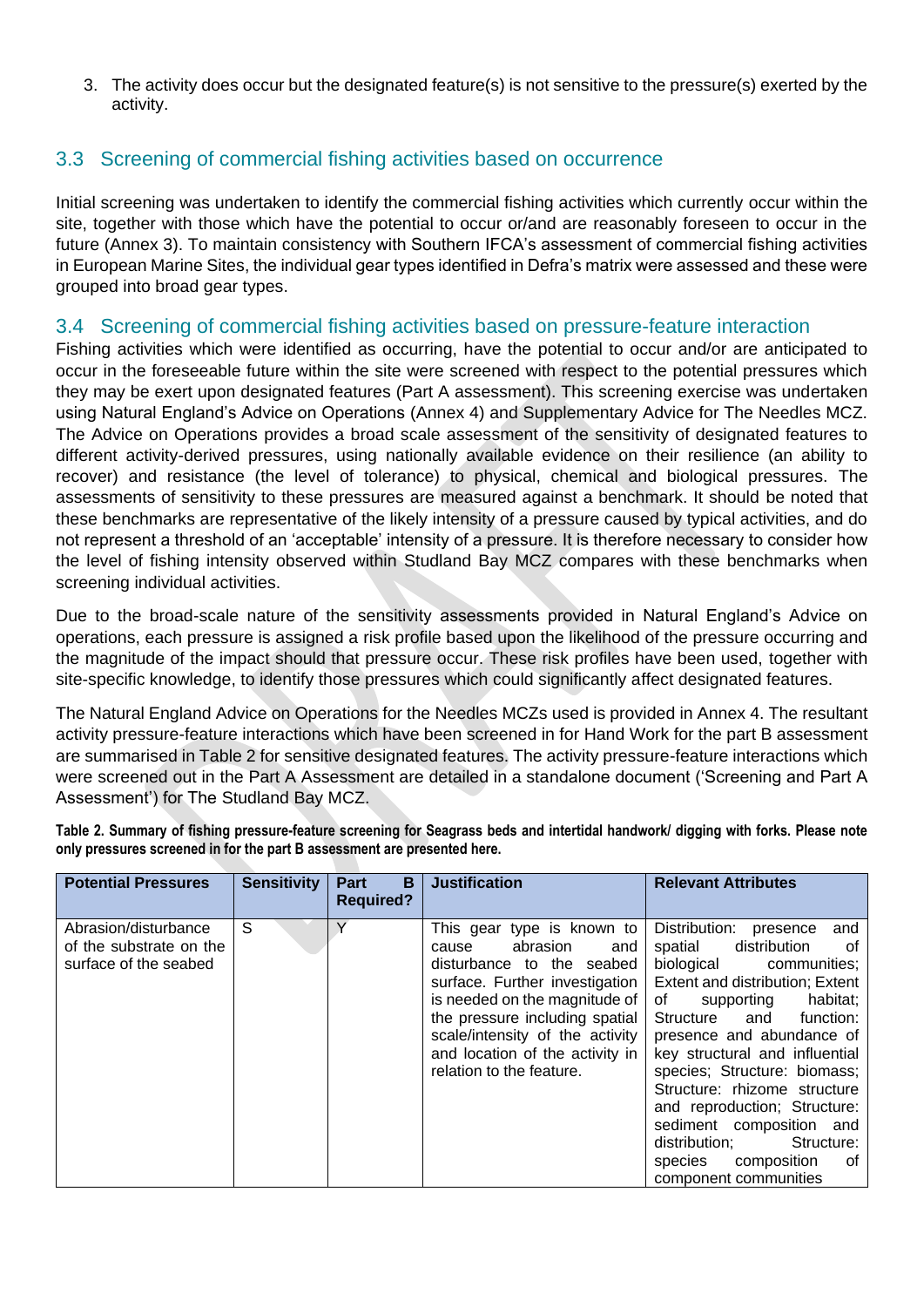| Habitat<br>structure<br>changes - removal of<br>substratum (extraction)                                                   | S | Υ | This gear type is known to<br>cause<br>abrasion<br>and<br>disturbance to the seabed<br>surface which causes habitat<br>structure changes. Further<br>investigation is needed on the<br>magnitude of the pressure<br>including<br>spatial<br>scale/intensity of the activity<br>and location of the activity in<br>relation to the feature.                                                                                                                                                                                                                                                                                                                                                                                                                                                | Extent and distribution; Extent<br>supporting<br>habitat;<br>of<br>Structure: biomass; Structure:<br>rhizome<br>structure<br>and<br>reproduction;<br>Structure:<br>sediment composition and<br>distribution;                                                                                                                                                                                                                                                                        |
|---------------------------------------------------------------------------------------------------------------------------|---|---|-------------------------------------------------------------------------------------------------------------------------------------------------------------------------------------------------------------------------------------------------------------------------------------------------------------------------------------------------------------------------------------------------------------------------------------------------------------------------------------------------------------------------------------------------------------------------------------------------------------------------------------------------------------------------------------------------------------------------------------------------------------------------------------------|-------------------------------------------------------------------------------------------------------------------------------------------------------------------------------------------------------------------------------------------------------------------------------------------------------------------------------------------------------------------------------------------------------------------------------------------------------------------------------------|
| Penetration<br>and/or<br>the<br>disturbance<br>of<br>substratum below the<br>surface of the seabed,<br>including abrasion | S | Y | This gear type is known to<br>abrasion<br>cause<br>and<br>disturbance to the seabed<br>surface. Further investigation<br>is needed on the magnitude of<br>the pressure including spatial<br>scale/intensity of the activity<br>and location of the activity in<br>relation to the feature.                                                                                                                                                                                                                                                                                                                                                                                                                                                                                                | Distribution: presence<br>and<br>distribution<br>spatial<br>οf<br>biological<br>communities;<br>Extent and distribution; Extent<br>of<br>supporting<br>habitat;<br>Structure<br>function:<br>and<br>presence and abundance of<br>key structural and influential<br>species; Structure: biomass;<br>Structure: rhizome structure<br>and reproduction; Structure:<br>sediment composition and<br>distribution;<br>Structure:<br>species<br>composition<br>of<br>component communities |
| Removal of non-target<br>species                                                                                          | S | Υ | Impacts on the feature and<br>associated community may<br>occur through the removal of<br>the feature<br>itself through<br>digging with forks or by<br>trampling of the feature.<br>There is<br>site-specific<br>$n^{\circ}$<br>information<br>on<br>the<br>communities associated with<br>this feature as it is newly<br>designated.<br>General<br>information on the designated<br>features from the MCZ<br>features catalogue. Seagrass<br>beds provide nursery habitat<br>for young fish and shellfish, as<br>well as sheltered home for<br>other animals such as pipefish<br>seahorses. Further<br>and<br>investigation is needed as to<br>the magnitude of disturbance<br>associated<br>to<br>communities/species<br>and<br>location of the activity in<br>relation to the feature. | Distribution: presence<br>and<br>distribution<br>spatial<br>οt<br>biological<br>communities;<br><b>Structure</b><br>function:<br>and<br>presence and abundance of<br>key structural and influential<br>species; Structure: species<br>composition of component<br>communities                                                                                                                                                                                                       |
| Removal<br>of<br>target<br>species                                                                                        | S | Y | Impacts on the feature and<br>associated community may<br>occur through the removal of<br>the feature<br>itself through<br>digging with forks or by<br>trampling of the feature. The<br>removal of ragworm, bivalves<br>or crab could also lead to<br>impacts on the feature. There<br>is no site-specific information<br>the<br>communities<br>on<br>associated with this feature as<br>newly designated.<br>it<br>is                                                                                                                                                                                                                                                                                                                                                                    | Distribution:<br>presence<br>and<br>spatial<br>distribution<br>οf<br>biological<br>communities;<br><b>Structure</b><br>function:<br>and<br>presence and abundance of<br>key structural and influential<br>species; Structure: species<br>composition of component<br>communities                                                                                                                                                                                                    |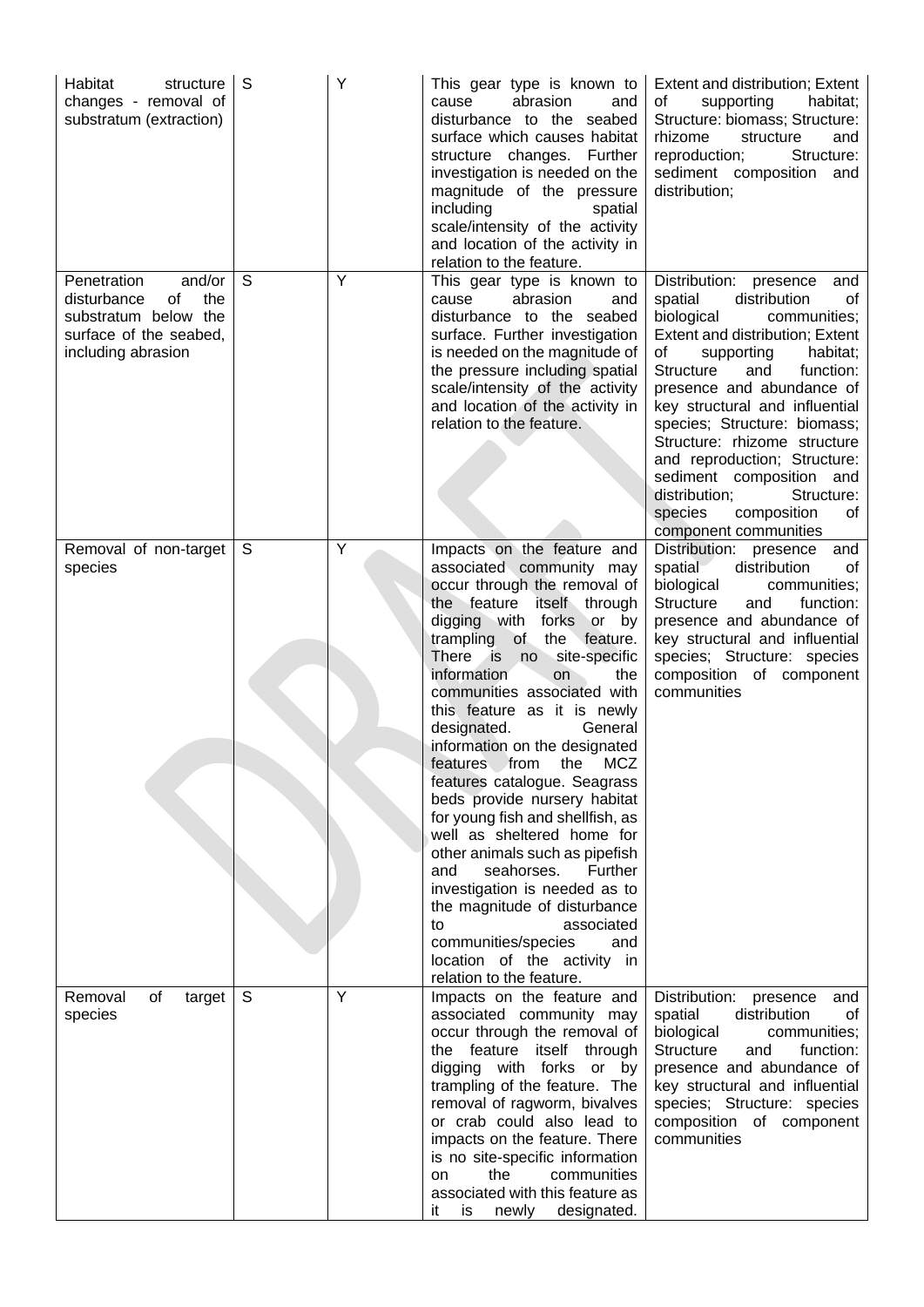|  | General information on the<br>designated features from the<br>MCZ features catalogue.<br>Seagrass beds provide<br>nursery habitat for young fish<br>and shellfish, as well as<br>sheltered home for other<br>animals such as pipefish and<br>Further<br>seahorses.<br>investigation is needed as to<br>the magnitude of disturbance<br>associated<br>to<br>communities/species and<br>location of the activity in<br>relation to the feature. |  |
|--|-----------------------------------------------------------------------------------------------------------------------------------------------------------------------------------------------------------------------------------------------------------------------------------------------------------------------------------------------------------------------------------------------------------------------------------------------|--|
|--|-----------------------------------------------------------------------------------------------------------------------------------------------------------------------------------------------------------------------------------------------------------------------------------------------------------------------------------------------------------------------------------------------------------------------------------------------|--|

# <span id="page-9-0"></span>4 Part B Assessment

The aim of the part B assessment is for the IFCA to ensure that that there is no significant risk of a fishing activity hindering the conservation objectives of the MCZ; and to confirm that the authority is able to exercise its functions to further the site's conservation objectives.

In order to adequately assess the potential impacts of an activity upon a designated feature, it is necessary to consider the relevant attributes of that feature that may be affected. Attributes are provided in Natural England's Supplementary Advice on Conservation Objectives (SACOs) and represent the ecological characteristics or requirements of the designated species and habitats within a site. These attributes are considered to be those which best describe the site's ecological integrity and which if safeguarded will enable achievement of the Conservation Objectives. Each attribute has an associated target which identifies the desired state to be achieved; and is either quantified or qualified depending on the available evidence. No Supplementary Advice is currently available for Studland Bay MCZ, therefore after relevant pressures were identified from the pressure-feature interaction screening (part A assessment), suitable attributes were identified from existing Natural England's Supplementary Advice packages for the Needles MCZ. These are outlined in Table 2.

## <span id="page-9-1"></span>4.1 Assessment of Trawling and Dredging in the Studland Bay MCZ

## <span id="page-9-2"></span>4.1.1 Summary of the Fishery

Hand work can take place all year around in the area of the Studland Bay MCZ. The level of activity is however believed to be low. Target species can include the common cockle, ragworm and lugworm.

## <span id="page-9-3"></span>4.1.2 Technical gear specifications

## <span id="page-9-4"></span>4.1.3 Hand Work (Access from Land) / Digging with Forks

Hand work and digging with forks refer to the more commonly named hand gathering fishing method. People access the intertidal zone from the shore by foot and collect shellfish and bait by hand. The activity is carried out both commercially and recreationally. Some species can be easily found by looking for their syphon holes or casts in the sand, and then simply grabbing the animal out of the sand with the hand. Other species such as lug and ragworm are more often collected using a fork or spade instrument, which is placed in the sediment and used to lift a section of sediment, from which the worms are removed. Forks can vary in size from large garden instruments to small hand-held forks.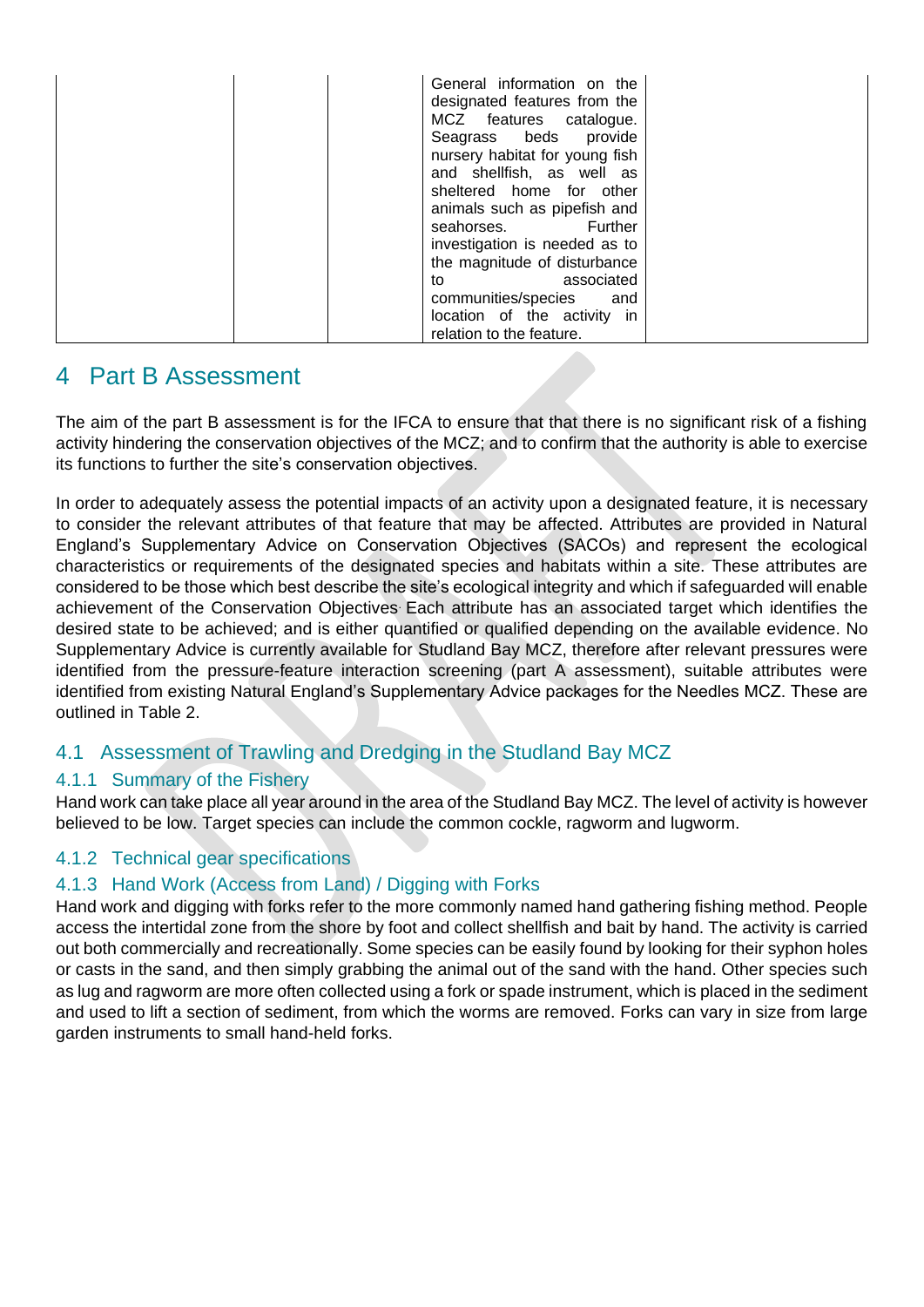

**Figure 1. Man digging for bait with a spade © Adams K.**

#### <span id="page-10-0"></span>4.1.4 Prawn push netting

Prawn push netting is a recreational activity where a person pushes a small (approx. 1 x 0.5m) net along the seabed in an area where prawns are known to be. The net skims the surface of the sediment collecting the prawns (*Palaemon spp.)* in the back of the net



**Figure 2 Shrimp/prawn push netting ©North Western IFCA**

#### <span id="page-10-1"></span>4.1.5 Location, Effort and Scale of fishing activity

The effort and scale of the activity is not well known in Studland Bay, particularly on South Beach where much of the seagrass beds are present. Seagrass beds are predominantly found subtidally, although, on very low tides, the fringes of the beds are exposed. However, evidence from historic aerial imagery suggests that the beds may be migrating very slowly towards the intertidal.

Observations of the activity suggest it occurs only at a very low level. Parking and access to South beach is a 300m walk through woodland. On Middle and Knoll Beach where access can be gained directly from a car park, bait collection activity has been observed at a very light level, of up to 4 instances a month by single individuals in the summer. None have been witnessed using large forks/rake equipment, however they are likely to use smaller hand-held digging equipment. However, hand gathering activity has not been witnessed within the seagrass beds.

Data on the location of the Studland Bay seagrass beds provided by Natural England shows that the beds are predominantly below Mean Low Water.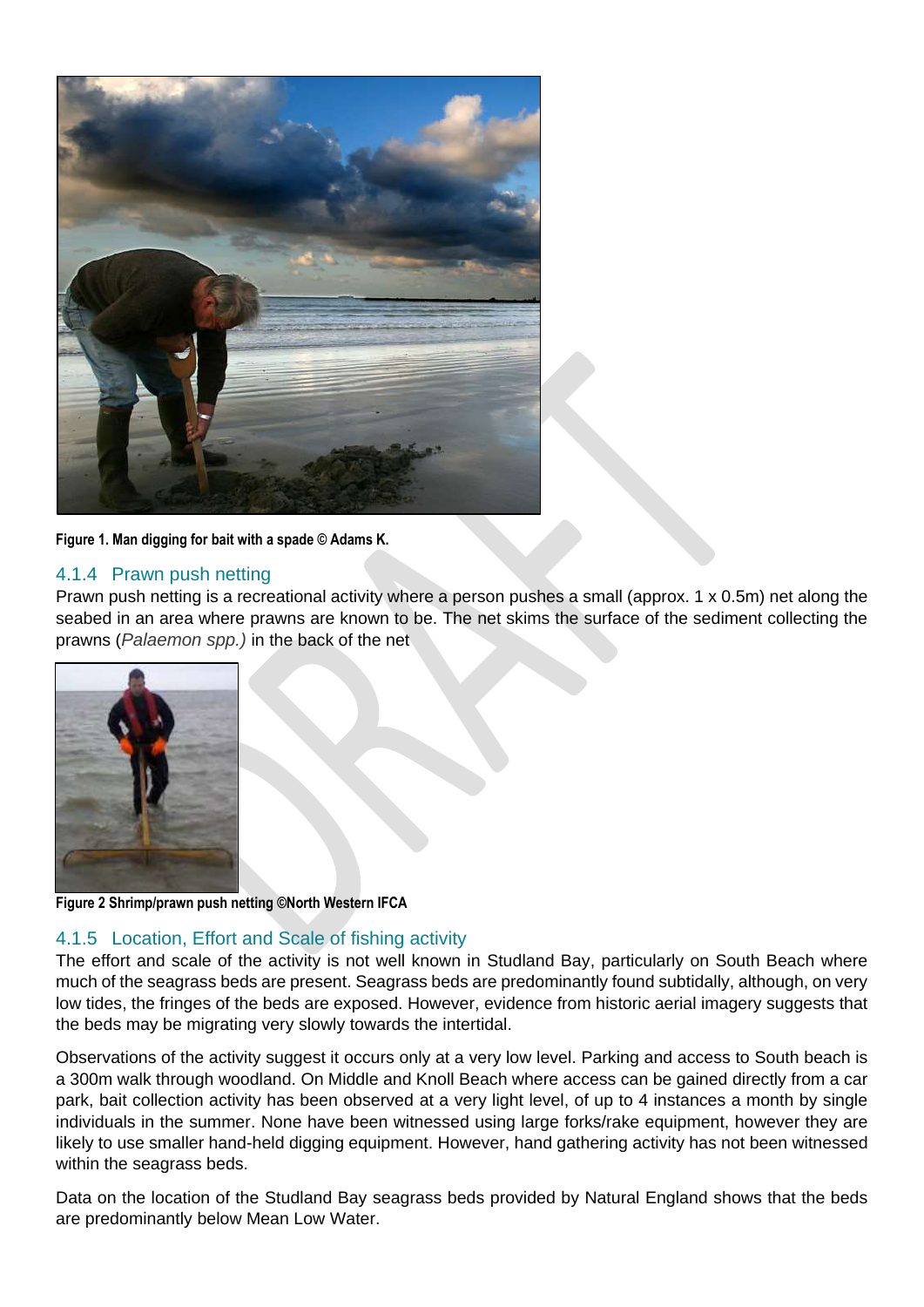Since this assessment has been written Southern IFCA has been made aware that a Marine Management Organisation call for information regarding the Studland Bay MCZ was submitted information relating to netting for prawns in the MCZ (Perrs. comms R Morgan). It is not known at what scale, location or intensity the activity may occur not is it understood what gear type is used.

## <span id="page-11-0"></span>*4.2* Seagrass Beds – *Zostera marina*

*Z. marina* is a salt water flowering plant which resembles terrestrial grass in appearance. It grows seasonally (spring and summer) governed by environmental parameters such as light, nutrients and temperature. Optimum growth temperature is between 10 and 20°C (Nejrup and Pedersen, 2008). Shoots of *Z. marina* are anchored into the sediment via a network of horizontal rhizomes and roots. These rhizomes produce a mat which expands horizontally and can produce further shoots.

Seagrass beds are considered to be one of the most productive of shallow sedimentary marine habitats. The complex nature of the shoots, rhizomes and roots provides habitat for a wide range of flora and fauna. The leaves and shoots themselves provide substrate for algae and anemones, whilst the space between shoots provide nursery habitat for a range of fish (including seahorses), crustaceans, amphipods and cephalopods (Davison and Hughes, 1998).

Seagrass in Studland bay is spread throughout the bay with the largest beds along the sheltered southern half, with smaller patches in the northern areas. The site is known to support immature commercial species including pollack, wrasse, cuttlefish and the common cockle as well as many other crustaceans, molluscs, polychaetes and cnidaria (Seastar Survey, 2012).

#### <span id="page-11-1"></span>4.3 Pressures

<span id="page-11-2"></span>4.3.1 Abrasion/disturbance of the substrate on the surface of the seabed / Penetration and/or disturbance of the substratum below the surface of the seabed, including abrasion / Habitat structure changes - removal of substratum (extraction)

Abrasion and disturbance are generally related to the direct and physical effects of handwork activity including digging and trampling. Such impacts include the creation of basins and mounds, burial and removal of the substratum, sediment disturbance, changes in vertical distribution of sediment layers and changes in the properties of the sediment (McLusky *et al.,* 1983; Travaille *et al.,* 2015; Watson *et al.,* 2017).

#### *Sedimentary effects*

Turning over the sediment leads to the loss of finer sediment and associated organic content (Watson *et al.,* 2017). A study in Portsmouth Harbour on the South Coast of England, found that areas which had not been disturbed by bait collectors, contained higher levels of organic contents within the sediments (Watson *et al.,* 2017). The fine sediments and organic matter are washed away by tides and waves (Watson *et al.,* 2017). The effects of this could have wider implications, leading to increased turbidity, pollutants within the water column and potential eutrophication (Watson *et al.,* 2017).

Comparison of carbon and nitrogen levels in mounds and basins left by diggers has found that 29 days after digging enhanced C and N levels are found in dug basins (McLusky *et al.,* 1983). In mounds, C and N are suppressed for more than 50 days.

Dug areas develop a black sulphide area much shallower at just 3.4cm than in control plots where the layer was at 50cm (Wynberg & Branch (1994). Furthermore, chlorophyll levels in a dug site can be significantly higher for one to two months after digging, although chlorophyll can return to that of control levels within four months (Wynberg & Branch, 1994). Contrary to this Wynberg & Branch (1997) found the act of trampling alone led to decreases in sediment chlorophyll content.

#### *Hand work in seagrass beds*

Access to seagrass beds by hand workers results in trampling of the substratum as individuals and groups walk over the sediment surface. The higher the activity level the worse the effects of the trampling might be (Eckrich & Holmquist, 2000). Intensive trampling from tourist visitors over *Zostera marina* beds, resulted in a significant reduction of seagrass cover (Travaille *et al.,* 2015). Seagrass (*Thalassia testudinum)* biomass directly relates to trampling intensity and duration (Eckrich & Holmquist, 2000; Major *et al.,* 2004). As well as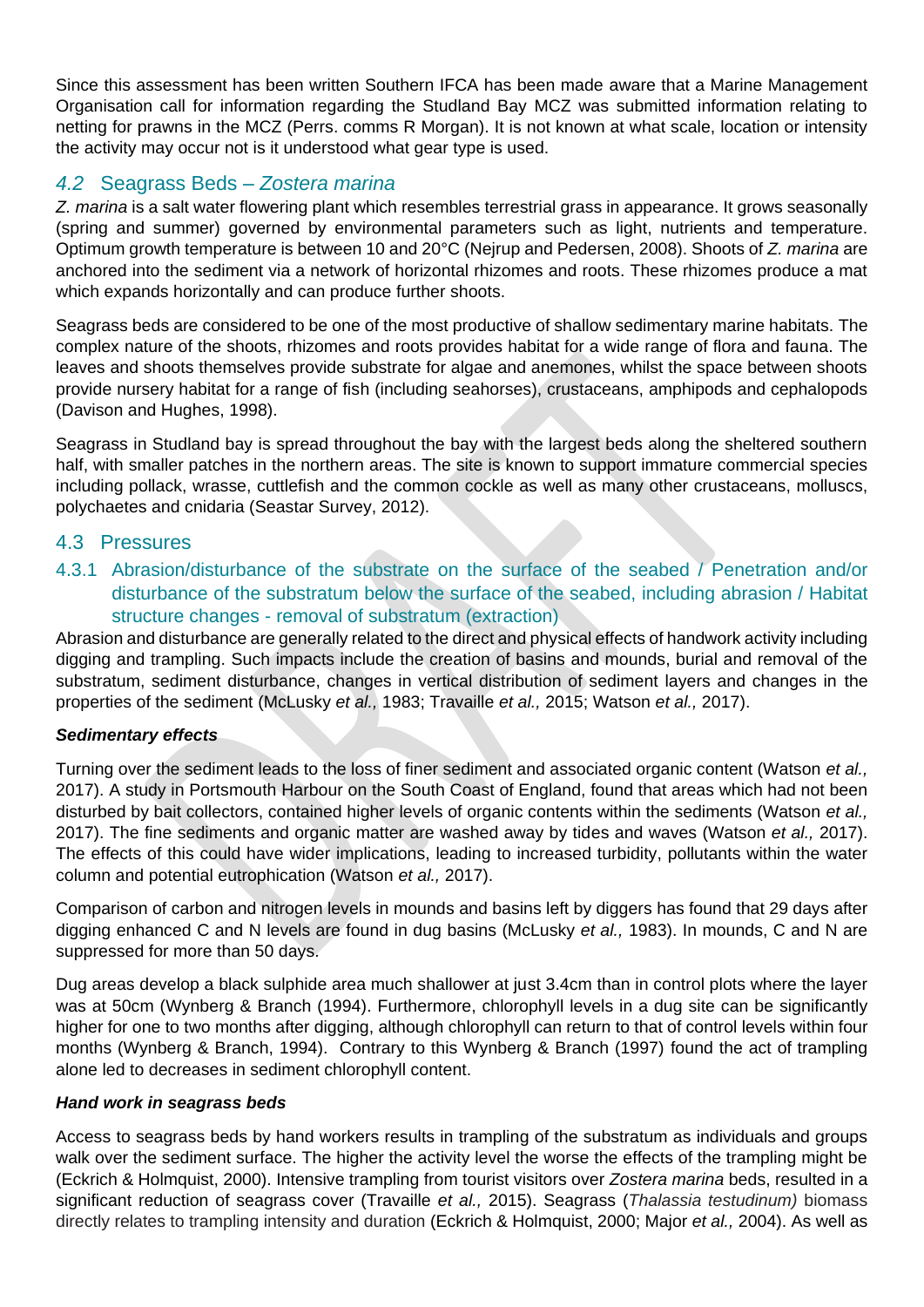trampling intensity, the substrate type plays an important role in the severity of trampling impacts to seagrass beds; with softer substrates more vulnerable to significant biomass reductions (Eckrich & Holmquist, 2000). Different types of foot wear can also lead significant effect levels (Major *et al.,* 2004).

The effects of digging can be seen throughout both the infauna and epifauna found within seagrass habitats. The action of digging removes, uproots & buries seagrass shoots and rhizomes (Barañano *et al.,* 2018). Digging for clams in *Z. marina* reduced eelgrass cover, shoot density and above and below ground biomass (Boese, 2002; Barañano *et al.,* 2018). Similarly, in *Zostera noltii*, clam harvesting decreased shoot density (Alexandre *et al.,* 2005).

Seagrass (*Z. noltii*) is highly sensitive to burial at just 2-16cm depth (Cabaço & Santos, 2007). Burial leads to the reduction of leaf and rhizome carbon and starch content, as well as death of shoots, and reductions in leaf and sheath lengths (Cabaço & Santos, 2007).

Within the sediments, digging changes the chemical properties. The sedimentary carbon stock of *Z. marina* beds is reduced by 50 percent in clam harvested areas, reflecting similar levels to those found in unvegetated areas (Barañano *et al.,* 2018). However, low intensity digging in *Z. noltii* beds in Portugal did not cause significant changes in sediment variables or photosynthetic efficiency (Branco *et al.,* 2018).

#### *Recovery of seagrass*

Seagrass species can respond in a number of ways to hand work activity. In response to disturbance seagrass beds often increase their reproductive effort (Cabaço & Santos, 2012). Mechanical disturbances such as clam harvesting have resulted in a nine and four-fold increase in plant reproductive effort (Cabaço & Santos, 2012; Alexandre et al., 2005; Suonan *et al.,* 2017). Reproductive effort is a measure of parameters such as; the number of flowering shoots, the number of spathes per flowering shoot and flowering period (Alexandre et al., 2005; Suonan *et al.,* 2017; Park *et al.,* 2011). However, the response of reproductive effort is species specific, with a strong positive correlation apparent between rhizome diameter and increased reproductive effort (Cabaço & Santos, 2012). The correlation indicates that species with a higher storage capacity *(Z. marina)* have a higher capacity of investing in sexual reproduction (Cabaço & Santos, 2012). Those with lower storage capacity such as *Z. noltii* may not be able to recover through reproduction (Cabaço & Santos, 2012).

On the other hand, research has found that seedlings do not contribute to the recovery of *Z. marina* and therefore increased reproductive effort my not be an effective recovery strategy (Qin *et al.,* 2016). When shoots and rhizomes were removed/buried by clam harvesting in China, seedlings were observed almost as soon as the disturbance had ceased. However, seedlings in both a disturbed and control areas did not survive the following winter, unlike the perennial beds in the control site (Qin *et al.,* 2016).

Recovery time varies considerably between species and location. Boese *et al.,* (2009) stimulated disturbance to a *Z. marina* bed by removing the shoots. Disturbed areas recovered through the growth of rhizomes from perennial seagrass beds. Recovery of an area disturbed within a well-established seagrass bed took 24 months, however in a disturbed area located in the transition zone of seagrass beds (where the bed ends and bare sediment begins) seagrass took 32 months to recover (Boese *et al.,* 2009). The estimated rhizome growth rate was 0.5m per year. Meanwhile *Zoster noltii* has been found to take approximately five years to recover in Wales, although there is strong variability in seagrass beds from year to year (Bertelli *et al.,* 2018).

*Zostera japonica* in Korea can recover from clam harvesting vehicles within 5 months of the immediate elimination of shoots (Park *et al.,* 2011). Post recovery the bed had higher above and below ground biomass and rhizome internode length than the control (Park *et al.,* 2011).

Where seagrass declines the habitat can be recolonised by other species. However, research has shown that *A. marina* may colonize a declining seagrass bed and the presence of the annelid prevented the recovery of the *Z. marina.* Sediment reworking by the worm led to rapid burial of eelgrass seeds below critical depth where they could not develop (Valdemarsen *et al.,* 2011).

<span id="page-12-0"></span>4.3.2 Removal of non-target species / Removal of target species *Target Species*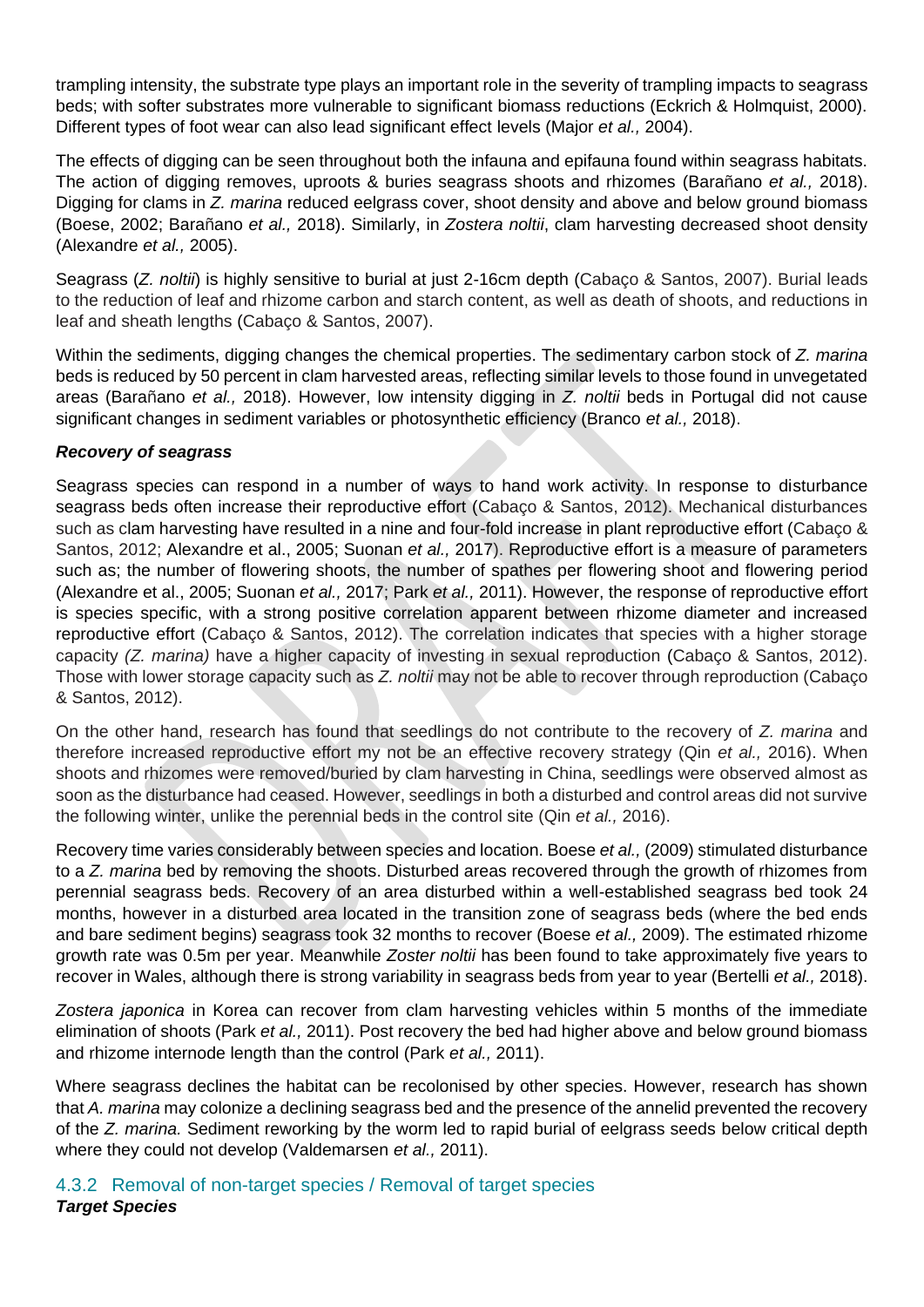Hand work activity directly targets and removes bivalve and annelid species from within the substrate. The activity by which this is achieved e.g. digging/hand picking can also lead to the removal of non-target species through indirect mortality, damage and disturbance (Jackson & James, 1979; Dernie *et al.,* 2003; Rossi *et al.,* 2007).

When diggers are actively searching for bait, larger annelids are collected more easily and therefore in greater number (Blake, 1979a; 1979b). Blake (1979a, b) calculated that the amount of time available to a single digger during an individual tide is relatively small (90 minutes), however in this time an experienced digger can turn over roughly 200 m<sup>2</sup> of sediment. Heiligenberg (1987) estimated this to be much lower at only 50 m<sup>2</sup> per tide.

In Whitley Bay, Northumberland, Blake (1979a) estimated that bait diggers in this region removed 7.8% of the target species, lugworm (*Arenicola marina),* population. However, on the Black Middens, the Tyne Estuary diggers here were estimated to remove 23% of the target species, ragworm (*Neris virens),* population. However, numbers of diggers were higher. Heiligenberg (1987) found that diggers removed about half the population of *A. marina* in the Dutch Wadden Sea*.*

De Cubber *et al. (*2018) studied the carrying capacity of French sandy shores for lugworm (*A. marina*) collection at four sites. In one site removal of the population at approximately 14% was considered to be above the carrying capacity of the beach. At the other three locations removal was between only 3.6 and 0.9 percent of the populations.

Within an area the population of those target species removed will respond to the disturbance. Watson *et al.,* (2007) found that sites which had been dug, had significantly higher densities of the target species *N. virens*, however those individuals that were present showed a significantly lower mean weight. Indicating that immature individuals migrate to an area from which larger worms have been removed.

#### *Non- target species*

Whilst digging leads to the direct removal of target species such as worms for bait, impacts can also be seen in the wider sediment community. Macrofaunal biomass is significantly reduced after digging (Wynberg & Branch, 1994) although this is not always the case (Wynberg & Branch, 1997). Digging to 10 and 20 cm depth, where sediment was removed from the area, led to immediate declines in total abundance and species richness (Dernie *et al.,* 2003).

Effects on macrofauna are also species specific. Just 11 days after digging in Norfolk, mortality had occurred in 85% of cockles (*Cerastoderma edule*) (Jackson & James 1979). The effect is greater on juvenille cockles, and laboratory experiments suggest that burial of cockles beneath the depth at which they can regain their near surface positions, leads to mortality (Jackson & James, 1979). Heiligenberg (1987) and Kaiser *et al.* (2001) also found a significant effect of digging/hand raking on cockles.

Other species can be negatively impacted by digging for *A. marina* and *N*. *virens*. Heiligenberg (1987) found that digging negatively affected populations of *Scoloplos armiger*, *Heteromastus*, and *Macoma baltica*. The density of polychaetes (such as *Heteromastus filiformis*, *Streblospio benedicti and Tharyx acutus)* and total number of taxa can be significantly reduced by digging (Brown, 1997; Wynberg & Branch 1994). On the other hand, oligochaetes are not affected by the activity (Brown, 1997). The frequency of the activity does not appear to have an effect (Brown, 1997).

On the other hand, Gastropods, such as *Peringia (formally Hydrobia) ulvae*, have been found to be positively affected by the presence of disturbance including digging (Carvalho *et al.,* 2013; Watson *et al.,* 2007).

Many studies have found that meiofauna exhibit a different response to disturbance than macrofauna. Some meiofauna show very little, or short-term effects of disturbance, whilst others can utilise increases in resources and benefit from disturbance (Wynberg & Branch 1994; Sherman *et al.,* 1980; Wynberg & Branch, 1997; Johnson *et al.,* 2007). Turbellarians significantly increased after digging and remained above control levels for 35 days (Wynberg & Branch, 1994). However, copepods and polychaetes were significantly reduced immediately after digging, and whilst numbers did bounce back approximately 10 days after the disturbance, they did not return to control levels for more than 70 days (Wynberg & Branch, 1994).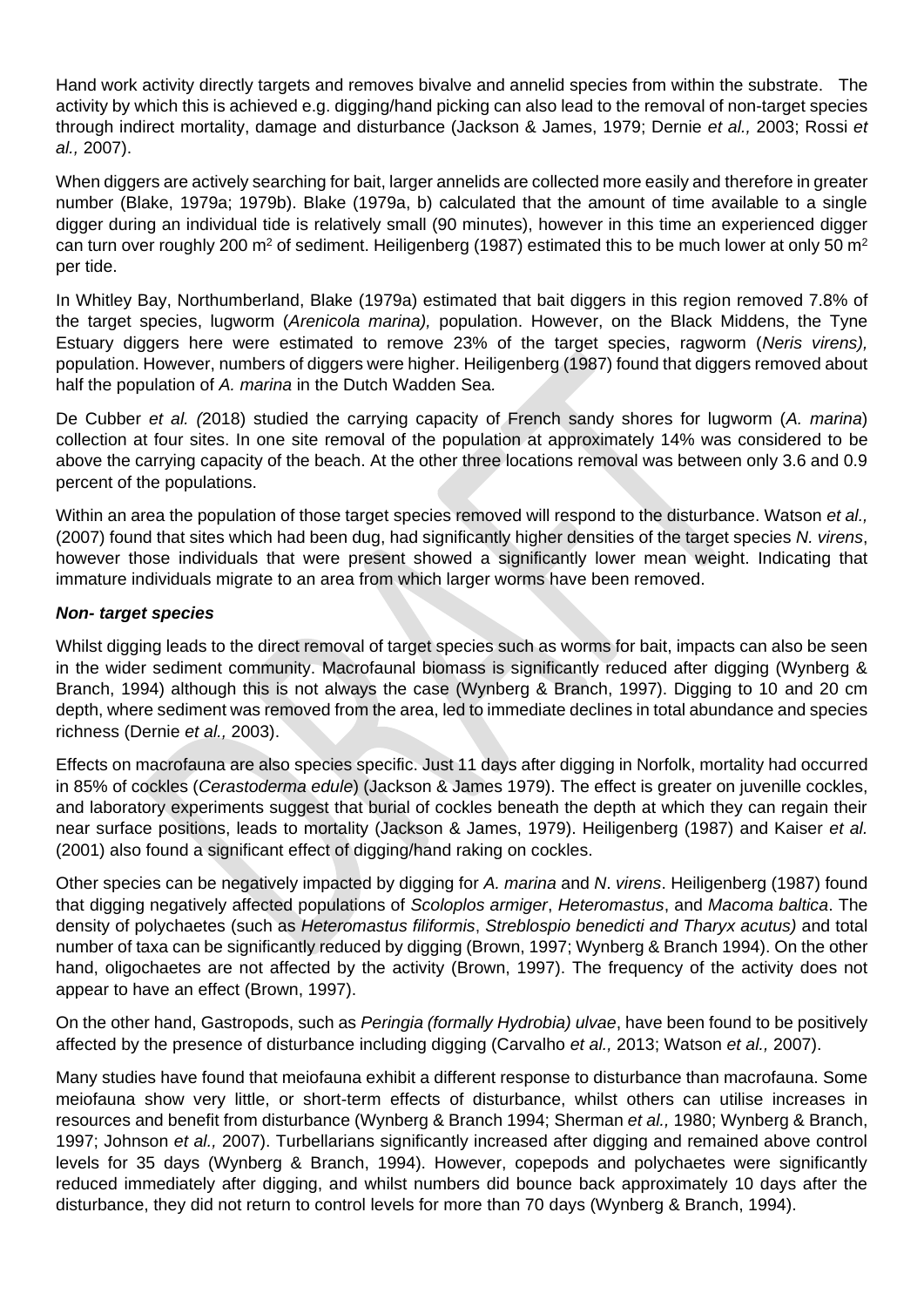The process of digging for bait, namely *A. marina* leads to the creation of pits and mounds of sediment (McLusky *et al.,* 1983). The effect on fauna can vary between these artificial habitats. In mounds *Macoma balthica* numbers were double control levels for 11 days after digging, but then fell back to the very low levels of the basins from day 15 onwards.

Experimental digging in Spain and Portugal has found that the effects are correlated to the sediment type. Dug areas with the highest mud content, and microbenthic assemblages dominated by only a few species were most greatly affected and had not recovered after 7 days (Carvalho *et al.,* 2013).

However, the depth to which sediment is turned over or removed does not appear to play a significant role in the effect on benthic community parameters (Dernie *et al.,* 2003).

As with seagrass beds, the act of trampling over sediments can also lead to visible negative effects such as foot prints, mounds and troughs, but also effects on the macrofauna (Rossi *et al.,* 2007). In the Netherlands, mature individuals of the clam *M. baltica* declined, and later more newly recruited individuals were found in disturbed plots (Rossi *et al.,* 2007).

Marine reserves have been used as an effective tool to protect against the effects of activities such as bait and shellfish collection. In Washington, USA, reserves sites had greater clam abundance, overall species infaunal and epifaunal richness and total polychaete richness (Griffiths *et al.,* 2006). The reserves had led to a healthier benthic ecosystem. Experimental digging within the reserve lead to a significantly reduced species and polychaete richness (Griffiths *et al.,* 2006). However, within the mounds of dug sediment left by diggers there was no difference between these and control treatments (Griffiths *et al.,* 2006).

#### *Recovery of target/non-target species*

Both the meiofauna and macrofauna are affected by the disturbance of sediments through digging and trampling. Recovery times of these groups vary considerably within groups and between species.

Meiofauna has been found to recover quickly, within just one tidal cycle, after mud had been turned over (Sherman *et al.,* 1980). Some groups, such as foraminifera, even benefited from the disturbance and increased in number after digging (Sherman *et al.,* 1980). Wynberg & Branch (1994) also found that meiofauna react positively to disturbance after initial declines, but they then return to control levels. On the other hand, Johnson *et al.,* (2007) found that meiofauna reacted negatively to trampling on an English Mudflat. Similarly, though the recovery period for this group of species was short, between 36 and 144 hours (Johnson *et al.,* 2007). Hand raking for clams led to a significantly lower nematode assemblage 12h after disturbance, however the meiofaunal community had once again recovered within 48 hours (Mistri *et al.,* 2009).

Declines in macrofauna abundance, biomass and species richness from digging can take up to 18 months to recover from disturbance (Wynberg & Branch 1994).

Cockles *(C. edule)* may take five years to recover from the impacts of digging (Watson *et al.,* 2007). Whilst the size of the area disturbed was found to have an effect on the speed of recovery of cockle populations (Kaiser *et al.,* 2001). Recovery in small hand raked plots recovered within 56 days, however large plots remained changed, but had recovered within two years (Kaiser *et al.,* 2001).

The process of digging for bait, namely *A. marina* leads to the creation of pits and mounds of sediment. The recovery of fauna varies between these artificial habitats. Additionally, recovery is modified depending on whether basins are left or infilled. After digging *A. marina* recovers more quickly in basins (24 days) than in mounds (>122 days) (McLusky *et al.,* 1983). In the basins *A. marina* increased significantly beyond control levels after 45 days. Numbers of *P. ulvae and M. balthica* were little effected within mounds, however numbers in basins were negatively affected for up 31 and 20 days after digging.

When basins were infilled after digging *A. marina* recovered in just 22 days, compared to mounds which had not recovered after 92 days (McLusky *et al.,* 1983). 138 days after digging mounds and basins had flattened out (McLusky *et al.,* 1983).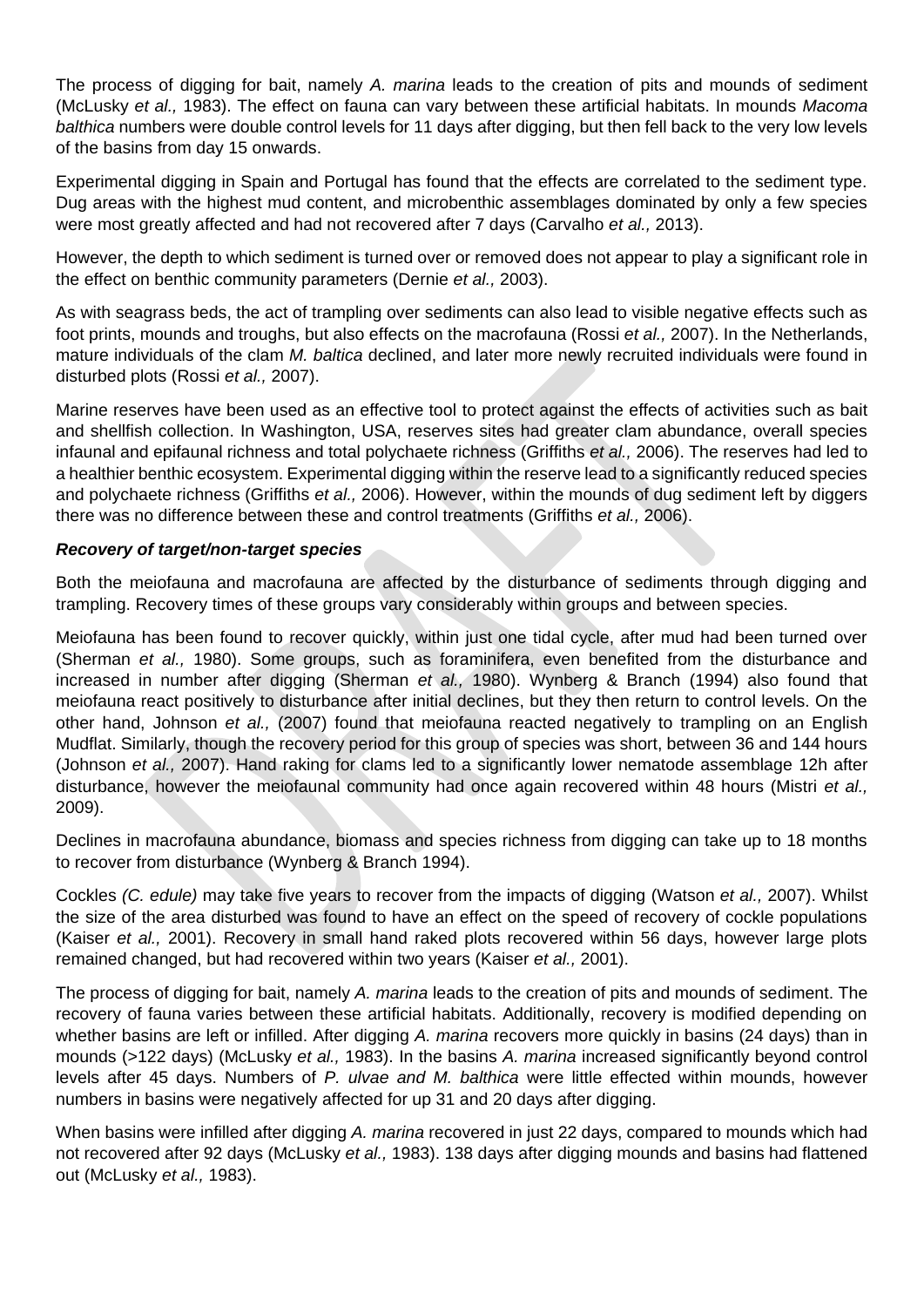When sediment is removed entirely through digging, recovery of species such as *Pygospio elegans, S. armiger, Bathyporeia sarsii, Corophium arenarium* and *Tubificoides benedii* can take between 64 and 208 days. Moreover, digging depth has been shown to increase the time taken to achieve recovery (Dernie *et al.,* 2003).

#### <span id="page-15-0"></span>4.3.3 Sensitivity

A number of studies have endeavoured to map the sensitivity of habitats to different pressures (Tillin *et al*., 2010), fishing activities (Hall *et al*., 2008) and access to the intertidal (Tyler-Walters & Arnold, 2008).

Hall *et al*. (2008) aimed to assess the sensitivity of benthic habitats to fishing activities. A matrix approach was used, composed of fishing activities and marine habitat types, and for each fishing activity sensitivity was scored for four levels of activity (Hall *et al*., 2008). The matrix was completed using a mixture of scientific literature and expert judgement (Hall *et al*., 2008). The type of fishing activities chosen were 'casual hand gathering' and 'professional hand gathering' as these encompassed the fishing activities under consideration. Generally, stable habitat types exhibit high sensitivity to heavy fishing intensities for hand gathering activities (Table X). Generally, habitat types exhibit medium to high sensitivity to moderate intensities. Casual hand gathering at light intensity lead to a low sensitivity of all habitats, however for professional hand gathering intertidal muds and sands exhibit medium sensitivity at a light intensity. All habitat types, exhibit low sensitivity to a single visit (Table 4).

**Table 3. Sensitivity of SAC features to different intensities (high, medium, low, single pass) of hand gathering as identified by Hall** *et al***. (2008).**

|              |                                                                                                                                                                                                                                |                                      |        | Gear intensity* |        |        |  |
|--------------|--------------------------------------------------------------------------------------------------------------------------------------------------------------------------------------------------------------------------------|--------------------------------------|--------|-----------------|--------|--------|--|
|              |                                                                                                                                                                                                                                |                                      | Heavy  | Moderate        | Light  | Single |  |
| Gear type    |                                                                                                                                                                                                                                | Habitat type                         |        |                 |        | visit  |  |
| Casual       | Hand                                                                                                                                                                                                                           | Intertidal muddy sands - exc. gaper  | Medium | Low             | Low    | Low    |  |
| Gathering    |                                                                                                                                                                                                                                | clams                                |        |                 |        |        |  |
|              |                                                                                                                                                                                                                                | Intertidal muds + sands - Inc. gaper | High   | Medium          | Low    | Low    |  |
|              |                                                                                                                                                                                                                                | clams                                |        |                 |        |        |  |
|              |                                                                                                                                                                                                                                | Intertidal muds                      | High   | Medium          | Low    | Low    |  |
| Professional | Hand                                                                                                                                                                                                                           | Intertidal muddy sands - exc. gaper  | High   | Medium          | Low    | Low    |  |
| Gathering    |                                                                                                                                                                                                                                | clams                                |        |                 |        |        |  |
|              |                                                                                                                                                                                                                                | Intertidal muds + sands - Inc. gaper | High   | High            | Medium | Low    |  |
|              |                                                                                                                                                                                                                                | clams                                |        |                 |        |        |  |
|              |                                                                                                                                                                                                                                | Intertidal muds                      | High   | High            | Medium | Low    |  |
|              | * Logic Apopologicky AO washington hadden bereader of the indicated the second agent of the distribution medicine operation of the second second the second second the second second second second second second second second |                                      |        |                 |        |        |  |

\*Heavy - Access by >10 people per hectare per day often using vehicles. Large numbers of individuals mainly concentrated in one area: daily activity, Moderate - Access by 3-9 people per hectare per day, Light - Access by 1-2 people per hectare per day, Single – single visit by individual per day

Tyler-Walters & Arnold (2008) conducted a literature review of the effects of trampling and vehicles on a number of intertidal habitats. The results of the literature review were interpreted using expert judgment to conduct a sensitivity assessment, which followed the methodology developed by Hall *et al.,* (2008) of intertidal habitats to access to fishing grounds. Muds, sands and seagrass beds were found to be highly sensitive to heavy intensity, medium sensitivity to moderate and light intensity. Sensitivity is low for single visits. This is presented in Table. 5.

**Table 4. Sensitivity of habitats to different intensities (heavy, moderate, light, single pass) of access by foot as identified by Tyler-Walters & Arnold (2008).**

|                                                                                                                 | Gear 'access by foot' intensity* |                 |        |                     |  |
|-----------------------------------------------------------------------------------------------------------------|----------------------------------|-----------------|--------|---------------------|--|
| <b>Habitat type</b>                                                                                             | <b>Heavy</b>                     | <b>Moderate</b> | Light  | <b>Single visit</b> |  |
| Muddy sands, excluding Mya                                                                                      | High                             | Medium          | Medium | Low                 |  |
| arenaria                                                                                                        |                                  |                 |        |                     |  |
| Muds & sands supporting Mya                                                                                     | High                             | Medium          | Medium | Low                 |  |
| arenaria                                                                                                        |                                  |                 |        |                     |  |
| <b>Intertidal muds</b>                                                                                          | High                             | Medium          | Medium | Low                 |  |
| Seagrass beds                                                                                                   | High                             | Medium          | Medium | Low                 |  |
| with a relation of the state of the contract of the state of the state of the state of the state of the state o |                                  |                 |        |                     |  |

\*Heavy - Access by >10 people per hectare per day. Large numbers of individuals mainly concentrated in one area, Moderate - Access by 3-9 people per hectare per day, Light - Access by 1-2 people per hectare per day, Single - Access on a single occasion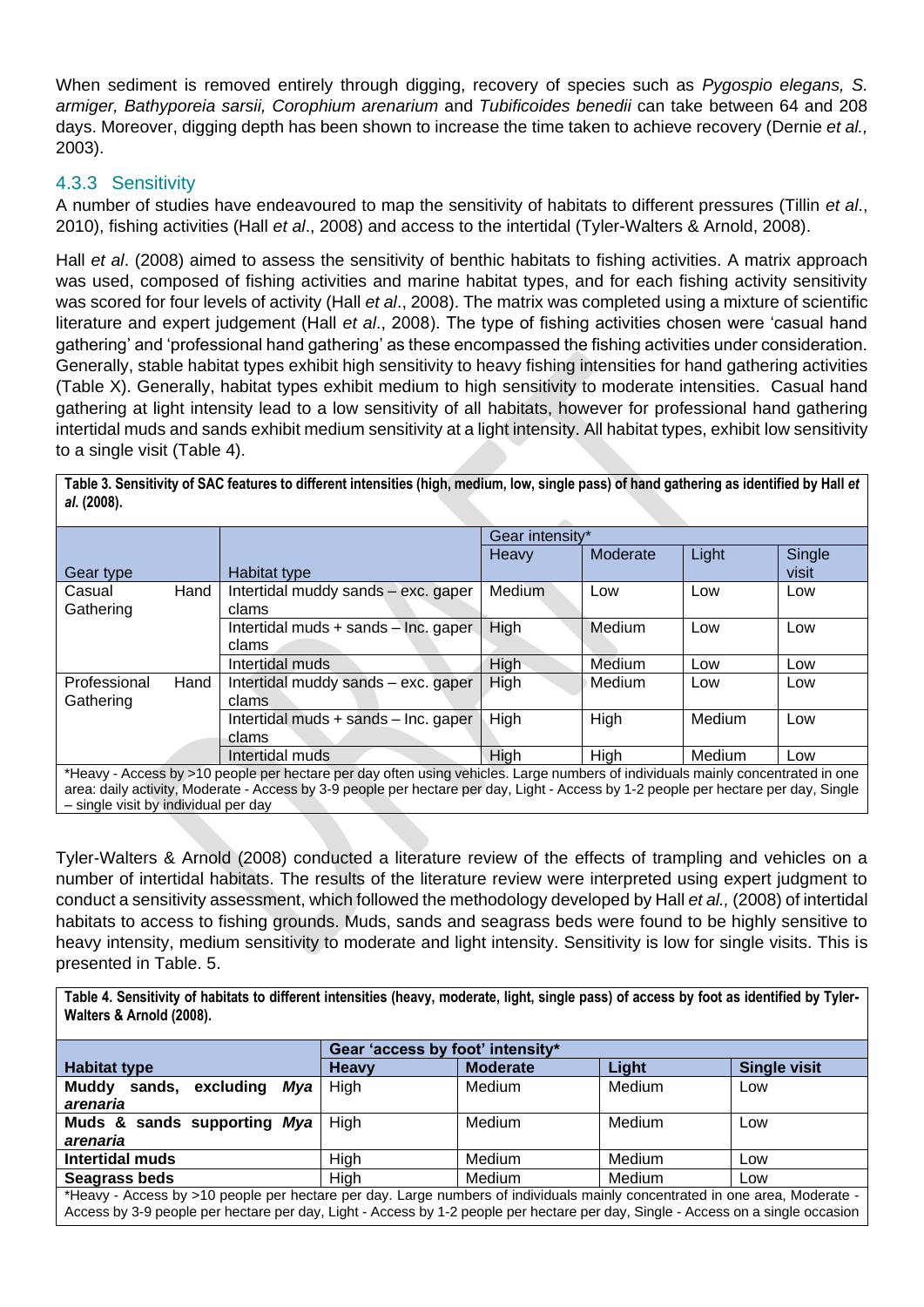Tillin *et al*. (2010) developed a pressure-feature sensitivity matrix, which in effect is a risk assessment of the compatibility of specific pressure levels and different features of marine protected areas. The approach used considered the resistance (tolerance) and resilience (recovery) of a feature in order to assess its sensitivity to relevant pressures (Tillin *et al*., 2010). Where features have been identified as moderately or highly sensitive to benchmark pressure levels, management measures may be needed to support achievement of conservation objectives in situations where activities are likely to exert comparable levels of pressure (Tillin *et al*., 2010). In the context of this assessment, the relevant pressures likely to be exerted are penetration and abrasion of the seabed and removal of non-target and target species. Sensitivity of intertidal sediment types to these pressures vary from medium to low, generally with high confidence in these assessments (Table X). Seagrass beds appear to be sensitive, followed by intertidal mudflats, intertidal sand and muddy sand, and mud have relatively low sensitivity overall.

|                                         | Table 5. Sensitivity of habitats to pressure identified by Tillin et al. (2010). Confidence sensitivity assessment is included in brackets.  |                                                                                      |                                                                       |                                                      |                                            |
|-----------------------------------------|----------------------------------------------------------------------------------------------------------------------------------------------|--------------------------------------------------------------------------------------|-----------------------------------------------------------------------|------------------------------------------------------|--------------------------------------------|
|                                         | <b>Pressure</b>                                                                                                                              |                                                                                      |                                                                       |                                                      |                                            |
| Feature                                 | <b>Penetration</b><br>and/or<br>disturbance of the substrate<br>below the surface of the<br>seabed - structural damage<br>to seabed $>25$ mm | Shallow<br>abrasion/penetration<br>damage to seabed surface<br>and penetration <25mm | Surface<br>abrasion:<br>damage<br>to<br>seabed<br>surface<br>features | Removal<br>οf<br>target<br>species                   | Removal of<br>non-target<br>species        |
| Intertidal<br>sand and<br>muddy<br>sand | Medium (Low)                                                                                                                                 | Low (High)                                                                           | Low (High)                                                            | <b>Not</b><br>sensitive $-$<br>medium<br>(low)       | <b>Not</b><br>sensitive<br>medium<br>(low) |
| Intertidal<br>mud                       | Low (High)                                                                                                                                   | Low (high)                                                                           | sensitive<br><b>Not</b><br>(high)                                     | Not <sup>-</sup><br>sensitive $-$<br>medium<br>(low) | Medium<br>(medium)                         |
| Intertidal<br>mudflats                  | Low (High)                                                                                                                                   | Low (high)                                                                           | Low (High)                                                            | Medium<br>(high)                                     | <b>Medium</b><br>(medium)                  |
| Seagrass<br>beds                        | High (low)                                                                                                                                   | High (high)                                                                          | Low (low)                                                             | Not-<br>sensitive<br>(high)                          | High (high)                                |

## <span id="page-16-0"></span>4.4 Existing Management Measures

- Southern IFCA has a **Minimum Fish Sizes** byelaw, which states that no person shall take from the fishery any fish of the following species (black seabream, brill, dab, conger eel, flounder, lemon sole, red mullet, shad, turbot, witch flounder) that measures less than the size listed when measured from the tip of the snout to the end of the tail. The minimum sizes contained within this byelaw differ from that in EU legislation.
- A further Minimum size byelaw exists for **American hard-shelled clams** which states that no person shall remove from a fishery any clam of the species *Mercenaria mercenaria* which measures less than 63mm across the longest part of the shell.
- The **Fishing for Oysters, Mussels and Clams** byelaw states that the permitted methods of fishing for the aforementioned species are handpicking and dredging using a dredge with a ridged framed mouth.
- **Oyster closed Season** no person shall dredge or fish for in or take oysters during the period from 1<sup>st</sup> March to 31<sup>st</sup> October in any year.
- **Fishing for Cockles** must not take place in the Southern IFCA district between 1<sup>st</sup> February and 30<sup>th</sup> April. Cockle can only be fished for using handpicking, a rake or similar instrument, or with a dredge. Cockles which pass through a square gauge opening measuring 23.8mm along each side must not be removed from the fishery.
- **Periwinkles** no person shall take any periwinkles between the 15<sup>th</sup> of May in any year and the 15<sup>th</sup> of September in the same year. No person shall take periwinkles except by hand picking.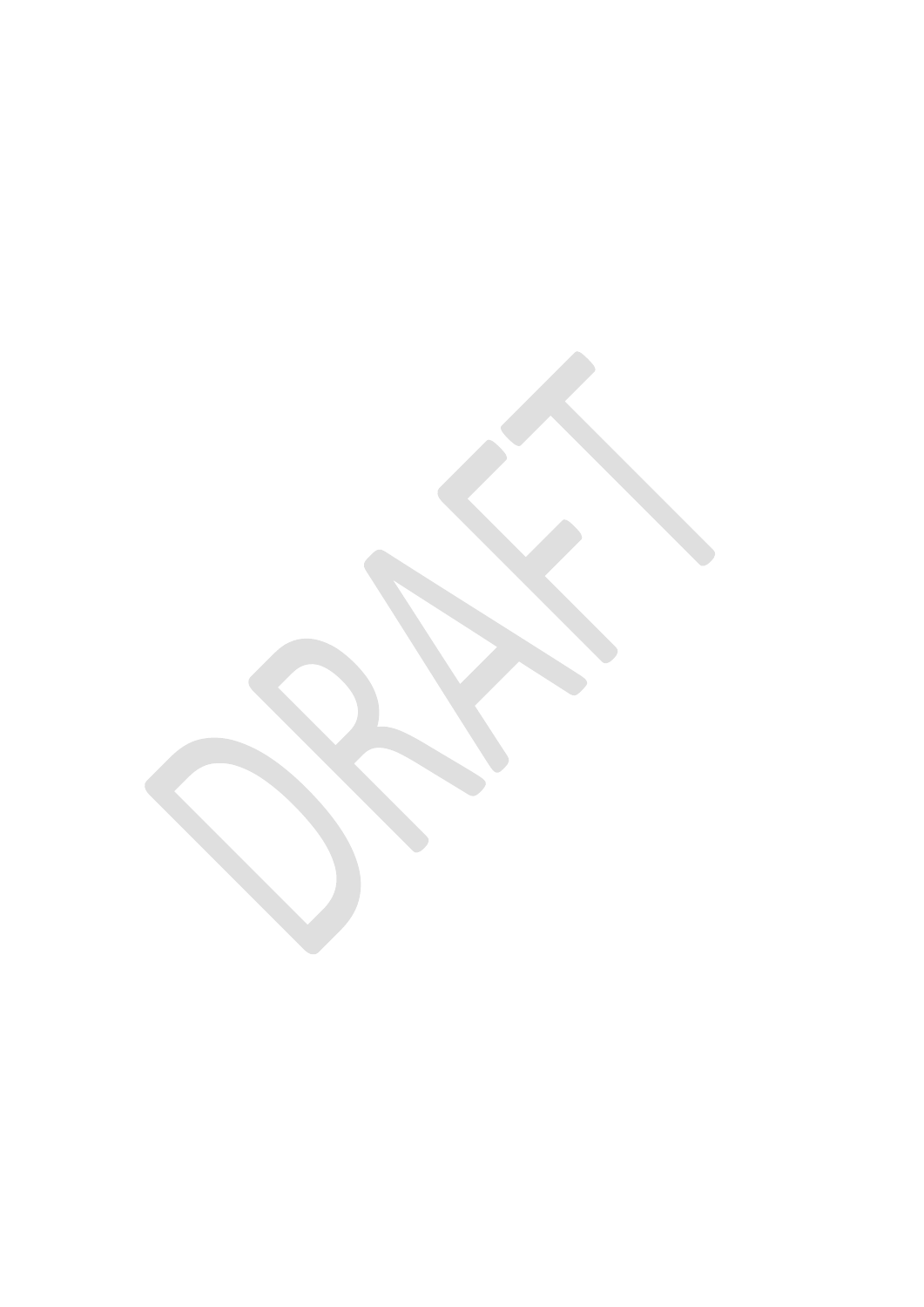<span id="page-18-0"></span>

| <b>Feature</b>   | <b>Attribute</b>                                                                                                                                                                                                                                                         | <b>Target</b>                                                                                                                                                                                                                                                                                                                                                                                                                                                                                                                                                                                            | <b>Potential pressure(s) and Associated</b><br><b>Impacts</b>                                                                                                                                                                                                                                                                                                                                                                                                                                                                                                                                                                                                                                                                                                                                                                                                              | Likelihood of Impacts Occurring/Level of<br><b>Exposure to Pressure</b>                                                                                                                                                                                                                                                                                                                                                                                                                                                                                                                                                                                                                                                                                                                                                                                                                                                                                                                                                                                                                                                                                                                                                                                                                                                                                                                                                                                                                                                                                                                                                                                                                                                                                                                                                                 | <b>Mitigation</b><br>measures                                                                                                                                                                                                                                                                                                                                                                                                                                                                                                                                                                                           |
|------------------|--------------------------------------------------------------------------------------------------------------------------------------------------------------------------------------------------------------------------------------------------------------------------|----------------------------------------------------------------------------------------------------------------------------------------------------------------------------------------------------------------------------------------------------------------------------------------------------------------------------------------------------------------------------------------------------------------------------------------------------------------------------------------------------------------------------------------------------------------------------------------------------------|----------------------------------------------------------------------------------------------------------------------------------------------------------------------------------------------------------------------------------------------------------------------------------------------------------------------------------------------------------------------------------------------------------------------------------------------------------------------------------------------------------------------------------------------------------------------------------------------------------------------------------------------------------------------------------------------------------------------------------------------------------------------------------------------------------------------------------------------------------------------------|-----------------------------------------------------------------------------------------------------------------------------------------------------------------------------------------------------------------------------------------------------------------------------------------------------------------------------------------------------------------------------------------------------------------------------------------------------------------------------------------------------------------------------------------------------------------------------------------------------------------------------------------------------------------------------------------------------------------------------------------------------------------------------------------------------------------------------------------------------------------------------------------------------------------------------------------------------------------------------------------------------------------------------------------------------------------------------------------------------------------------------------------------------------------------------------------------------------------------------------------------------------------------------------------------------------------------------------------------------------------------------------------------------------------------------------------------------------------------------------------------------------------------------------------------------------------------------------------------------------------------------------------------------------------------------------------------------------------------------------------------------------------------------------------------------------------------------------------|-------------------------------------------------------------------------------------------------------------------------------------------------------------------------------------------------------------------------------------------------------------------------------------------------------------------------------------------------------------------------------------------------------------------------------------------------------------------------------------------------------------------------------------------------------------------------------------------------------------------------|
| Seagrass<br>beds | Structure<br>and<br>function: presence<br>and abundance of<br>key structural and<br>influential species;<br>Extent<br>and<br>distribution;<br>Extent<br>of<br>supporting<br>habitat;<br>Structure:<br>biomass;<br>Structure: rhizome<br>structure<br>and<br>reproduction | Not available;<br>Recover the total<br>extent and spatial<br>distribution<br>оf<br>seagrass<br>beds;<br>Maintain the area<br>of habitat that is<br>likely to support<br>the sub-feature;<br>Recover the leaf /<br>shoot<br>density,<br>length,<br>percentage cover,<br>and rhizome mat<br>across the feature<br>at natural levels<br>far<br>(as<br>as<br>possible),<br>to<br>ensure a healthy,<br>resilient<br>habitat;<br>the<br>Recover<br>extent<br>and<br>of the<br>structure<br>rhizome<br>mats<br>across the<br>site,<br>and conditions to<br>allow<br>for<br>regeneration<br>of<br>seagrass beds. | Hand work activity is known to cause<br>abrasion, penetration and disturbance to the<br>seabed surface, habitat structure changes<br>and removal of target and non-target<br>species.<br>Trampling negatively impacts seagrass beds<br>leading to significant reductions in seagrass<br>extent and biomass. Both the trampling<br>intensity and the softness of the substrate<br>have a significant effect on how severe the<br>impact may be.<br>Digging removes, uproots and<br>buries<br>seagrass shoots and rhizomes. When<br>seagrass is buried at depths of just 2cm it<br>does not survive for more than a week.<br>Recovery of Z. marina took two years in a<br>well-established perennial bed, but on the<br>fringes of the bed recovery took 32 months.<br>Recovery occurred through the growth of<br>rhizomes from perennial seagrass beds at<br>0.5m per year. | The effort and scale of the activity is not well known in<br>Studland Bay. Throughout the bay seagrass beds are<br>predominantly subtidal, however the fringes may be<br>exposed on spring low tides.<br>Parking and access to South beach limits the likelihood<br>of activity. On Middle and Knoll Beach where access<br>can be gained directly from a car park, bait collection<br>activity has been observed at a very light level, of up to<br>4 instances a month by single individuals in the summer.<br>However, hand gathering activity has not been<br>witnessed within the seagrass beds. Hand netting<br>activity for prawns may also occur, but it is not known at<br>what scale or intensity.<br>No biotope information is available for Studland Bay<br>MCZ. The generic description of the habitat indicates<br>that common eelgrass is the only species that occurs in<br>British waters below the low water mark, which grows<br>typically to a depth of 4m. Seagrass beds are typically<br>used as a nursery area, protecting young fish and<br>shellfish, and provide a sheltered home for other<br>animals such as pipefish and seahorses. The<br>communities are likely to be similar to those which exist<br>in the sediment types present which elsewhere do not<br>have seagrass.<br>Dive surveys found that characterising species in the<br>sites included snake lock anemone, lugworm, peacock<br>worm, sand mason worm, netted dog whelk, two spotted<br>goby, pollock, corkwing wrasse and goldsinny wrasse (.<br>Apart from Z. marina other characterising algae species<br>include sea lettuce, fork weed, siphoned feather weed<br>and black beard algae (Seastar Survey, 2012).<br>Literature has found that digging and trampling leads to<br>significant reductions in seagrass extent, biomass and | Fishing for<br>cockles<br>$\equiv$<br>prohibits<br>fishing<br>for<br>cockles<br>between 1st<br>Feb and 30 <sup>th</sup><br>April, Cockle<br>minimum<br>size, and can<br>only<br>be<br>carried<br>out<br>using<br>hand<br>picking,<br>a<br>rake<br>or<br>dredge.<br>Oyster<br>closed<br>seasons<br>$\overline{\phantom{a}}$<br>prohibits<br>fishing<br>for<br>oysters<br>between 1st<br>march<br>and<br>31 <sup>st</sup> October.<br><b>Periwinkles</b><br>prohibits<br>taking<br>periwinkles<br>between 15 <sup>th</sup><br>May and 15 <sup>th</sup><br>September<br><b>Southern</b><br><b>IFCA</b><br>minimum<br>sizes |

# 4.5 Table 6. Assessment of Hand Work on seagrass beds.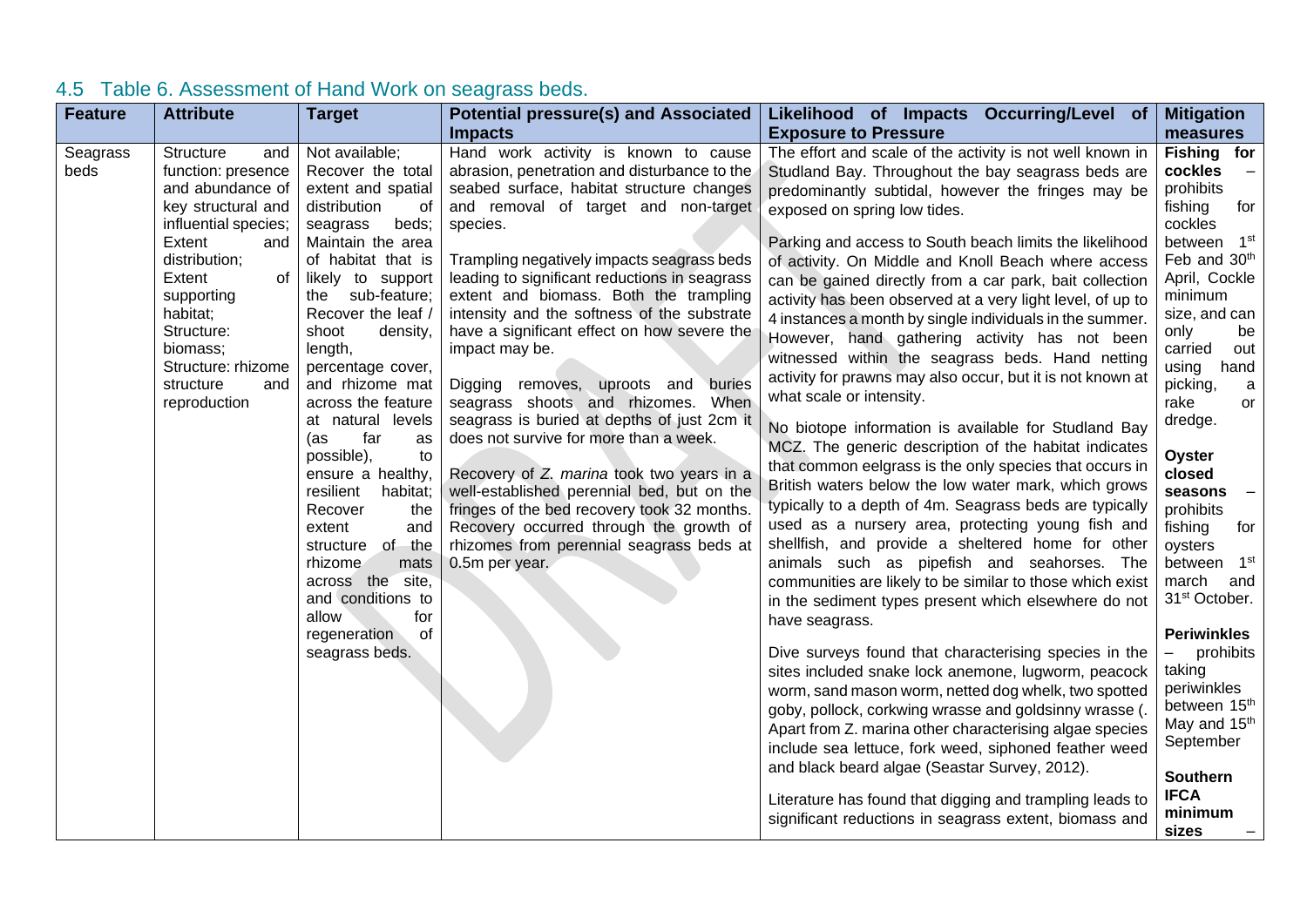|  | shoot density as it removes/uproots and buries<br>seagrass shoots and rhizomes.                                                                                                                                                                                                                                                                                                                                                  | American<br>hard-shelled<br>clam |
|--|----------------------------------------------------------------------------------------------------------------------------------------------------------------------------------------------------------------------------------------------------------------------------------------------------------------------------------------------------------------------------------------------------------------------------------|----------------------------------|
|  | Recovery of Z. marina from such impacts takes between<br>2 and 3 years and occurs through the growth of<br>rhizomes from perennial seagrass beds.                                                                                                                                                                                                                                                                                |                                  |
|  | No research has been conducted on the effects of push<br>netting over seagrass. The activity is likely to occur only<br>very infrequently over the habitat in the site. The nature<br>of gear makes it unlikely to penetrate the sediment,<br>uproot rhizomes or leaves of seagrass. The activity<br>involves a person moving slowly but consistently across<br>the sediment and therefore trampling effects are<br>possible.    |                                  |
|  | Seagrass beds are considered to have a medium<br>sensitivity to 'light' (1-2 people per day) hand work<br>activity. They are considered to be highly sensitive to<br>removal of non-target species and shallow and deep<br>abrasion/penetration to the seabed surface. D'Avack et<br>al. (2019) indicates that seagrass beds have a medium<br>sensitivity to abrasion/disturbance of the surface of the<br>substratum or seabed. |                                  |
|  | In summary, activity levels in the Studland bay MCZ are<br>considered to be light. Seagrass beds have a medium<br>sensitivity to this activity level. Literature has shown<br>than digging and trampling can have severe impact to<br>seagrass beds extent, biomass, rhizome and<br>reproduction, with recovery periods of more than 2<br>years.                                                                                 |                                  |
|  | Therefore, based on the available evidence it is<br>considered that hand work activity and push netting will<br>pose a significant risk to the seagrass habitat feature in<br>the Studland Bay MCZ and therefore will hinder the<br>ability of the feature to achieve its 'recover' general<br>management approach.                                                                                                              |                                  |
|  | It is worth noting that in the absence of a<br>condition assessment for the site, Natural                                                                                                                                                                                                                                                                                                                                        |                                  |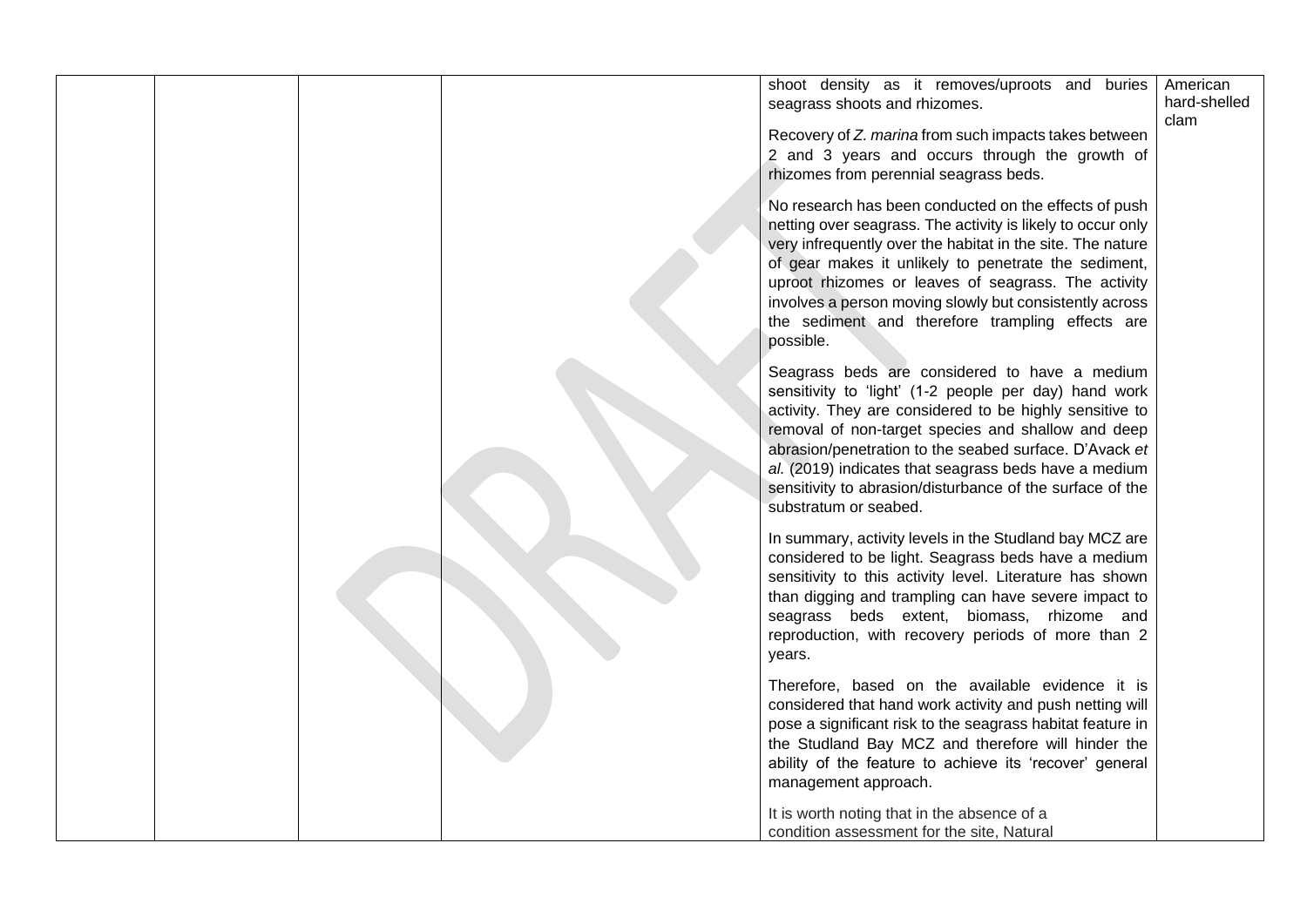|                                                                                                                                                                     |                                                                                                                                                                                                |                                                                                                                                                                                                                                                                                                                                                                                                                                                                                                                                                                                                                                                                                                                                                                                                                                                                                                                                                                                                                                                                                                                                                                                                                                 | England undertook a vulnerability assessment for<br>each feature as a proxy for condition. This<br>assessment considers the activities which take<br>place in the site and determines the GMA for<br>each feature. However, such an assessment is<br>relatively generic and does not take into a number<br>of site-specific factors.                                                                                                                                                                                                                                                                                                                                                                                                                                                                                                                                                                                                                                                                                                                                                                                                                                                                                                                                                                                                                                                                                                                                                                                                                                                                                              |                    |
|---------------------------------------------------------------------------------------------------------------------------------------------------------------------|------------------------------------------------------------------------------------------------------------------------------------------------------------------------------------------------|---------------------------------------------------------------------------------------------------------------------------------------------------------------------------------------------------------------------------------------------------------------------------------------------------------------------------------------------------------------------------------------------------------------------------------------------------------------------------------------------------------------------------------------------------------------------------------------------------------------------------------------------------------------------------------------------------------------------------------------------------------------------------------------------------------------------------------------------------------------------------------------------------------------------------------------------------------------------------------------------------------------------------------------------------------------------------------------------------------------------------------------------------------------------------------------------------------------------------------|-----------------------------------------------------------------------------------------------------------------------------------------------------------------------------------------------------------------------------------------------------------------------------------------------------------------------------------------------------------------------------------------------------------------------------------------------------------------------------------------------------------------------------------------------------------------------------------------------------------------------------------------------------------------------------------------------------------------------------------------------------------------------------------------------------------------------------------------------------------------------------------------------------------------------------------------------------------------------------------------------------------------------------------------------------------------------------------------------------------------------------------------------------------------------------------------------------------------------------------------------------------------------------------------------------------------------------------------------------------------------------------------------------------------------------------------------------------------------------------------------------------------------------------------------------------------------------------------------------------------------------------|--------------------|
| Distribution:<br>presence<br>and<br>spatial distribution<br>biological<br>of<br>communities;<br>Structure: species<br>composition<br>of<br>component<br>communities | Maintain<br>the<br>and<br>presence<br>spatial distribution<br>subtidal<br>of<br>bed<br>seagrass<br>communities;<br>Recover<br>the<br>species<br>composition<br>of<br>component<br>communities. | Hand work activity is known to cause<br>abrasion, penetration and disturbance to the<br>seabed surface, habitat structure changes<br>and removal of target and non-target<br>species.<br>Bait diggers can remove between 0.9 and 23<br>% of the target annelid population. Larger<br>worms are removed leaving behind<br>immature individuals who will relatively<br>quickly recolonize the dug areas.<br>Digging can lead to indirect mortality of other<br>macrofaunal species, at high levels such as<br>85% for the common cockle. A wide range of<br>macrofauna species are negatively affected<br>by digging activity, including the overall<br>macrofaunal biomass, total abundance and<br>species richness. Where mounds and<br>basins are created through digging,<br>show varied responses<br>macrofauna<br>between the two microhabitats.<br>Meiofauna can be negatively affected by<br>hand work disturbances, however some<br>species benefit and increase in number after<br>disturbance.<br>Trampling also leads to negative effects on<br>macrofauna numbers.<br>Recovery is both site, species and impact<br>specific. Meiofauna have been found to<br>recover quickly, often within 48hour of<br>disturbance. | The effort and scale of the activity is not well known in<br>Studland Bay. Throughout the bay seagrass beds are<br>predominantly subtidal, however the fringes may be<br>exposed on spring low tides.<br>Parking and access to South beach limits the likelihood<br>of activity. On Middle and Knoll Beach where access<br>can be gained directly from a car park, bait collection<br>activity has been observed at a very light level, of up to<br>4 instances a month by single individuals in the summer.<br>However, hand gathering activity has not been<br>witnessed within the seagrass beds.<br>No biotope information is available for Studland Bay<br>MCZ. The generic description of the habitat indicates<br>that common eelgrass is the only species that occurs in<br>British waters below the low water mark, which grows<br>typically to a depth of 4m. Seagrass beds are typically<br>used as a nursery area, protecting young fish and<br>shellfish, and provide a sheltered home for other<br>animals such as pipefish and seahorses. The<br>communities are likely to be similar to those which exist<br>in the sediment types present which elsewhere do not<br>have seagrass.<br>Dive surveys found that characterising species in the<br>sites included snakelocks anemone, lugworm, peacock<br>worm, sand mason worm, netted dog whelk, two spotted<br>goby, pollock, corkwing wrasse and goldsinny wrasse<br>(Seastar Survey, 2012). Apart from Z. marina other<br>characterising algae species include sea lettuce,<br>forkweed, siphoned feather weed and black beard algae<br>(Seastar Survey, 2012). | Addressed<br>above |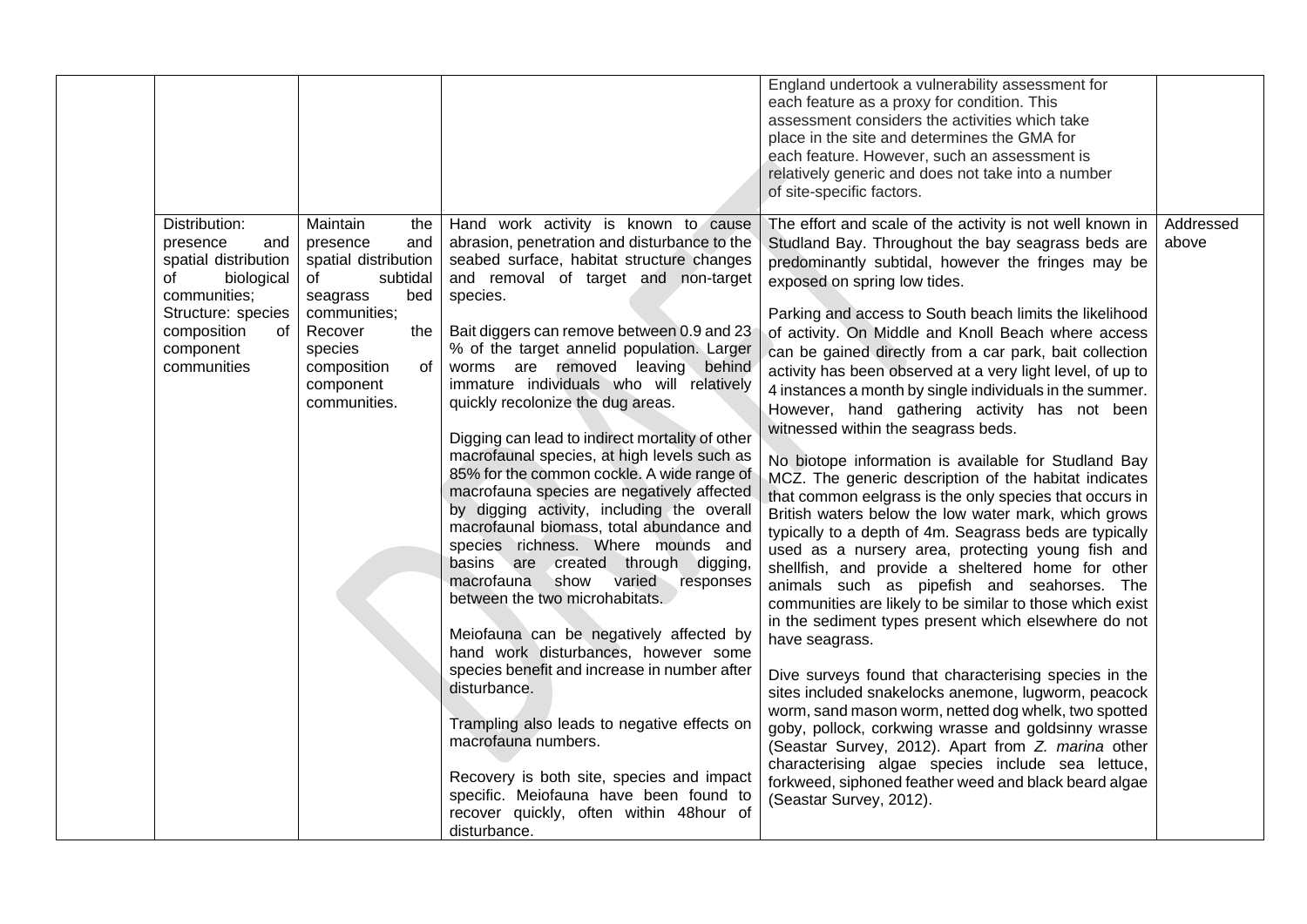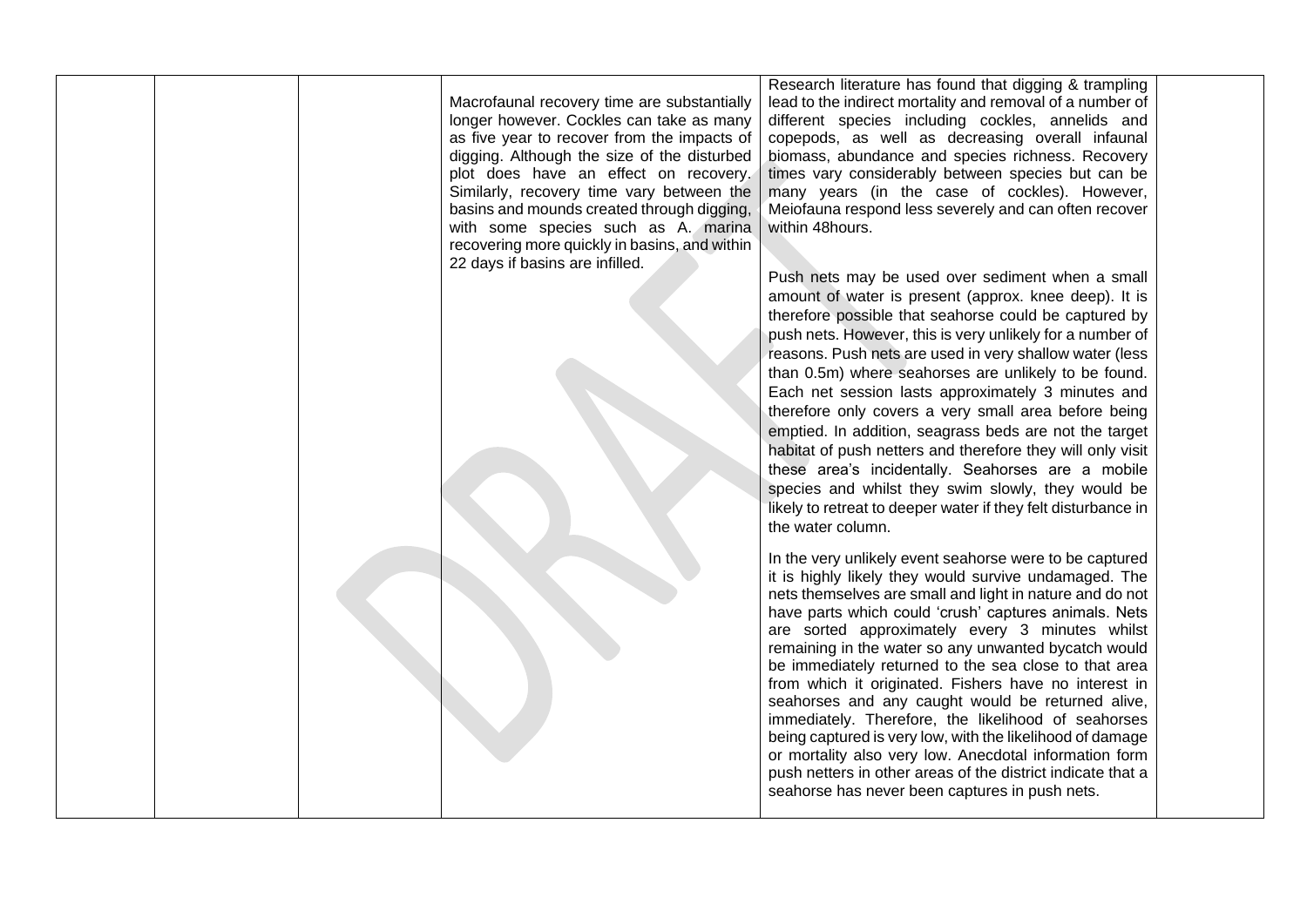|                                                              |                                                                                         |                                                                                                                                          | Seagrass beds are considered to have a medium<br>sensitivity to 'light' (1-2 people per day) hand work<br>activity. They are considered to be highly sensitive to<br>removal of non-target species and shallow and deep<br>abrasion/penetration to the seabed surface. D'Avack et                                                                                                                                                 |                    |
|--------------------------------------------------------------|-----------------------------------------------------------------------------------------|------------------------------------------------------------------------------------------------------------------------------------------|-----------------------------------------------------------------------------------------------------------------------------------------------------------------------------------------------------------------------------------------------------------------------------------------------------------------------------------------------------------------------------------------------------------------------------------|--------------------|
|                                                              |                                                                                         |                                                                                                                                          | al. (2019) indicates that seagrass beds have a medium<br>sensitivity to abrasion/disturbance of the surface of the<br>substratum or seabed.                                                                                                                                                                                                                                                                                       |                    |
|                                                              |                                                                                         |                                                                                                                                          | In summary, activity levels in the Studland bay MCZ are<br>considered to be light. Seagrass beds have a medium<br>sensitivity to this activity level. Literature has shown<br>than digging and trampling can have severe impact to<br>macrofaunal biomass, abundance and species<br>richness, with recovery periods from months to years.                                                                                         |                    |
|                                                              |                                                                                         |                                                                                                                                          | Therefore, based on the available evidence it is<br>considered that hand work and push netting activity will<br>pose a significant risk to the seagrass habitat feature in<br>the Studland Bay MCZ and therefore will hinder the<br>ability of the feature to achieve its 'recover' general<br>management approach.                                                                                                               |                    |
|                                                              |                                                                                         |                                                                                                                                          | It is worth noting that in the absence of a<br>condition assessment for the site, Natural<br>England undertook a vulnerability assessment for<br>each feature as a proxy for condition. This<br>assessment considers the activities which take<br>place in the site and determines the GMA for<br>each feature. However, such an assessment is<br>relatively generic and does not take into a number<br>of site-specific factors. |                    |
| Structure:<br>sediment<br>composition<br>and<br>distribution | Maintain<br>the<br>distribution<br>0f<br>sediment<br>composition types<br>the<br>across | Hand work activity is known to cause<br>abrasion, penetration and disturbance to the<br>seabed surface and habitat structure<br>changes. | The effort and scale of the activity is not well known in<br>Studland Bay. Throughout the bay seagrass beds are<br>predominantly subtidal, however the fringes may be<br>exposed on spring low tides.                                                                                                                                                                                                                             | Addressed<br>above |
|                                                              | feature/sub-<br>feature.                                                                | Digging activity can lead to the loss of finer<br>sediment and organic content from the<br>benthos. In dug areas a black sulphide layer  | Parking and access to South beach limits the likelihood<br>of activity. On Middle and Knoll Beach where access<br>can be gained directly from a car park, bait collection                                                                                                                                                                                                                                                         |                    |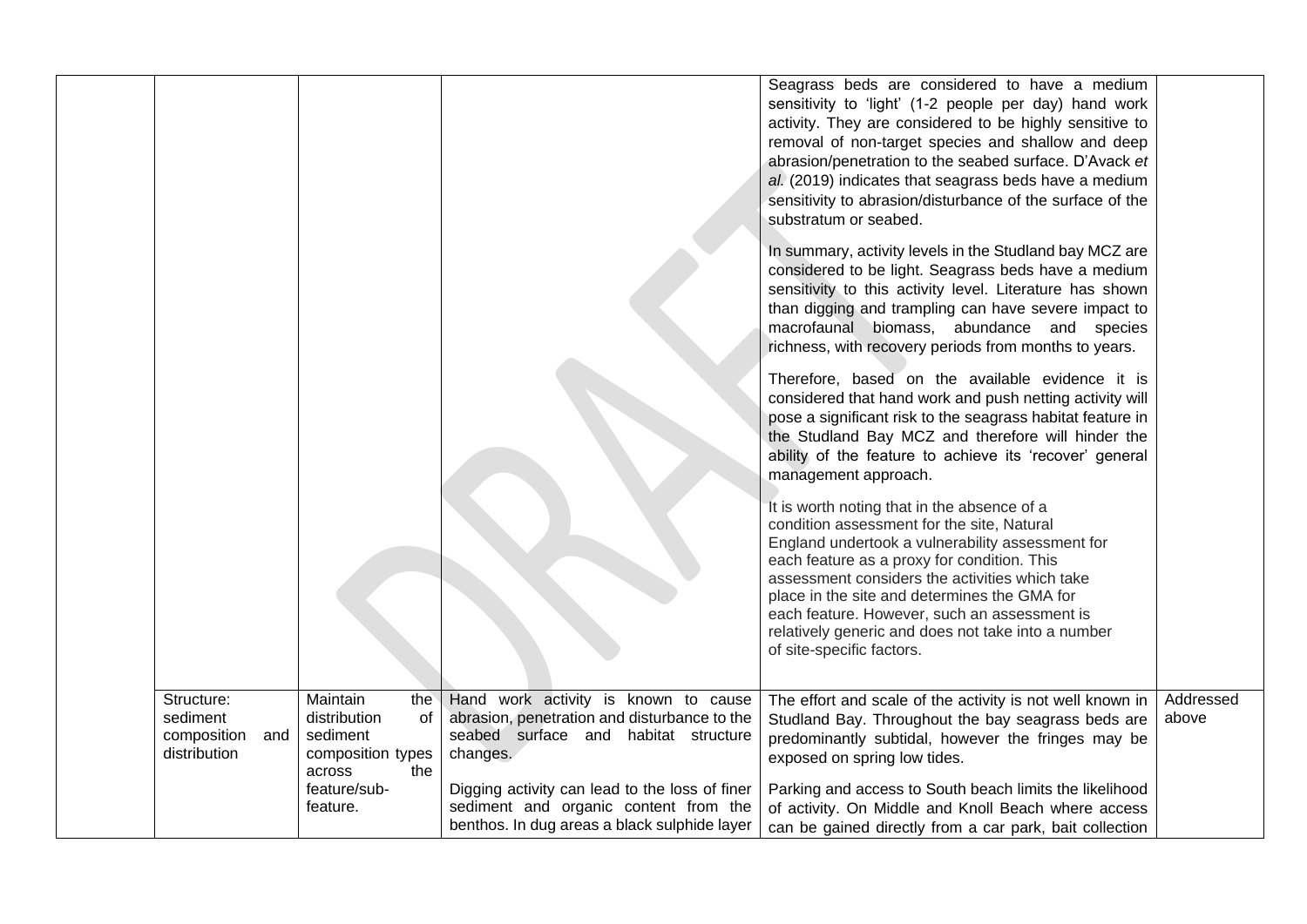|  | can develop much shallower than is found in<br>undisturbed sites. Changes in chlorophyll<br>levels in dug plots have also been observed.<br>Additionally, when digging basins are not<br>infilled, basins show enhanced carbon and<br>nitrogen content, whilst in mounds these are<br>suppressed. | activity has been observed at a very light level, of up to<br>4 instances a month by single individuals in the summer.<br>However, hand gathering activity has not been<br>witnessed within the seagrass beds.<br>No post survey sediment information is available for the<br>Studland MCZ. Seastar Survey (2012) found the<br>sediment to be homogenous being sandy/ muddy sand.<br>Collins et al., 2010 found the silt fraction in seagrass<br>beds to be an average of 5.1 %, however this was only<br>2.7% in seagrass bed anchor/mooring scars. |
|--|---------------------------------------------------------------------------------------------------------------------------------------------------------------------------------------------------------------------------------------------------------------------------------------------------|------------------------------------------------------------------------------------------------------------------------------------------------------------------------------------------------------------------------------------------------------------------------------------------------------------------------------------------------------------------------------------------------------------------------------------------------------------------------------------------------------------------------------------------------------|
|  |                                                                                                                                                                                                                                                                                                   | Research literature has found that digging can lead to<br>the loss of finer sediment particles and organic matter,<br>as well as changes in anoxic layers, chlorophyll levels,<br>carbon and nitrogen.                                                                                                                                                                                                                                                                                                                                               |
|  |                                                                                                                                                                                                                                                                                                   | No research has been conducted on the effects of push<br>netting over seagrass. The activity is likely to occur only<br>very infrequently over the habitat in the site. The nature<br>of gear makes it unlikely to penetrate or disturb the<br>structure of the sediment. The activity involves a person<br>moving slowly but consistently across the sediment and<br>therefore trampling effects are possible.                                                                                                                                      |
|  |                                                                                                                                                                                                                                                                                                   | Seagrass beds are considered to have a medium<br>sensitivity to 'light' (1-2 people per day) hand work<br>activity. They are considered to be highly sensitive to<br>shallow and deep abrasion/penetration to the seabed<br>surface. D'Avack et al. (2019) indicates that seagrass<br>beds have a medium sensitivity to abrasion/disturbance<br>of the surface of the substratum or seabed.                                                                                                                                                          |
|  |                                                                                                                                                                                                                                                                                                   | Therefore, based on the available evidence it is<br>considered that hand work activity will pose a significant<br>risk to the seagrass habitat feature in the Studland Bay<br>MCZ and therefore will hinder the ability of the feature<br>to achieve its 'recover' general management approach.                                                                                                                                                                                                                                                      |
|  |                                                                                                                                                                                                                                                                                                   | It is worth noting that in the absence of a<br>condition assessment for the site, Natural<br>England undertook a vulnerability assessment for                                                                                                                                                                                                                                                                                                                                                                                                        |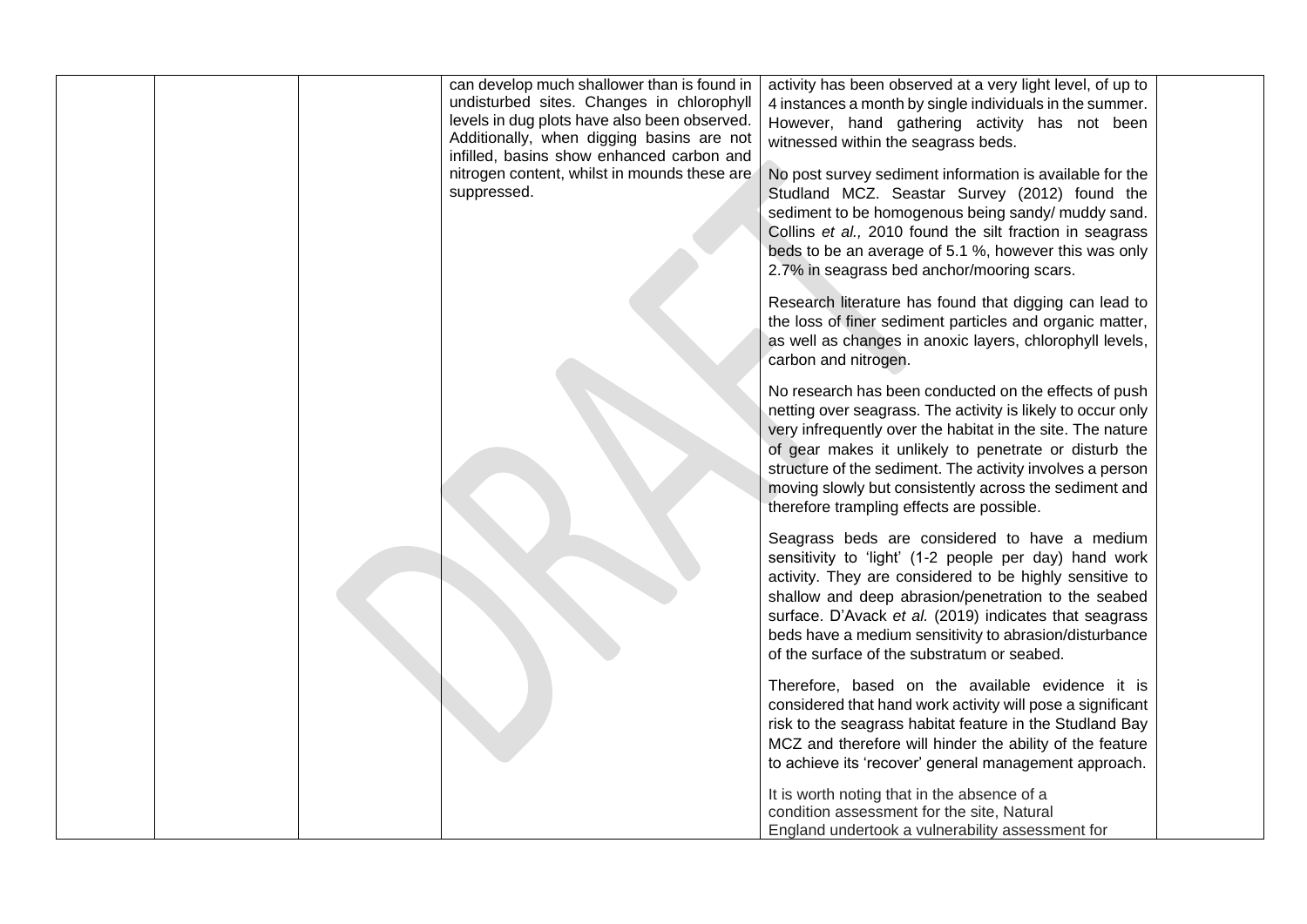| each feature as a proxy for condition. This        |  |
|----------------------------------------------------|--|
| assessment considers the activities which take     |  |
| place in the site and determines the GMA for       |  |
| each feature. However, such an assessment is       |  |
| relatively generic and does not take into a number |  |
| of site-specific factors.                          |  |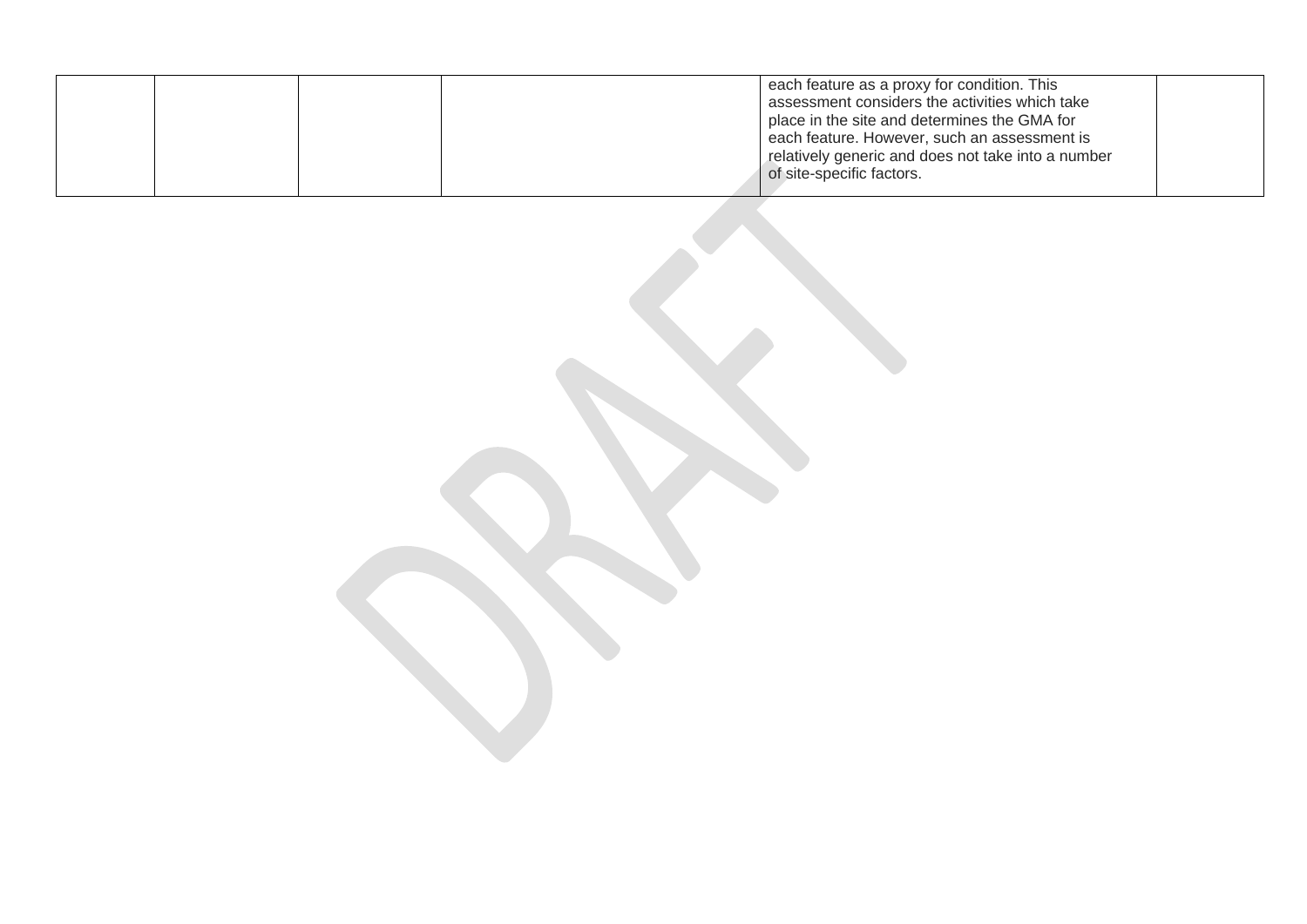# <span id="page-25-0"></span>5 Management options

In recognition of the potential pressures of handwork/digging with forks and push netting upon designated features and their supporting habitats, Southern IFCA recognises that management measures will need to be put in place to protect sensitive; seagrass beds from the effects of handwork / digging with forks and push netting activities in areas which are not currently protected by the hand gathering byelaw. This is due to the result of this MCZ assessment which has found that hand work/ digging with forks and push netting is likely to pose a significant risk to the seagrass features of the Studland Bay MCZ.

Based on the findings of the assessment, the Authority is therefore required to develop management that will provide protection to the seagrass features within the site from the relevant fishing activities. Spatial closures, based on the most up to date data for the location of seagrass features, will be introduced and incorporated into appropriate management following best practice<sup>4</sup>. This will involve consultation with the local community and the consideration of formal advice from the Authorities Statutory Nature Conservation Body Natural England. Existing closures will be considered against up-to-date data to determine the most appropriate course of action to protect the features and ensure Southern IFCA meets its responsibilities afforded by the Marine and Coastal Access Act 2009.

## <span id="page-25-1"></span>6 Conclusion

In order to conclude whether types of hand gathering activity (hand work and digging with forks, push netting) pose a significant risk, it is necessary to assess whether the impacts of the activities will hinder the achievement of the general management approach of the designated feature (seagrass beds) of 'recover to favourable condition' and the sites conservation objectives, namely:

"The conservation objective of each of the zones is that the protected habitats:

- 1. are maintained in favourable condition if they are already in favourable condition
- 2. be brought into favourable condition if they are not already in favourable condition

For each protected feature, favourable condition means that, within a zone:

1. its extent is stable or increasing

2. its structure and functions, its quality, and the composition of its characteristic biological communities (including diversity and abundance of species forming part or inhabiting the habitat) are sufficient to ensure that its condition remains healthy and does not deteriorate

Any temporary deterioration in condition is to be disregarded if the habitat is sufficiently healthy and resilient to enable its recovery.

The review of the impacts of hand work/digging with forks and push netting on seagrass beds reported the habitat to have a medium sensitivity to light fishing activity (1-2 persons per day). Literature showed that hand work/digging activity can lead to the immediate removal of the feature, with a minimum of a two-year recovery period. Push netting could lead to trampling affects which have been shown to reduce seagrass density. Therefore, it was concluded that the fishing activities will prevent the ability of seagrass beds to attain their 'recover' general management approach.

Having reviewed a wide range of evidence, including scientific literature, IFCO and site owner knowledge and habitat feature mapping, it was concluded that hand work/digging/push netting is likely to pose a significant risk to seagrass beds within the Studland Bay MCZ. The rationale for this conclusion is summarised below:

- IFCO and Ranger knowledge indicates that hand work activity does occur within the site at a low level, but does not occur within the sea grass beds.

<sup>4</sup> <http://www.association-ifca.org.uk/Upload/About/ifca-byelaw-guidance.pdf>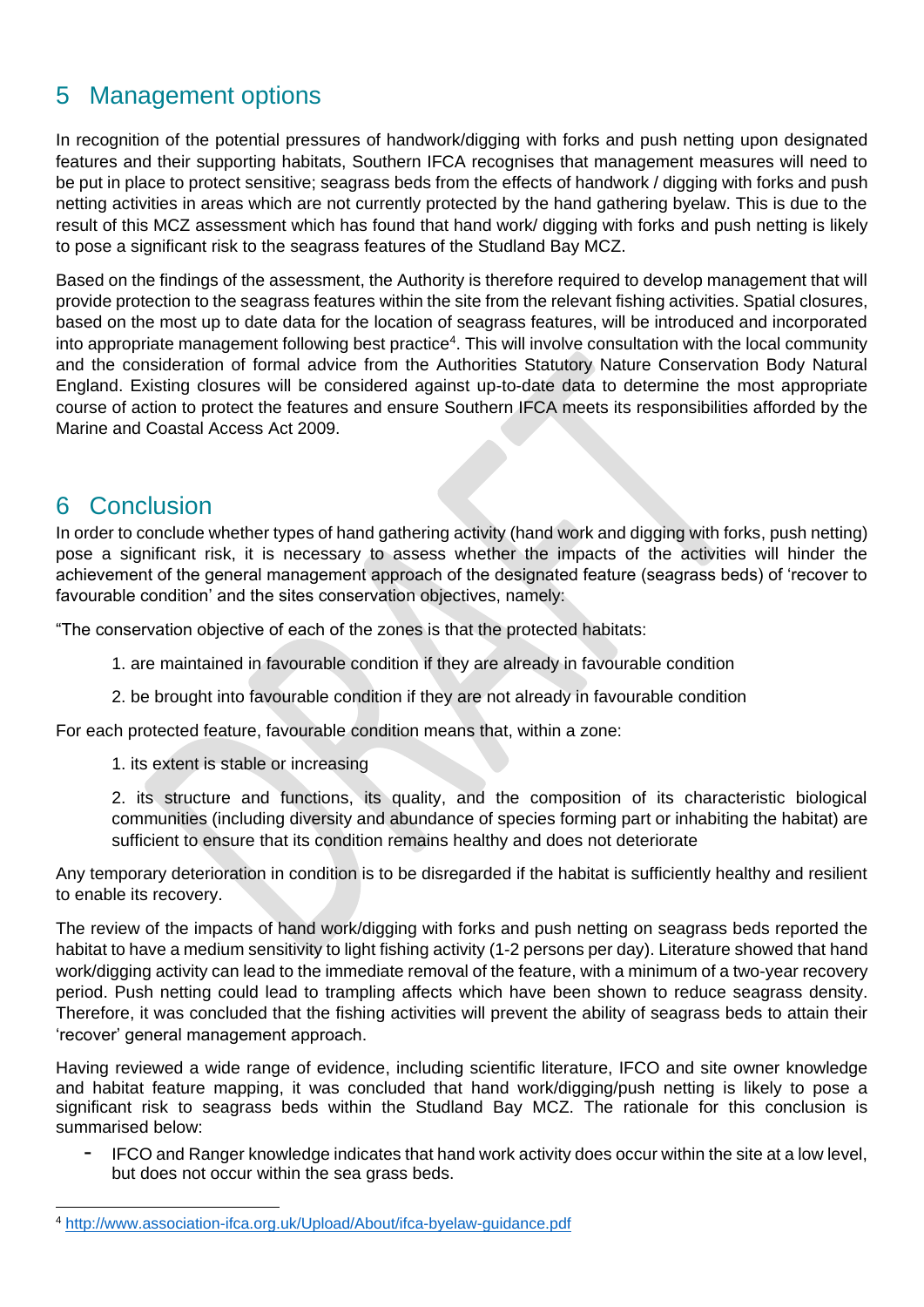- Southern IFCA does not have and sighting data of the activity in the site.
- Southern IFCA has been made aware that prawn netting may occur within the site. It is not known at what scale or intensity.
- A review of scientific literature revealed that hand work/digging at any level/intensity can lead to the direct removal/ burial and mortality of the feature itself as well as indirect mortality of the communities found within the feature. Target (worms and shellfish) and non-target species (seagrass, crustaceans, bivalves) can be significantly reduced and the character of the sediment can be altered significantly. The activity leads to the creation of basins and mounds, bare sediment and mixing of sediment layers. Push netting may lead to trampling effects which have been shown to reduce seagrass density.
- Sensitivity of seagrass habitats to pressures associated with the activity is high. Sensitivity of seagrass beds to the activity at a light level is medium.
- Recovery of seagrass beds from hand work and trampling activity have been found to be two or more years.

It is therefore recognised that the activities have the potential to pose a significant risk upon the seagrass beds attributes:

- Structure: sediment composition and distribution
- Distribution: presence and spatial distribution of biological communities
- Structure: species composition of component communities
- Structure and function: presence and abundance of key structural and influential species
- Extent and distribution
- Extent of supporting habitat
- Structure: biomass
- Structure: rhizome structure and reproduction

In recognition that the feature will be at risk from hand work/ digging with forks and push netting additional management measures are required to ensure the MCZs conservation objective can be furthered. The location, timing, duration and intensity of the activities within the site will be influenced by new management measures being developed, which will protect the sensitive feature (seagrass beds), by prohibiting the activities over the feature. This is to support the general management approach of the features discussed to a favourable condition.

When the above evidence, fishing activity levels, current and proposed management measures are considered it has been concluded that hand work/ digging with forks and push netting will not pose a significant risk to the achievement of sites conservation objectives to 'recover' seagrass beds to favourable condition. Southern IFCA must seek to ensure that the conservation objectives of any MCZ in the district are furthered.

# <span id="page-26-0"></span>7 In-combination assessment

#### <span id="page-26-1"></span>7.1 Other fishing activities

| <b>Fishing activity</b>                  | <b>Potential for in-combination effect</b>                                            |
|------------------------------------------|---------------------------------------------------------------------------------------|
| Static - pots/traps                      | Potting for crab and lobster takes place over subtidal rocky substrate and will       |
| (Pots/creels<br>$\overline{\phantom{m}}$ | therefore not overlap with hand work / digging activity which takes place over        |
| crustacean & cuttle pots)                | intertidal sediments. Therefore, there is no spatial overlap between the activities   |
|                                          | and in-combination effects are not feasible.                                          |
| Static - fixed & passive                 | It is anticipated that static fixed nets are used within the site in areas of shallow |
| nets (Gill nets, trammels,               | water. Netting does not occur in the intertidal and therefore the two activities do   |
| entangling, drift nets)                  | not overlap spatially. Therefore, the activity is not likely to lead to any in-       |
|                                          | combination effects.                                                                  |
| Lines                                    | It is anticipated that demersal longlines and handlines are used within the site.     |
| $(Longlines - demersal,  $               | The activity does not exhibit the same pressures as Hand work/ digging with           |
| Handlines)                               | forks and therefore, there will not be any in-combination effects.                    |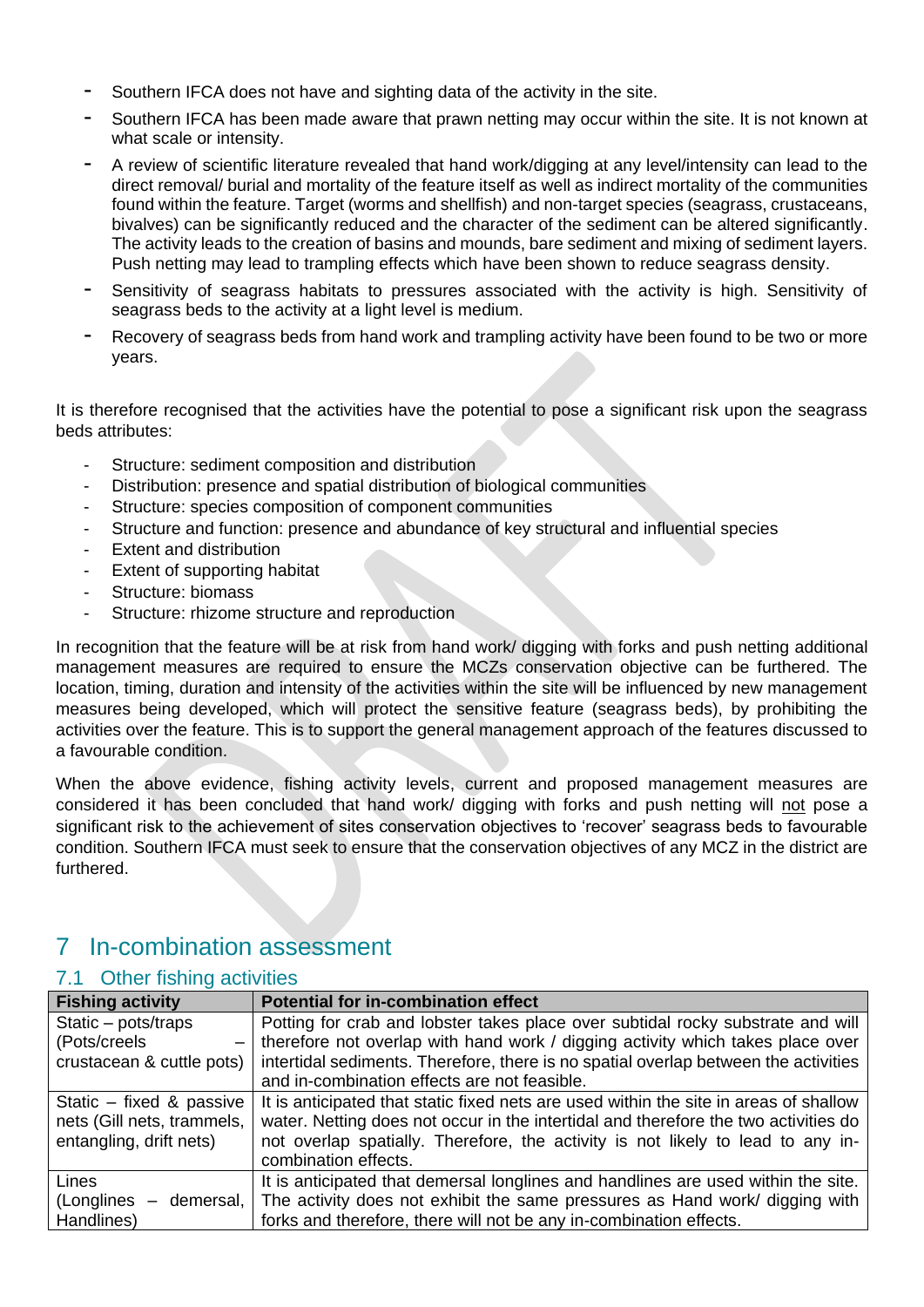| Demersal<br>trawl  | and Demersal trawls and pump scoop dredges exhibit the same pressures as hand    |
|--------------------|----------------------------------------------------------------------------------|
| pump scoop dredges | work / digging. However, all kinds of bottom towed fishing gear (demersal trawls |
|                    | and dredges) will be prohibited over the seagrass beds. Therefore, the two       |
|                    | activities will not overlap spatially and cannot lead to in-combination effects. |

## <span id="page-27-0"></span>7.2 Other activities

| <b>Activity</b> | <b>Potential for in-combination effect</b>                                                |
|-----------------|-------------------------------------------------------------------------------------------|
| Recreational    | Studies into the effects of anchoring on seagrass beds have shown that the activity       |
| Anchoring       | exhibits the same pressures as hand work / digging including abrasion, penetration and    |
|                 | removal of non-target species. Hand work / digging will be permanently prohibited over    |
|                 | the entirety of the seagrass beds. Therefore, there will be no in-combination effect. The |
|                 | Marine Management Organisation is responsible for assessing and managing the impacts      |
|                 | of anchoring on the Studland Bay MCZ.                                                     |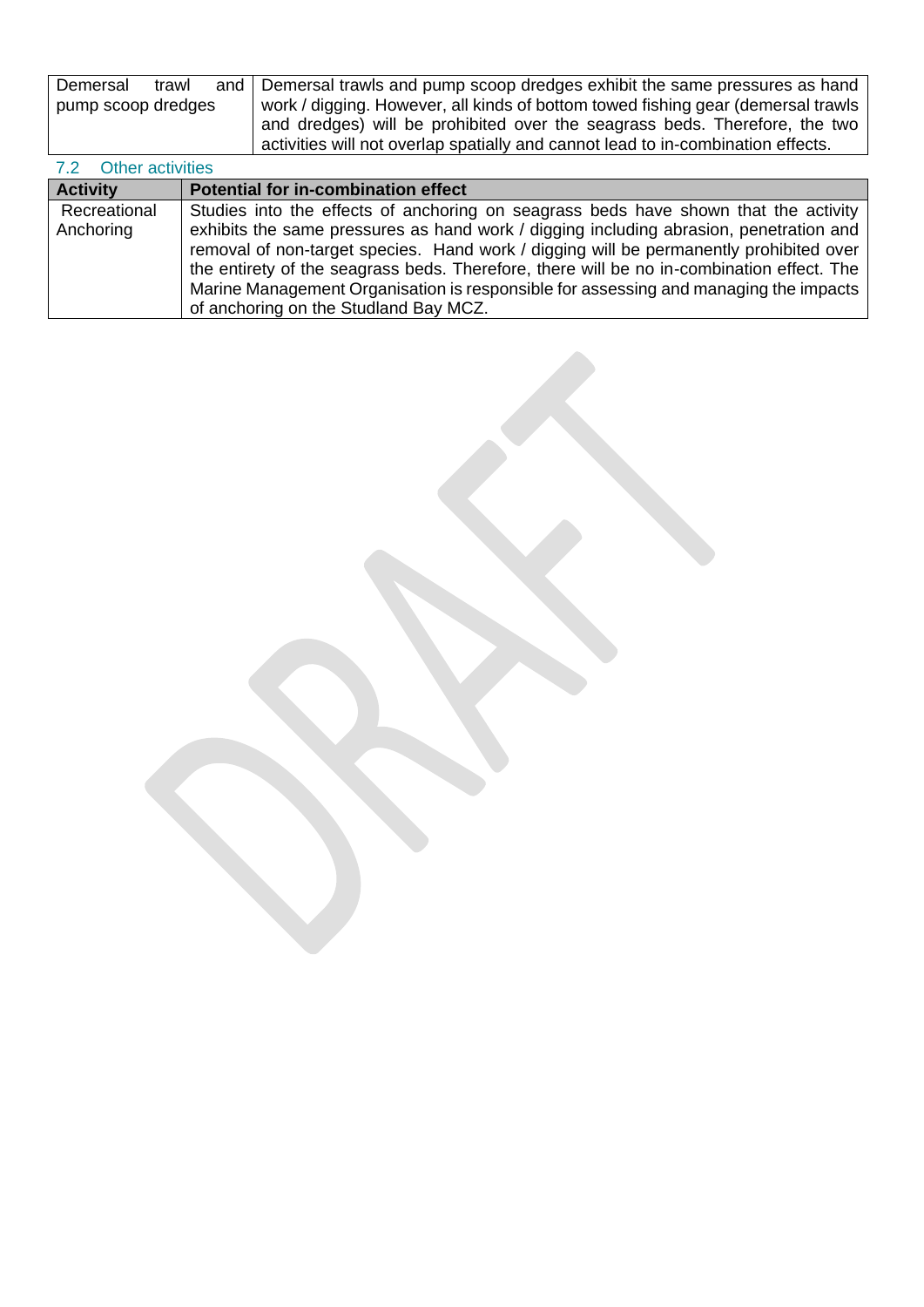## <span id="page-28-0"></span>8 References

Alexandre, A, Santos, R, Serrã, E. 2005. Effects of clam harvesting on sexual reproduction of the seagrass Zostera noltii. Marine Ecology Progress Series**. 298**: 115-122.

Barañano, C. Fernández, E. & Méndez, G. 2018. Clam Harvesting decreases the sedimentary carbon stock of a *Zostera marina* meadow. Aquatic Botany. **146**: 48-57

Bertelli, C.M., Robinson, M.T., Mendzil, A.F., Pratt, L.R. & Unsworth, R.K.F. 2018. Finding some seagrass optimism in Wales, the case of Zostera noltii. Marine Pollution Bulletin. **134**:216-222.

Blake, R. W. 1979a. Exploitation of a natural population of *Arenicola marina* (L.) from the North-East Coast of England. Journal of Applied Ecology. **16 (3**): 663-670

Blake, R. W. 1979b. On the exploitation of a natural population of *Nereis virens* Sars from the North-East Coast of England. Estuarine and Coastal Marine Science**. 8:**141-148

Boese, B.L. 2002 Effects of recreational clam harvesting on eelgrass (Zostera marina) and associated infaunal invertebrates: in situ manipulative experiments. Aquatic Botany**. 73**:63-74

Boese, B., Kaldy, J.E., Clinton, P.J., Eldridge, P.M. & Folger, C.L. 2009. Recolonization of intertidal *Zostera marina* L. (eelgrass) following experimental shoot removal. J. Exp. Mar. Biol. Ecol**. 347**: 69-77.

Boese, B.L. 2002 Effects of recreational clam harvesting on eelgrass (Zostera marina) and associated infaunal invertebrates: in situ manipulative experiments. Aquatic Botany. **73**:63-74

Branco, J., Pedro, S., Alves, A.S., Ribeiro, C., Materatski, P., Pires, R,. Caçador, I., Adão, H., 2018. Natural recovery of Zostera noltii seagrass beds and benthic nematode assemblage responses to physical disturbance caused by traditional harvesting activities. Journal of Experimental Marine Biology and Ecology. **502:** 191-2020

Brown, B., Wilson Jr, W.H. 1997. The role of commercial digging of mudflats as an agent for change of infaunal intertidal populations. Journal of experimental marine biology and ecology. **218**:49-61

Cabaço, S. & Santos, R. 2007. Effects of burial and erosion on the seagrass Zostera noltii. Journal of experimental marine biology. **340**:204-212.

Cabaço, S. & Santos, R. 2012. Seagrass reproductive effort as an ecological indicator of disturbance. Ecological Indicators. **23**:116-122.

Carvalho, S., Constantino, R., Cerqueira, M., Pereira, F., Subida, M>D>, Drake, P., & Gaspar, M.B. 2013. Short term impact of bait digging on intertidal microbenthic assemblages of two south Iberian Atlantic systems. Estuarine, Coastal and shelf science. **132**: 65-76

D'Avack, E.A.S., Tyler-Walters, H., Wilding, C., Garrard, S.M., 2019. [Zostera (Zostera) marina] beds on lower shore or infralittoral clean or muddy sand. In Tyler-Walters H. and Hiscock K. (eds) Marine Life Information Network: Biology and Sensitivity Key Information Reviews, [on-line]. Plymouth: Marine Biological Association of the United Kingdom. [cited 21-12-2020]. Available from: https://www.marlin.ac.uk/habitat/detail/257

Davison, D.M. and Hughes, D.J. 1998. Zostera biotopes: An overview of dynamics and sensitivity characteristics for conservation management of marine SACs, Scottish Association for Marine Science, (UK Marine SACs Project). **1**: 40-41.

De Cubber, L., Lefebvre, S., Fisseau, C., Cornille, V., Gaudron, S.M. 2018. Linking life-history traits, spatial distribution and abundance of two species of lugworms to bait collection: A case study for sustainable management plan. Marine Environmental Research. **140**:433-443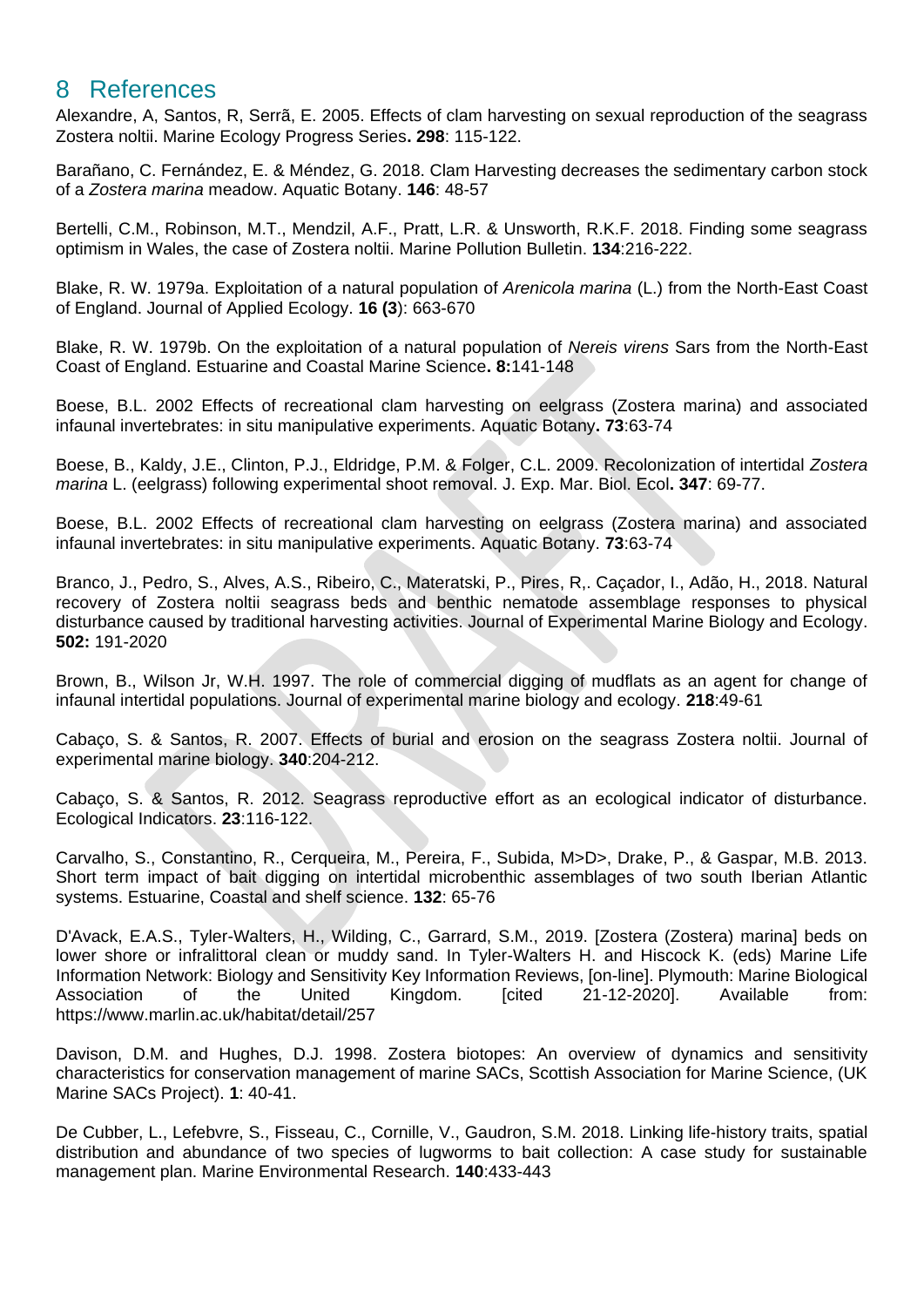Dernie, K.M., Kaiser, M.J., Richardson, E.A. & Warwick, R.M. 2003b. Recovery of soft sediment communities and habitats following physical disturbance. J. Exp. Mar. Biol. Ecol. **285-286**: 415-434.

Eckrich C, Holmquist J (2000) Trampling in a seagrass assemblage: direct effects, response of associated fauna, and the role of substrate characteristics. Mar Ecol Prog Ser **201**: 199–209

Griffiths, J., Dethier, M.N., Newsom, A., Byers, J.E., Meyer, J.J., Oyarzun, F. & Lenihan, H. 2006. Invertebrate community responses to recreational clam digging. Mar. Biol. **149**: 1489– 1497.

Hall, K., Paramor, O.A.L., Robinson L.A., Winrow-Giffin, A., Frid C.L.J., Eno, N.C., Dernie, K.M., Sharp, R.A.M., Wyn, G.C.& Ramsay, K. (2008). Mapping the sensitivity of benthic habitats to fishing in Welsh watersdevelopment of a protocol. CCW [Policy Research] Report No: [8/12], 85pp.

Jackson, M. J. & James, R. 1979. The influence of bait digging on cockle, Cerastoderma edule, Populations in North Norfolk. Journal of Applied Ecology. **16(3**):671-679.

Johnson, G. E. L., Attrill, M.J., Sheehan, E.V. & Somerfield, P.J. 2007. Recovery of meiofauna communities following mudflat disturbance by trampling associated with crab tiling. Mar Env. Res. **64**: 409-416.

Kaiser, M.J., Borad, G. & Hall, S.J., 2001. Disturbance of intertidal soft-sediment benthic communities by cockle hand ranking. J. Sea Res. **45**: 119-130.

Major, W.W., Grue, C.E., Grassley, J.M., & Conquest, L.L. 2004. Non- target impacts to eelgrass from treatments to control spartina in Willapa Bay, Washington. Journal of Aquatic Plant Management. **42**:11-17.

McLusky, D.S., Anderson, F.E., Wolfe-Murphy, S. 1983. Distribution and population recovery of Arenicola marina and other benthic fauna after bait digging. Marine Ecology Progress Series. **11**:173-179.

Mistri. M., Cason, E., Munari, C., Rossi, R. 2009. Disturbance of a soft-sediment meiobenthic community by clam hand raking. Italian Journal of Zoology. **71(2):** 131-133.

Nejrup, L.B. and Pedersen, M.F. 2008. Effects of salinity and water temperature on the ecological performance of Zostera marina. *Aquatic Botany*. **88**: 239-246.

Park, S.R., Kim, Y. K., Kim, J-H., Kang, C-K., Lee, K-S. 2011. Rapid recovery of the intertidal seagrass Zostera japonica following intense Manila clam (*Ruditapes philippinarum*) harvesting activity in Korea. Journal of Experimental Marine Biology and Ecology. **407**:275-283

Qin, L-Z., Li, W-T., Zhang, X., Zhang, P., Qiao, W. 2016. Recovery of the eelgrass Zostera marina following intense Manila clam (*Ruditapes philippinarum*) harvesting disturbance in China: The role and fate of seedlings. Aquatic Botany. **130** :27-36.

Rossi, F., Forster, R.M., Montserrat, F., Ponti, M., Terlizzi, A., Ysebaert, T. & Middleburg, J.J. 2007. Human trampling as short-term disturbance on intertidal mudflats: effects on macrofauna biodiversity and population dynamics of bivalves. Mar. Biol. **151**: 2077-2090.

Seastar Survey. 2012. Survey and monitoring of seagrass beds, Studland Bay Dorset. Second seagrass monitoring report. June 2012. A report by Seastar Survey Ltd. For the Crown Estate and Natural England.

Sherman K.M. & Coull, B.C. 1980. The response of meiofauna to sediment disturbance. Journal of Experimental Marine Biological Ecology.**46**: 59-71.

Suonan, Z., Kim, S.H., Qin, L-Z., Lee, K-S. 2017. Reproductive strategy of the intertidal seagrass Zostera japonica under different levels of disturbance and tidal inundation. Estuarine, Coastal and Shelf Science. **197**:185-193

Tillin, H.M., Hull, S.C., Tyler-Walters, H. 2010. Development of a Sensitivity Matrix (pressures-MCZ/MPA features). Report to the Department of Environment, Food and Rural Affairs from ABPMer, Southampton and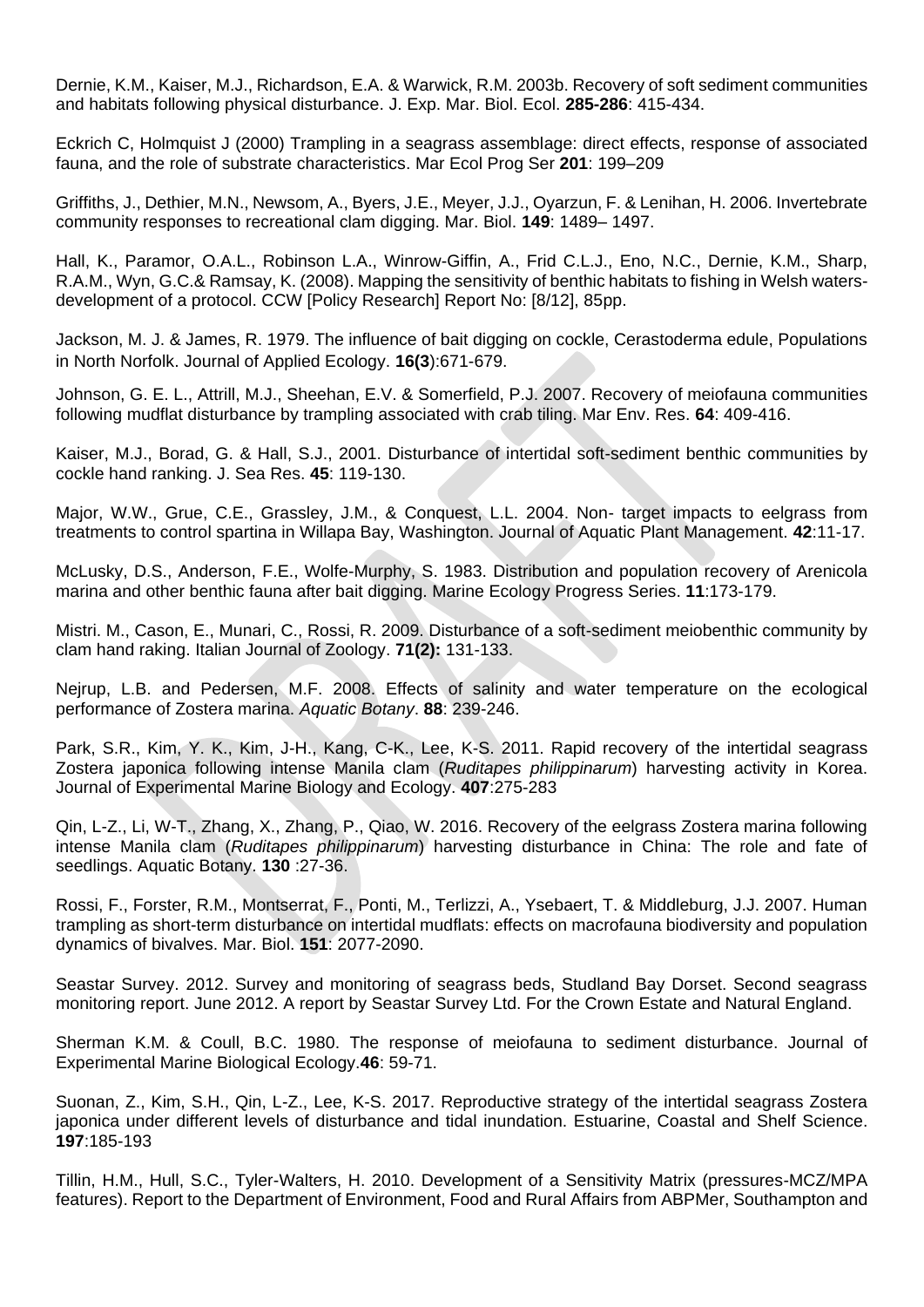the Marine Life Information Network (MarLIN) Plymouth: Marine Biological Association of the UK. Defra Contract No. MB0102 Task 3A, Report No. 22.

Thistle, D. 1981. Natural physical disturbances and communities of marine soft bottoms. Marine Ecological Progress Series. **6**:223-228

Travaille, K.L., Salinas-de-Leon, P., Bell, J.J. 2015. Indication of visitor trampling impacts on intertidal seagrass beds in a New Zealand marine reserve. Ocean & coastal Management. **114:** 145-150.

Tyler-Walters, H. & Arnold, C. 2008. Sensitivity of Intertidal Benthic Habitats to Impacts Caused by Access to Fishing Grounds. *Report to Cyngor Cefn Gwlad Cymru / Countryside Council for Wales from the Marine Life Information Network (MarLIN).* Marine Biological Association of the UK, Plymouth. [Contract no. FC 73- 03-327]

Watson, G.J. Murray, J.M., Schaefer, M., Bonner, A., Gillingham, M. 2017. Assessing the impacts of bait collection on inter-tidal sediment and the associated macrofaunal and bird communities: The importance of appropriate spatial scales. Marine Environmental Research. **130**: 122-133

Watson, G.J., Farrell, P., Stanton, S. & Skidmore, L.C. 2007. Effects of bait collection on *Nereis virens* populations and macrofaunal communities in the Solent. Uk. Journal of Marine Biological association**. 87**: 703-716

Wynberg, R.P. & Branch, G.M. 1994. Disturbance associated with bait collection for sand prawns (*Callianassa kraussi*) and mudprawns (*Upogebia africana*): Long term effects in the biota of intertidal sandflats. Journal of marine research. **52**:523-558.

Wynberg, R.P. & Branch, G.M. 1997. Trampling associated with bait collection from sand prawns *Callianassa kraussi* Stebbing: effects on the biota of an intertidal sandflat. Environmental conservation **2:**139-148

Valdemarsen, T., Wendelboe, K., Egelund, J.T., Kristensen, E. & Flindt, M.R. 2011. Burial of seeds and seedlings by the lugworm *Arenicola marina* hampers eelgrass (*Zostera marina*) recovery. Experimental Marine Biology and ecology. **410**:45-52

Van den Heiligenberg, T. 1987. Effects of Mechanical and manual harvesting of lugworms *Arenicola marina* L. on the benthic fauna of tidal flats in the Dutch Wadden Sea. Biological Conservation. **39**: 165-177.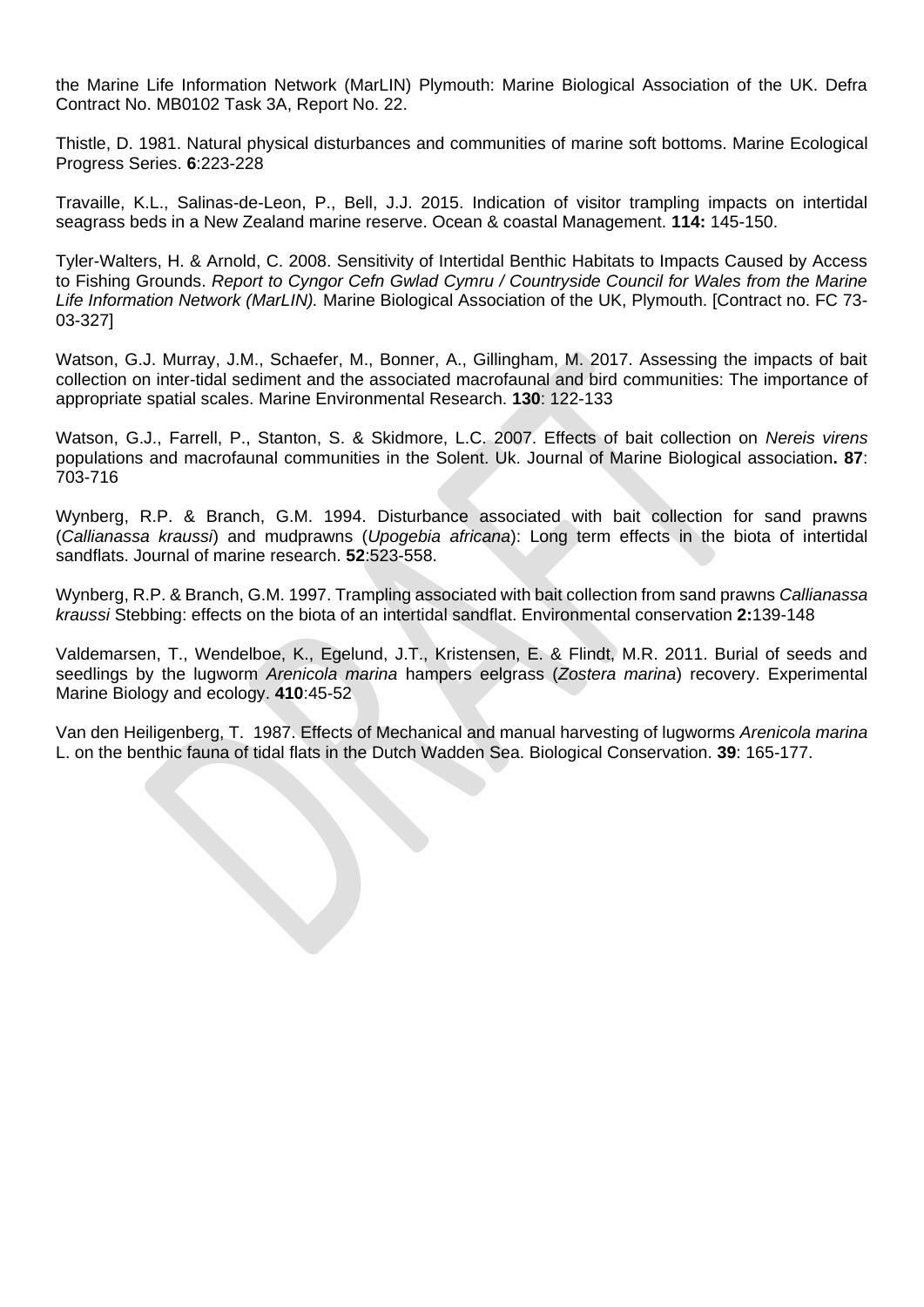# Annex 1. Broad scale habitat and species features of conservation importance (FOCI) map of the Studland Bay MCZ.

<span id="page-31-0"></span>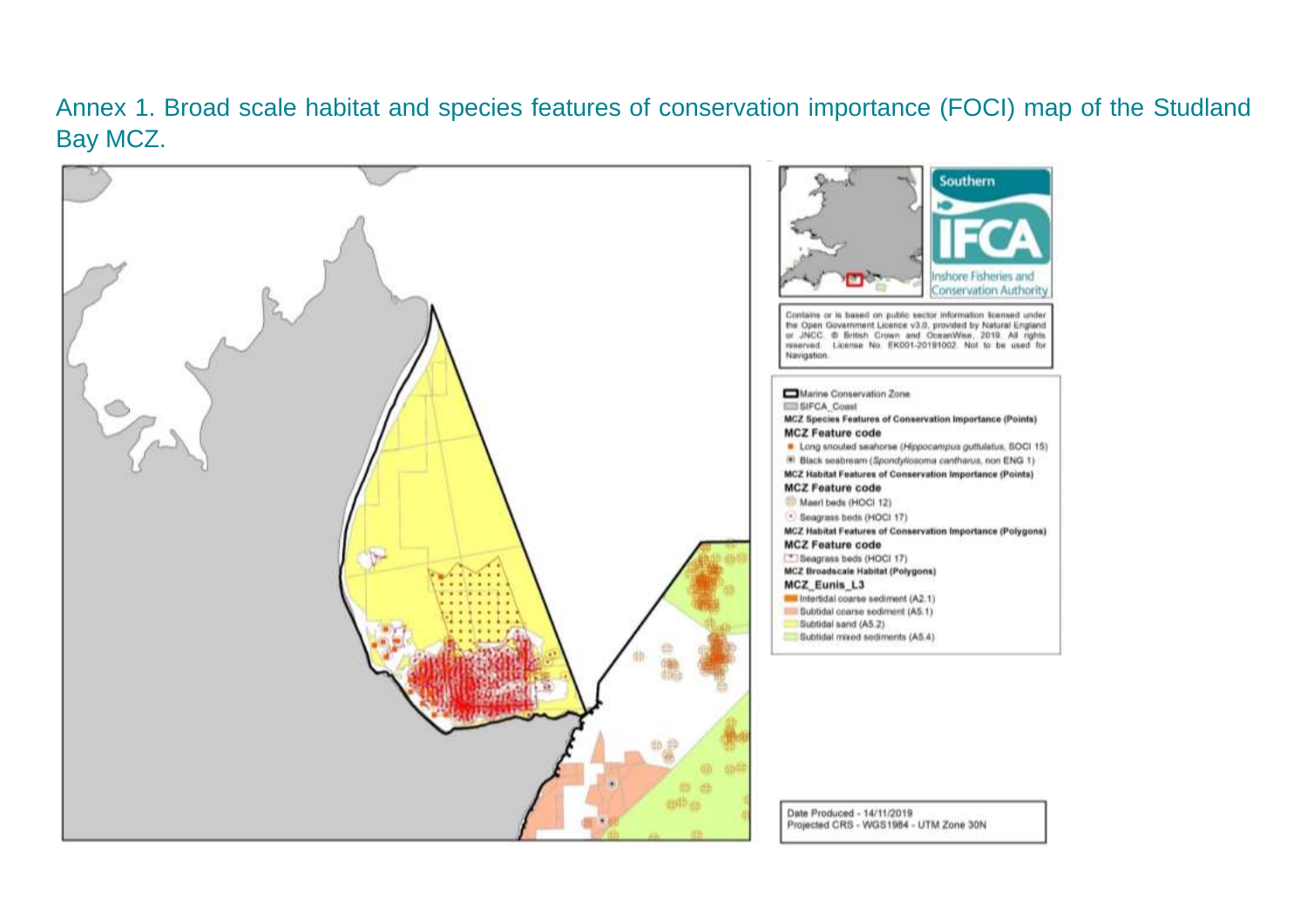<span id="page-32-0"></span>

# Annex 2. Summary of MMO assessment process for MCZs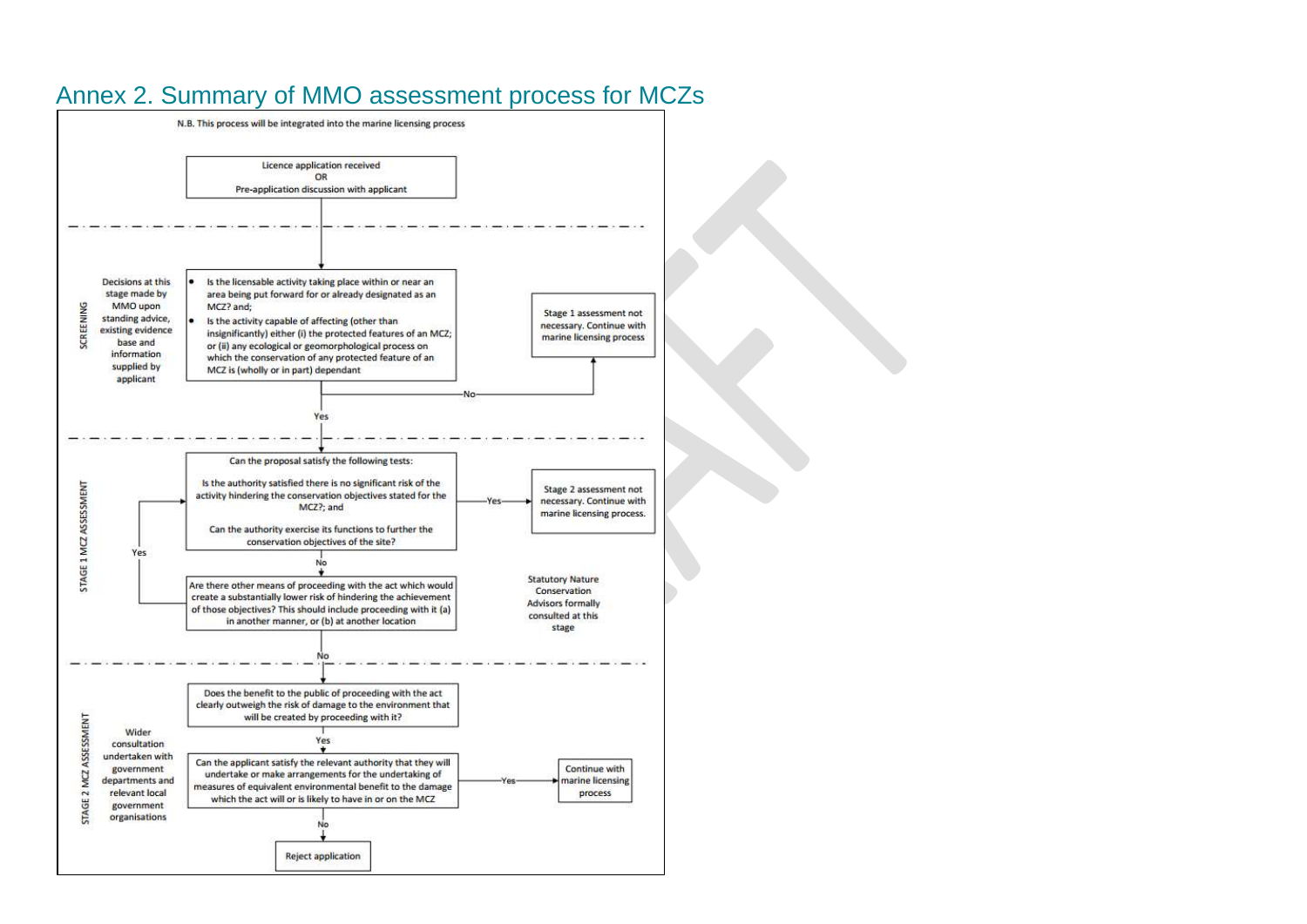<span id="page-33-0"></span>

| <b>Broad</b><br>Gear<br>Type (for<br>assessm<br>ent) | Aggregat<br>ed Gear<br><b>Type</b><br>(EMS<br><b>Matrix)</b> | <b>Fishing</b><br>gear type              | <b>Does</b><br>it.<br>Occur<br>? | <b>Details</b>                         | <b>Sources</b><br>of<br><b>Information</b> | <b>Potential</b><br>for<br>Activity to Occur/<br>Is the activity<br>anticipated<br>to<br>occur? | <b>Justification</b>                                                                                                                                                                                                                                                                                                                                            | <b>Suitable</b><br>for<br>Part<br>Α<br>Assessment? | <b>Priority</b>   |
|------------------------------------------------------|--------------------------------------------------------------|------------------------------------------|----------------------------------|----------------------------------------|--------------------------------------------|-------------------------------------------------------------------------------------------------|-----------------------------------------------------------------------------------------------------------------------------------------------------------------------------------------------------------------------------------------------------------------------------------------------------------------------------------------------------------------|----------------------------------------------------|-------------------|
| Hand<br>work /<br>digging                            | <b>Towed</b><br>(demersa<br>I)                               | Beam<br>trawl<br>(whitefish)             | N                                | Currently not<br>known<br>to<br>occur. | Local IFCO                                 | Y                                                                                               | This activity has the potential to occur.<br>Soft bottomed substrate lends itself to<br>this method. One vessel comes into to<br>the district occasionally but it is not<br>known if fish in the MCZ.                                                                                                                                                           |                                                    | Medium<br>to High |
|                                                      |                                                              | Beam<br>trawl<br>(shrimp)                | $\mathsf{N}$                     |                                        | Local IFCO                                 |                                                                                                 | Target species does not occur.                                                                                                                                                                                                                                                                                                                                  |                                                    |                   |
|                                                      |                                                              | <b>Beam</b><br>trawl<br>(pulse/win<br>g) | $\mathsf{N}$                     |                                        | Local IFCO                                 |                                                                                                 | Prohibited via Electric fishing byelaw.                                                                                                                                                                                                                                                                                                                         |                                                    |                   |
|                                                      |                                                              | Heavy<br>otter trawl                     | ${\sf N}$                        |                                        | Local IFCO                                 | N                                                                                               | The activity has the potential to occur<br>but is not anticipated to occur. The<br>boats which operate within the district<br>(and the Solent) are small in nature<br>(restricted to 12 m or less in length) and<br>so are restricted in the size of gear<br>used. This means light otter trawls are<br>used instead of heavy otter trawls.                     |                                                    |                   |
|                                                      |                                                              | Multi-rig<br>trawls                      | ${\sf N}$                        |                                        | Local IFCO                                 | N                                                                                               | Has not historically occurred and is not<br>currently anticipated to occur, the boats<br>which operate within the district (and<br>the Solent) are small in nature<br>(restricted to 12 m or less in length) and<br>so are restricted in the size of gear<br>used. This means multi rig trawls are<br>not used and the activity is not<br>anticipated to occur. |                                                    |                   |

# Annex 3. Initial screening of commercial fishing activities in the Studland Bay MCZ.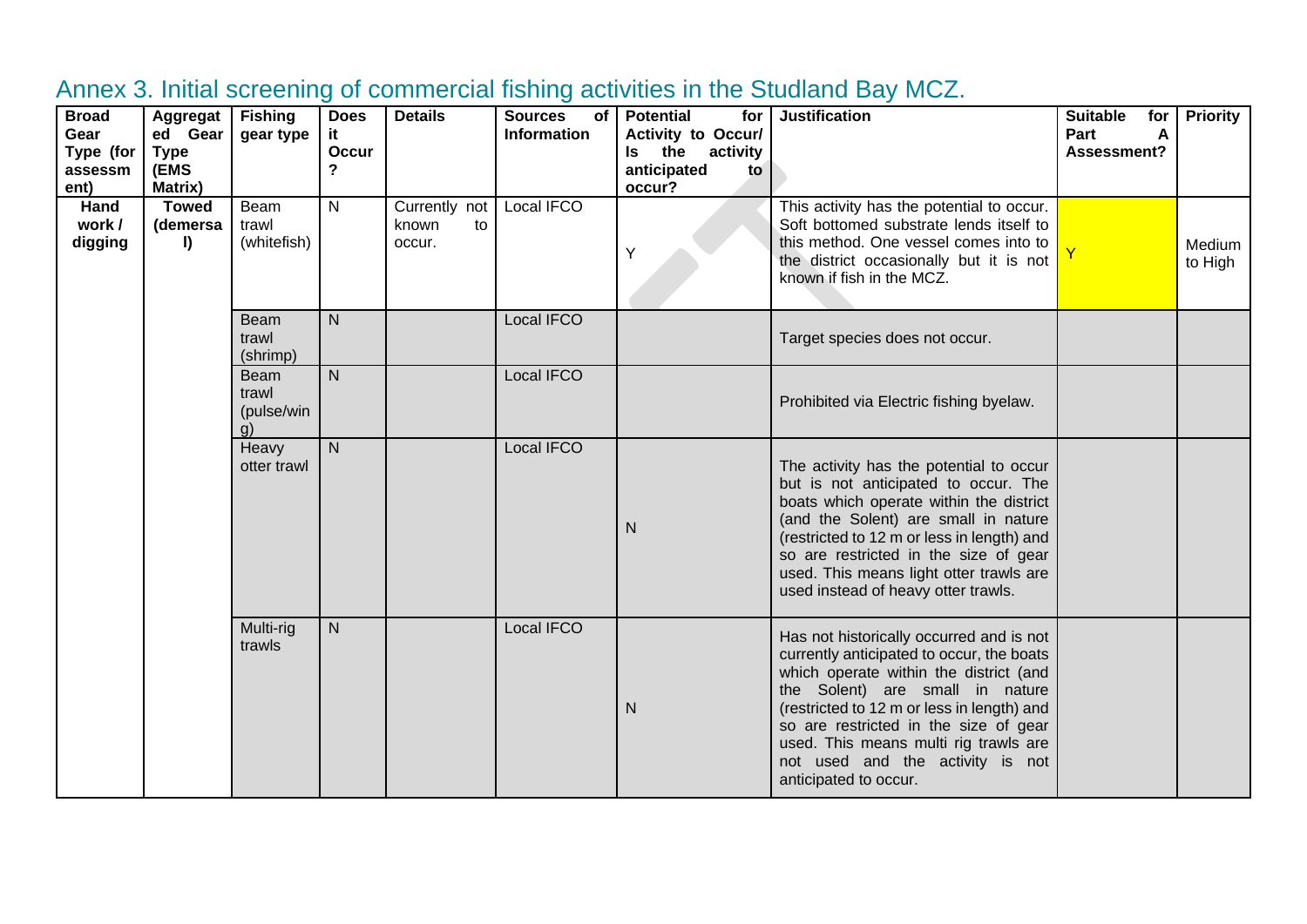|                                     |                           | Light otter N<br>trawl         |              | Local IFCO | Y            | The activity has the potential to occur<br>and the target species is likely to occur.<br>However, there are currently no vessels<br>actively trawling in this area.                                                                                                                                                                                         | High |
|-------------------------------------|---------------------------|--------------------------------|--------------|------------|--------------|-------------------------------------------------------------------------------------------------------------------------------------------------------------------------------------------------------------------------------------------------------------------------------------------------------------------------------------------------------------|------|
|                                     |                           | Pair trawl                     | $\mathsf{N}$ | Local IFCO | N            | It is not anticipated to occur as it has not<br>historically occurred. Furthermore,<br>there is limited potential due to the<br>space required to accommodate two<br>vessels and the size/power of vessels<br>needed.                                                                                                                                       |      |
|                                     |                           | Anchor<br>seine                | $\mathsf{N}$ | Local IFCO | $\mathsf{N}$ | Gear type has not been historically<br>used within the area and is not<br>anticipated to occur. Activity needs a<br>large area and, in the site, considered<br>would be limited. In addition, large<br>vessels are also required for this gear<br>type and vessels over 12 m in length<br>are prohibited from fishing within the<br>Southern IFCA district. |      |
|                                     |                           | Scottish/fl<br>y seine         | N            | Local IFCO | $\mathsf{N}$ | Gear type has not been historically<br>used within the area and is not<br>anticipated to occur. Activity needs a<br>large area and, in the site, considered<br>would be limited. In addition, large<br>vessels are also required for this gear<br>type and vessels over 12 m in length<br>are prohibited from fishing within the<br>Southern IFCA district. |      |
| Pelagic<br>towed<br>fishing<br>gear | <b>Towed</b><br>(pelagic) | Mid-water<br>trawl<br>(single) | N            | Local IFCO | N            | Gear type has not been historically<br>used within the area. Activity has the<br>potential to occur however this gear<br>type does not come into contact with<br>the seabed and therefore there is no<br>chance for interaction with designated<br>features.                                                                                                |      |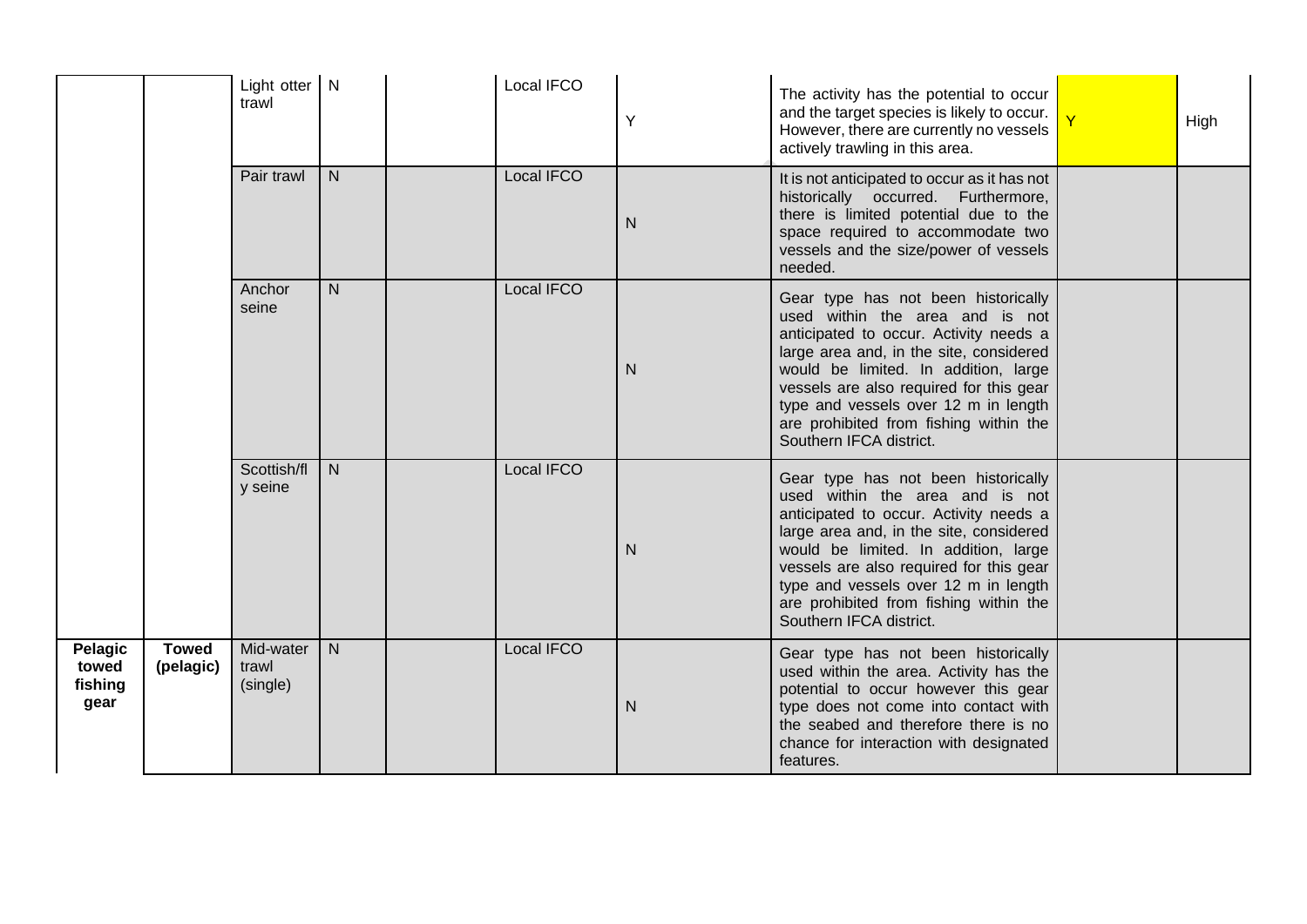|                           |                           | Mid-water<br>trawl<br>(pair)         | $\mathsf{N}$   |                                 | Local IFCO        | N            | Gear type has not been historically<br>used within the area. Furthermore,<br>there is limited potential due to the<br>space required to accommodate two<br>vessels and the size/power of vessels<br>needed. This gear type does not come<br>into contact with the seabed and<br>therefore there is no chance for<br>interaction with designated features. |              |                   |
|---------------------------|---------------------------|--------------------------------------|----------------|---------------------------------|-------------------|--------------|-----------------------------------------------------------------------------------------------------------------------------------------------------------------------------------------------------------------------------------------------------------------------------------------------------------------------------------------------------------|--------------|-------------------|
|                           |                           | Industrial<br>trawls                 | $\mathsf{N}$   |                                 | Local IFCO        | $\mathsf{N}$ | Activity is not able to occur due to the<br>size of vessel required. Vessels over 12<br>m are prohibited from fishing within the<br>Southern IFCA district.                                                                                                                                                                                               |              |                   |
| Hand<br>work /<br>digging | <b>Dredges</b><br>(towed) | <b>Scallops</b>                      | $\mathsf{N}$   |                                 | Local IFCO        | $\mathsf{N}$ | Gear type has not historically occurred<br>within the site and is not anticipated to<br>occur.                                                                                                                                                                                                                                                            |              |                   |
|                           |                           | Mussels,<br>clams,<br>oysters        | $\overline{N}$ |                                 | Local IFCO        | N            | Historic trails of this method of fishing in<br>the area proved not commercially viable<br>due to species present and substrate<br>type. Therefore, it is not anticipated that<br>the activity will occur.                                                                                                                                                | $\mathsf{Y}$ | Medium<br>to High |
|                           |                           | Pump<br>scoop<br>(cockles,<br>clams) | $\mathsf{N}$   |                                 | <b>Local IFCO</b> | N            | Historic trails of this method of fishing in<br>the area proved not commercially viable<br>due to species present and substrate<br>type. Therefore, it is not anticipated that<br>the activity will occur.                                                                                                                                                |              | Medium<br>to High |
| <b>Suction</b>            | <b>Dredges</b><br>(other) | Suction<br>(cockles                  | $\mathsf{N}$   | Not allowed<br>in the district. | Local IFCO        | $\mathsf{N}$ | Suction dredging for cockles, clams,<br>mussels and oysters is prohibited (by<br>default) in the Southern IFCA district<br>(by Southern IFCA byelaws).                                                                                                                                                                                                    |              |                   |
| <b>Tractor</b>            |                           | Tractor                              | N.             |                                 | Local IFCO        | N            | The activity has not historically<br>occurred within the site and is not<br>anticipated to occur.                                                                                                                                                                                                                                                         |              |                   |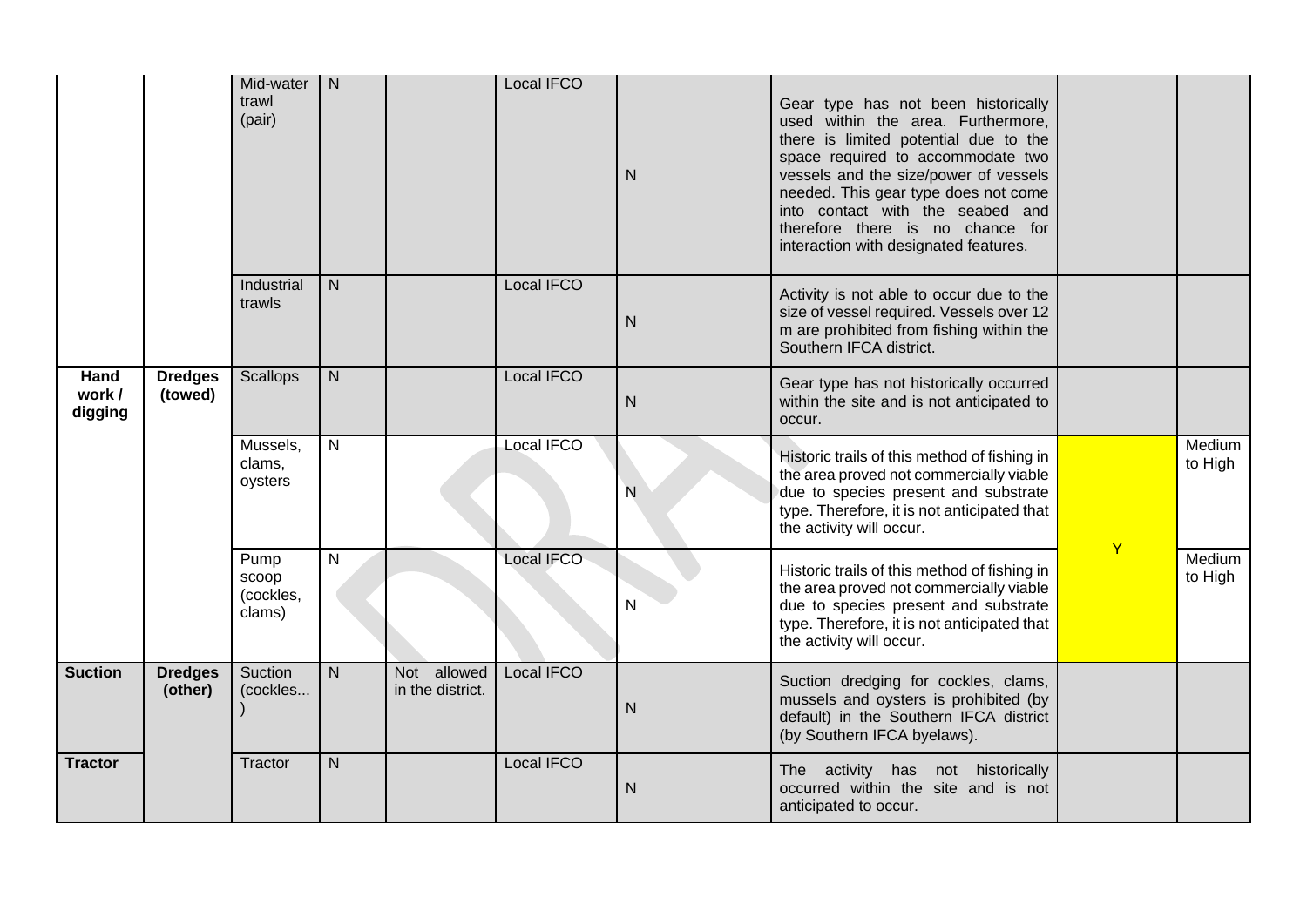| <b>Intertidal</b><br>work                    | Intertidal<br>handwor<br>k | Hand<br>working<br>(access<br>from<br>vessel)     | $\mathsf{N}$   |                                                                                                  | Local IFCO | Y | Hand working with access from a<br>vessel infers a muddy habitat where<br>there difficulty accessing areas. At this<br>site, the dominance of sand and coarse<br>sediment substrate means there is<br>limited need for a vessel as the<br>substrate means the area is accessible<br>on foot.            |                |                  |
|----------------------------------------------|----------------------------|---------------------------------------------------|----------------|--------------------------------------------------------------------------------------------------|------------|---|---------------------------------------------------------------------------------------------------------------------------------------------------------------------------------------------------------------------------------------------------------------------------------------------------------|----------------|------------------|
|                                              |                            | Hand<br>work<br>(access<br>from land)             | Y              |                                                                                                  | Local IFCO | Y | The activity is known to occur within the<br>site.                                                                                                                                                                                                                                                      | $\overline{Y}$ | low to<br>medium |
| Static -<br>pots/trap<br>s                   | Static -<br>pots/trap<br>S | Pots/creel<br>s<br>(crustace<br>a/gastrop<br>ods) | Y              |                                                                                                  | Local IFCO | Y | Activity is known to occur. In the Area<br>but not inside the MCZ.                                                                                                                                                                                                                                      | Ÿ              | low              |
|                                              |                            | Cuttle<br>pots                                    | $\overline{Y}$ | Unknown                                                                                          | Local IFCO | Y | Activity is known to occur.                                                                                                                                                                                                                                                                             |                | low              |
|                                              |                            | Fish traps                                        | $\mathsf{N}$   |                                                                                                  | Local IFCO | N | Activity has not historically occurred<br>within the site and is not anticipated to<br>occur.                                                                                                                                                                                                           |                |                  |
| <b>Demersal</b><br>nets/line<br>$\mathbf{s}$ | Static -<br>fixed<br>nets  | Gill nets                                         | Y              | six<br>Up to<br>vessels may<br>net in<br>the<br>MCZ.<br>Targeting<br>plaice, sole,<br>ray skate. | Local IFCO |   | It is anticipated that static fixed nets are<br>used within the site in areas of shallow<br>water, although effort is likely to be low<br>with the area worked by 1 to 2 vessels<br>at a time. The activity is unlikely in<br>deeper water due to the rushing tide in<br>the outer reaches of the site. | Ÿ              | Low to<br>Medium |
|                                              |                            | Trammels                                          | Y              | See 'gill nets'                                                                                  | Local IFCO |   | See 'gill nets'                                                                                                                                                                                                                                                                                         |                | Low to<br>Medium |
|                                              |                            | Entanglin<br>g                                    | $\overline{Y}$ | See 'gill nets'                                                                                  | Local IFCO |   | See 'gill nets'                                                                                                                                                                                                                                                                                         |                | Low to<br>Medium |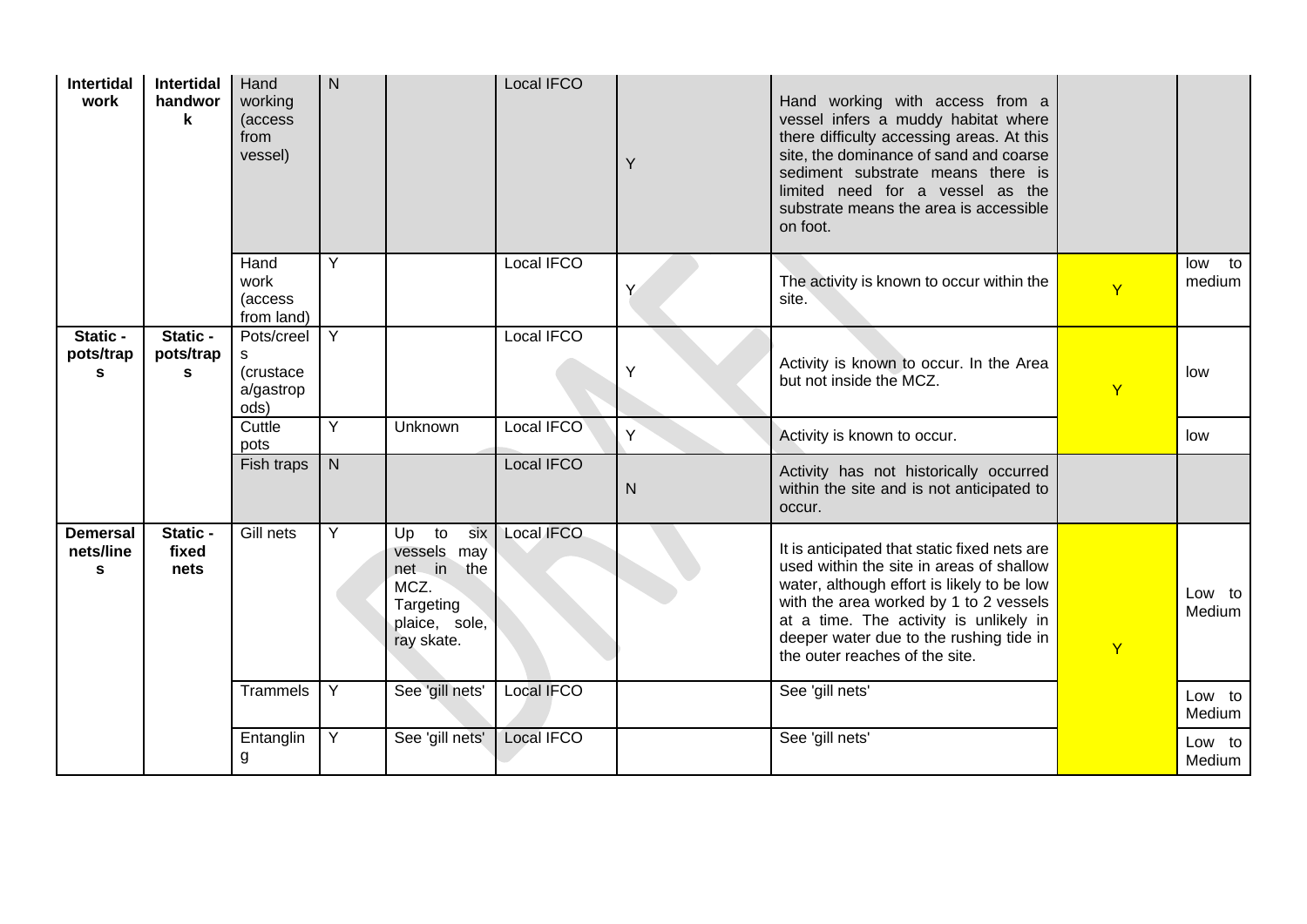| Pelagic<br>nets/line<br>$\mathbf{s}$        | Passive -<br>nets | Drift nets $\vert N \vert$<br>(pelagic) |                |                                                                                                                                                                                                                                                                                                                                                                                                | Local IFCO | ${\sf N}$ | Activity is not anticipated to occur and<br>potential for the activity is limited by<br>shallow waters and the rushing tide that<br>effects the site, particularly the outer<br>areas.                                                                                                                                             |                         |                  |
|---------------------------------------------|-------------------|-----------------------------------------|----------------|------------------------------------------------------------------------------------------------------------------------------------------------------------------------------------------------------------------------------------------------------------------------------------------------------------------------------------------------------------------------------------------------|------------|-----------|------------------------------------------------------------------------------------------------------------------------------------------------------------------------------------------------------------------------------------------------------------------------------------------------------------------------------------|-------------------------|------------------|
| <b>Demersal</b><br>nets/line<br>$\mathbf s$ |                   | Drift nets<br>(demersal                 | Y              |                                                                                                                                                                                                                                                                                                                                                                                                | Local IFCO | Υ         |                                                                                                                                                                                                                                                                                                                                    | Ÿ                       | low to<br>medium |
|                                             | <b>Lines</b>      | Longlines<br>(demersal                  | $\overline{Y}$ |                                                                                                                                                                                                                                                                                                                                                                                                | Local IFCO | Y         | It is anticipated that demersal longlines<br>are used within the site,                                                                                                                                                                                                                                                             | $\overline{\mathsf{Y}}$ |                  |
| Pelagic<br>nets/line<br>$\mathbf{s}$        |                   | Longlines<br>(pelagic)                  | $\overline{N}$ |                                                                                                                                                                                                                                                                                                                                                                                                | Local IFCO | ${\sf N}$ | The activity has not historically<br>occurred within the site and is not<br>anticipated to occur.                                                                                                                                                                                                                                  |                         |                  |
|                                             |                   | Handlines<br>(rod/gurdy<br>etc)         | $\overline{Y}$ | The activity is<br>known<br>to<br>occur<br>however this<br>gear<br>type<br>does<br>not<br>into<br>come<br>contact with<br>the seabed<br>and therefore<br>there is no<br>chance<br>for<br>interaction<br>with<br>designated<br>features.<br>Shore-based<br>angling<br>is<br>limited<br>and<br>due to<br>the<br>nature of the<br>shoreline<br>is<br>unlikely<br>to<br>interact with<br>venerable | Local IFCO |           | The activity is known to occur however<br>this gear type does not come into<br>contact with the seabed and therefore<br>there is no chance for interaction with<br>designated features. Shore-based<br>angling is limited and due to the nature<br>of the shoreline is unlikely to interact<br>with venerable designated features. |                         |                  |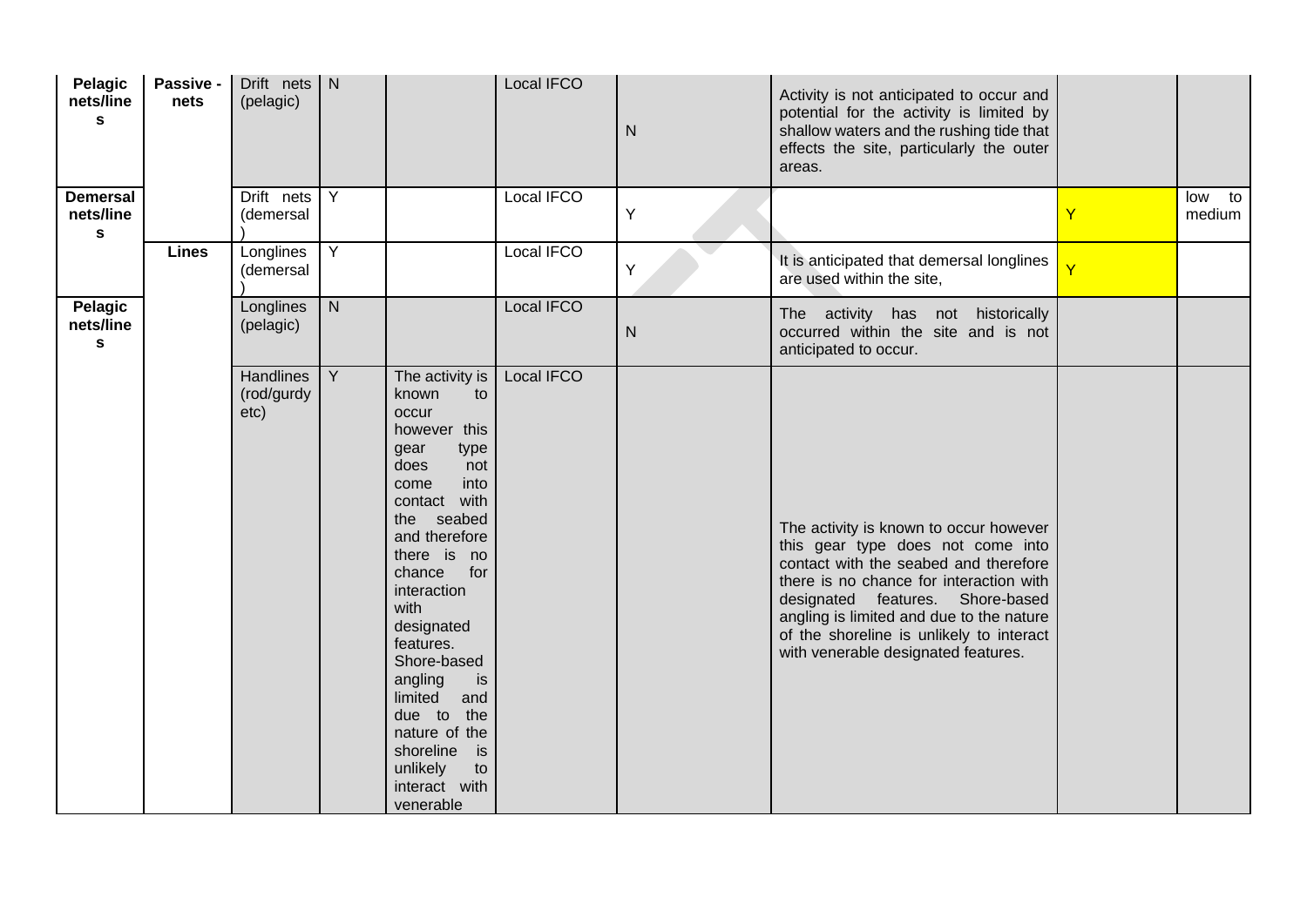|                                             |                                   |                               |                | designated<br>features.                  |            |           |                                                                                                                                                         |                         |  |
|---------------------------------------------|-----------------------------------|-------------------------------|----------------|------------------------------------------|------------|-----------|---------------------------------------------------------------------------------------------------------------------------------------------------------|-------------------------|--|
|                                             |                                   | Jigging/tr<br>olling          | $\overline{Y}$ | See<br>'handlines<br>(rod/gurdy<br>etc)' | Local IFCO |           | See 'handlines (rod/gurdy etc)'                                                                                                                         |                         |  |
| <b>Purse</b><br>seine                       | <b>Seine</b><br>nets and<br>other | Purse<br>seine                | ${\sf N}$      |                                          | Local IFCO | ${\sf N}$ | Activity has not historically occurred<br>within the site and is not anticipated to<br>occur.                                                           |                         |  |
| <b>Demersal</b><br>nets/line<br>$\mathbf s$ |                                   | Beach<br>seines/rin<br>g nets | $\overline{N}$ |                                          | Local IFCO | Y         | The activity has not historically<br>occurred within the site but has the<br>potential to occur. Possible ring netting<br>for mullet maximum 6 vessels. | $\overline{\mathsf{v}}$ |  |
|                                             |                                   |                               |                |                                          |            |           |                                                                                                                                                         |                         |  |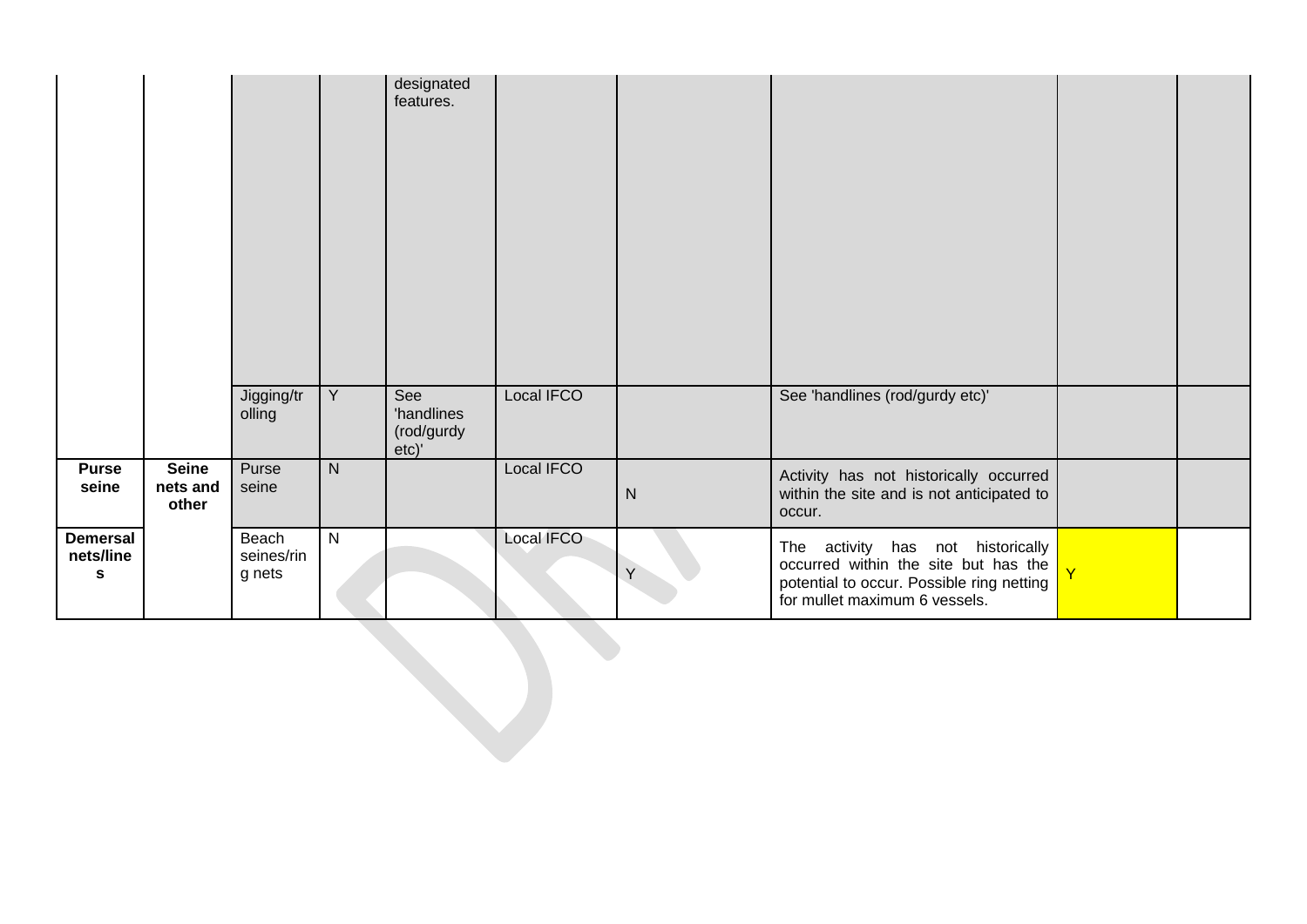| <b>Miscellan</b><br>eous  |                               | Shrimp<br>push-nets    | $\mathsf{N}$   | Unknown | Local IFCO |              | The occurrence of the activity is<br>unknown. It is not anticipated to occur<br>as it is not thought to have occurred<br>historically within the site. The activity<br>has the potential to occur but is unlikely<br>to because of a lack of areas with<br>suitable substrate to support the target<br>species. In addition, activity is<br>conducted intertidally and designated<br>features are not intertidal and therefore<br>whilst there is limited potential for the<br>activity to occur it will not take place<br>over designated features. |              |  |
|---------------------------|-------------------------------|------------------------|----------------|---------|------------|--------------|------------------------------------------------------------------------------------------------------------------------------------------------------------------------------------------------------------------------------------------------------------------------------------------------------------------------------------------------------------------------------------------------------------------------------------------------------------------------------------------------------------------------------------------------------|--------------|--|
| <b>EA Only</b>            |                               | Fyke and<br>stake nets |                |         | EA Only    |              |                                                                                                                                                                                                                                                                                                                                                                                                                                                                                                                                                      | EA Only      |  |
| <b>Miscellan</b><br>eous  | <b>Miscellan</b><br>eous      | Commerci<br>al diving  | $\overline{N}$ |         |            | ${\sf N}$    | Activity has not historically occurred<br>and is not anticipated to occur.                                                                                                                                                                                                                                                                                                                                                                                                                                                                           |              |  |
| Hand<br>work /<br>digging |                               | Bait<br>dragging       | $\overline{N}$ |         |            | $\mathsf{N}$ | Activity has not historically occurred<br>within the site and is not anticipated to<br>occur. The majority substrate present is<br>not suitable for the activity to take place.<br>As such, the target species are also not<br>present.                                                                                                                                                                                                                                                                                                              |              |  |
| <b>Miscellan</b><br>eous  |                               | Crab tiling            | N              |         |            | $\mathsf{N}$ | Activity has not historically occurred<br>within the site or Southern IFCA district<br>and therefore is not anticipated to<br>occur.                                                                                                                                                                                                                                                                                                                                                                                                                 |              |  |
| <b>Intertidal</b><br>work | <b>Bait</b><br>collectio<br>n | Digging<br>with forks  | Unkno<br>wn    |         |            | Υ            | Activity has the potential to occur as the<br>site may support lugworm, and access  <br>to the intertidal is possible by foot.                                                                                                                                                                                                                                                                                                                                                                                                                       | $\mathsf{Y}$ |  |
|                           |                               |                        |                |         |            |              |                                                                                                                                                                                                                                                                                                                                                                                                                                                                                                                                                      |              |  |